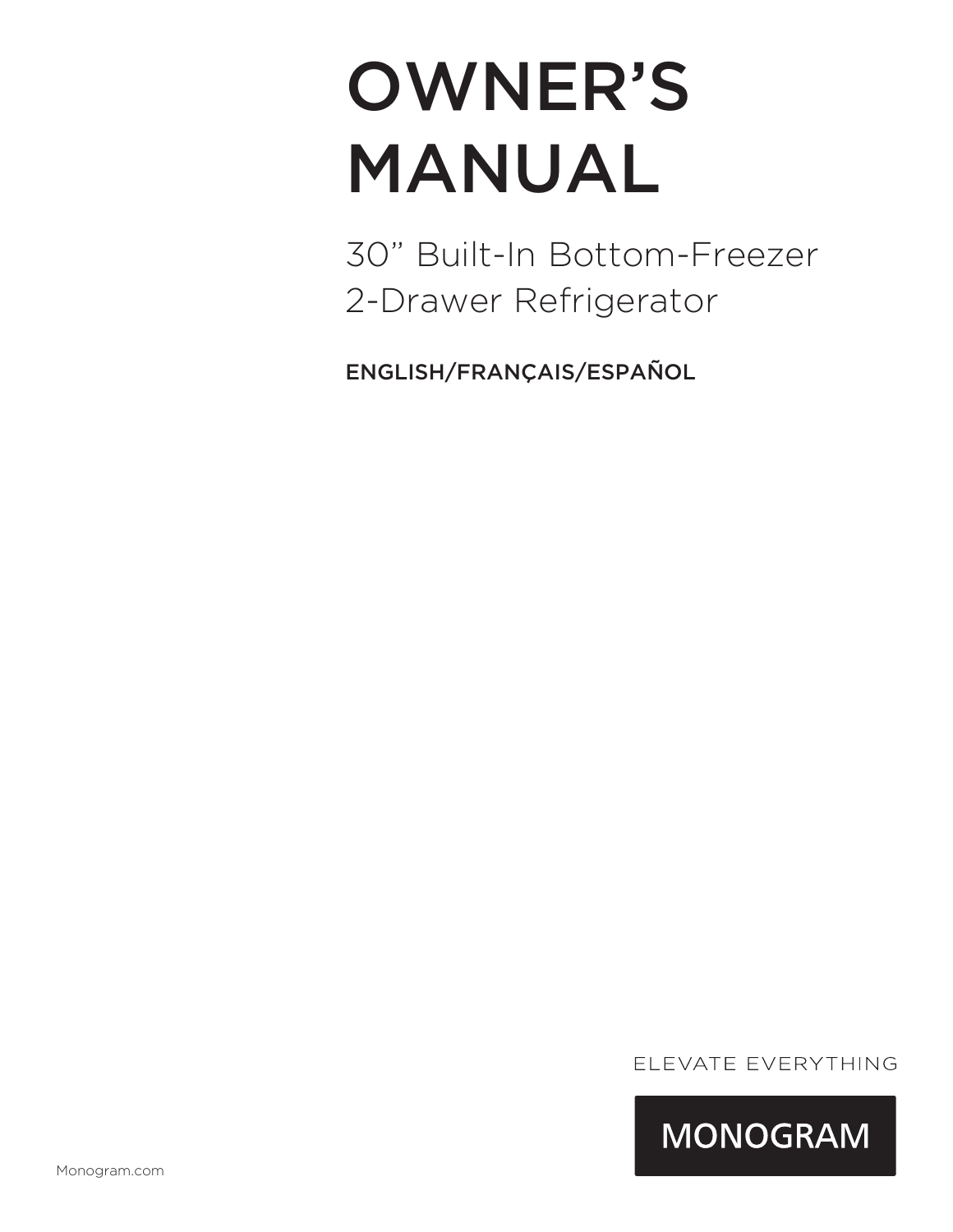#### Consumer Information

*30" Bottom-Freezer*

*Introduction* Your new Monogram Refrigerator makes an eloquent statement of style, convenience and kitchen planning flexibility. Whether you chose it for its purity of design or the assiduous details, you will find that your Monogram Refrigerator's superior blend of form and function will delight you for years to come.

> The information on the following pages will help you operate and maintain your Refrigerator properly.

If you have any other questions, visit our Website at: **monogram.com**  In Canada**: monogram.ca**

#### *Contents* **Consumer Services**

| Important Phone Numbers 24     |
|--------------------------------|
| Model and Serial Numbers3      |
| Performance Data Sheet 19      |
|                                |
| Safety Instructions 4, 5       |
|                                |
| <b>Care and Cleaning</b>       |
| Cleaning-Outside and Inside 14 |
| Light Bulb Replacement 15      |
|                                |

#### **Operating Instructions**

| Customizable Drawer11       |
|-----------------------------|
|                             |
| External Moisture Control12 |
| LED Display Lighting 12     |
| Sabbath Mode 13             |
|                             |
| Temperature Controls7       |
| Vegetable Pan 10            |
|                             |
| Wine/Beverage Rack 11       |
| <b>Preparation</b>          |
|                             |
|                             |

*Before using your refrigerator* Read this manual carefully. It is intended to help you operate and maintain your new refrigerator properly.

Keep it handy for answers to your questions.

If you don't understand something or need more help, there is a list of toll-free consumer service numbers included in the back section of this manual.

#### **OR**

Visit our Website at: **monogram.com**  In Canada**: monogram.ca**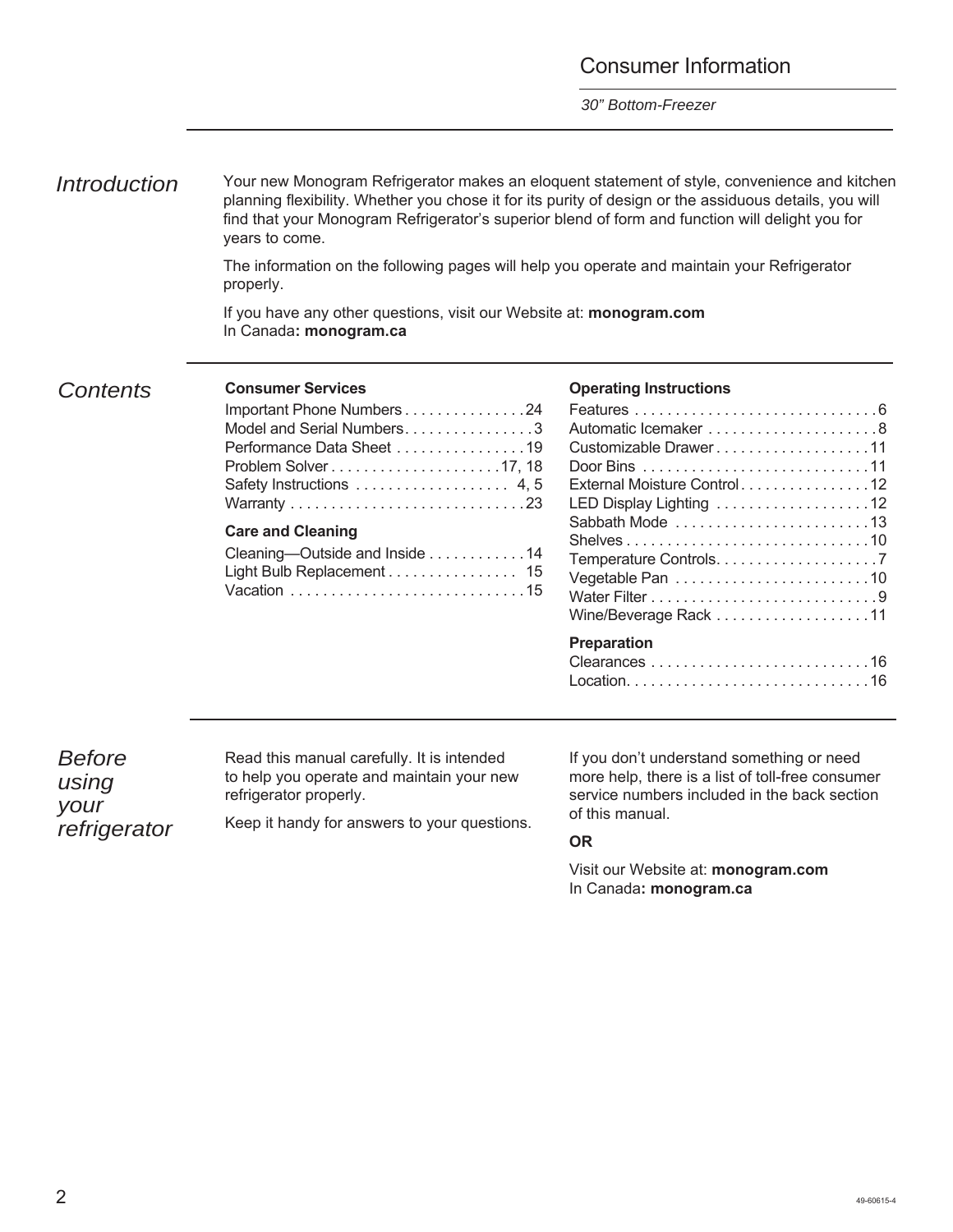### Consumer Information

| Write<br>down the<br>model<br>& serial<br>numbers      | You'll see them on a label inside the fresh food<br>compartment, below the vegetable pan.                                                                                                                                                                                                                                                                                                                                                                                                                                                                                                                  | Before sending in this card, please write<br>these numbers here:<br>Model Number<br><b>Serial Number</b><br>Use these numbers in any correspondence or<br>service calls concerning your refrigerator. |
|--------------------------------------------------------|------------------------------------------------------------------------------------------------------------------------------------------------------------------------------------------------------------------------------------------------------------------------------------------------------------------------------------------------------------------------------------------------------------------------------------------------------------------------------------------------------------------------------------------------------------------------------------------------------------|-------------------------------------------------------------------------------------------------------------------------------------------------------------------------------------------------------|
| <i>If</i> you<br>received a<br>damaged<br>refrigerator | The warranty does not cover damage caused<br>after delivery.                                                                                                                                                                                                                                                                                                                                                                                                                                                                                                                                               | Immediately contact the dealer (or builder) that<br>sold you the refrigerator.                                                                                                                        |
| Save time<br>& money                                   | Before you request service, check the Problem<br>Solver in the back of this manual.                                                                                                                                                                                                                                                                                                                                                                                                                                                                                                                        | It lists causes of minor operating problems that<br>you can correct yourself.                                                                                                                         |
| <i>If you</i><br>need<br>service                       | To obtain service, see the Consumer Services<br>page in the back of this manual.<br>We're proud of our service and want you to be<br>pleased. If for some reason you are not happy<br>with the service you receive, here are steps to<br>follow for further help.<br>FIRST, contact the people who serviced your<br>appliance. Explain why you are not pleased.<br>In most cases, this will solve the problem.<br>NEXT, if you are still not pleased, write all<br>the details—including your phone number—to:<br>Manager, Customer Relations<br>Monogram<br><b>Appliance Park</b><br>Louisville, KY 40225 | In Canada:<br>Director, Consumer Relations<br>MC Commercial Inc<br>Suite 310, 1 Factory Lane<br>Moncton, N.B.<br>E1C 9M3                                                                              |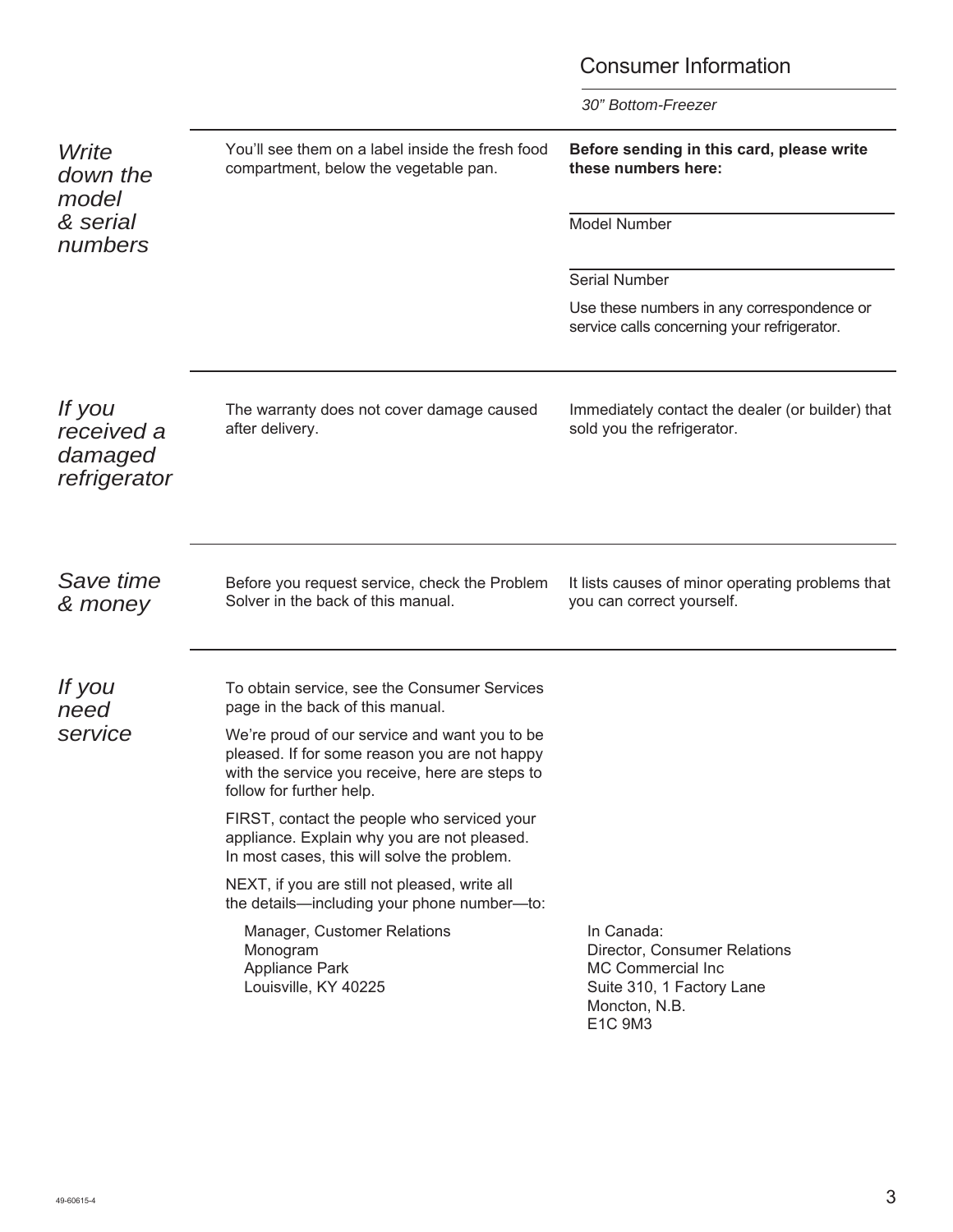# IMPORTANT SAFETY INSTRUCTIONS

*30" Bottom-Freezer*

**AWARNING** To reduce the risk of fire, explosion, electric shock, or injury when using your refrigerator, follow these basic safety precautions:

- This refrigerator must be properly installed and located in accordance with the Installation Instructions before it is used.
- Unplug the refrigerator before making repairs, or cleaning.

**NOTE:** Power to the refrigerator cannot be disconnected by any setting on the control panel. **NOTE:** Repairs must be performed by a qualified Service Professional.

- Do not try to replace a burned-out LED light. An authorized technician will need to replace the LED lights.
- Replace all parts and panels before operating.
- Do not use an extension cord.
- Do not store or use gasoline or other flammable vapors and liquids in the vicinity of this or any other appliance.
- $\blacksquare$  Do not store explosive substances such as aerosol cans with a flammable propellant in this appliance.
- To prevent suffocation and entrapment hazards to children, remove the fresh food and freezer doors from any refrigerator before disposing of it or discontinuing its use.
- To avoid serious injury or death, children should not stand on, or play in or with the appliance.
- $\blacksquare$  Children and persons with reduced physical, sensory or mental capabilities or lack of experience and knowledge can use this appliance only if they are supervised or have been given instructions on safe use and understand the hazards involved.
- This appliance is intended to be used in household and similar applications such as: staff kitchen areas in shops, offices and other working environments; farm houses; by clients in hotels, motels, bed & breakfast and other residential environments; catering and similar non-retail applications.

**ACAUTION** To reduce the risk of injury when using your refrigerator, follow these basic safety precautions.

- Do not clean glass shelves or covers with warm water when they are cold. Glass shelves and covers may break if exposed to sudden temperature changes or impact, such as bumping or dropping. Tempered glass is designed to shatter into many small pieces if it breaks.
- Keep fingers out of the "pinch point" areas; clearances between the doors and between the doors and cabinet are necessarily small. Be careful closing doors when children are in the area.
- Do not touch the cold surfaces in the freezer compartment when hands are damp or wet, skin may stick to these extremely cold surfaces.
- Do not refreeze frozen foods which have thawed completely.
- $\blacksquare$  In refrigerators with automatic icemakers, avoid contact with the moving parts of the ejector mechanism, or with the heating element that releases the cubes. Do not place fingers or hands on the automatic ice making mechanism while the refrigerator is plugged in.

#### **STATE OF CALIFORNIA PROPOSITION 65 WARNINGS**

**AWARNING** This product contains one or more chemicals known to the State of California to cause cancer and birth defects or other reproductive harm.

#### **INSTALLATION**

# **AWARNING WEXPLOSION HAZARD**

Keep flammable materials and vapors, such as gasoline, away from refrigerator. Failure to do so can result in fire, explosion, or death.

# **READ AND SAVE THESE INSTRUCTIONS**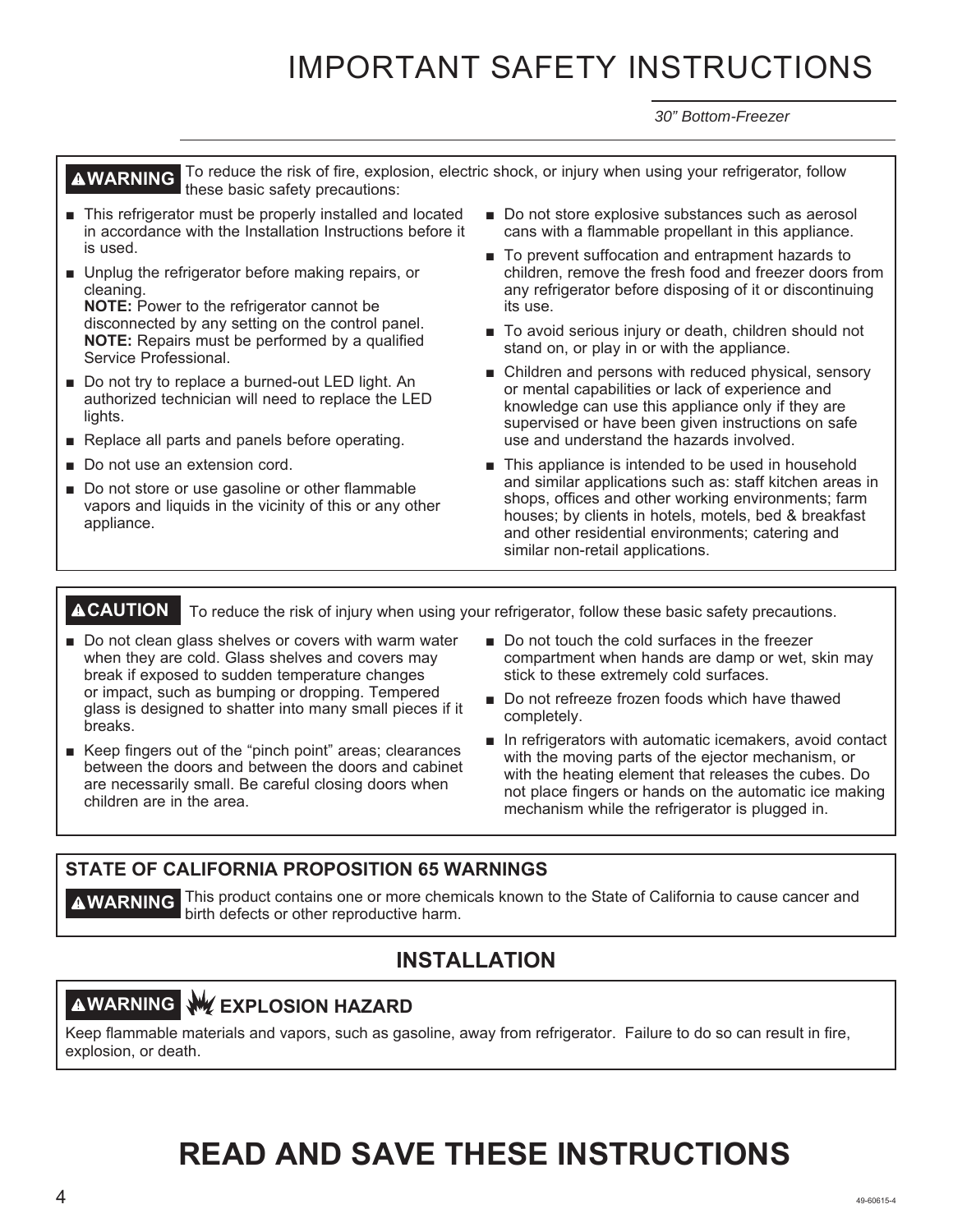# IMPORTANT SAFETY INSTRUCTIONS

*30" Bottom-Freezer*

#### **CONNECTING ELECTRICITY**

# **AWARNING WARNING** Electrical Shock Hazard.

Plug into a grounded 3-prong outlet Do not remove the ground prong

Do not use an adapter

#### **Do not, under any circumstances, cut or remove the third (ground) prong from the power cord. For personal safety, this appliance must be properly grounded.**

The power cord of this appliance is equipped with a 3-prong (grounding) plug which mates with a standard 3-prong (grounding) wall outlet to minimize the possibility of electric shock hazard from this appliance.

Have the wall outlet and circuit checked by a qualified electrician to make sure the outlet is properly grounded.

Where a standard 2-prong wall outlet is encountered, it is your personal responsibility and obligation to have it replaced with a properly grounded 3-prong wall outlet. Do not use an adapter.

Do not use an extension cord.

Failure to follow these instructions can result in death, fire, or electrical shock.

The refrigerator should always be plugged into its own individual electrical outlet which has a voltage rating that matches the rating plate.

A 115 Volt AC, 60 Hz, 15- or 20-amp fused, grounded electrical supply is required. This provides the best performance and also prevents overloading house wiring circuits which could cause a fire hazard from overheated wires.

Never unplug your refrigerator by pulling on the power cord. Always grip plug firmly and pull straight out from the outlet.

Immediately discontinue use of a damaged supply cord. If the supply cord is damaged, it must be replaced by a qualified service professional with an authorized service part from the manufacturer.

When moving the refrigerator away from the wall, be careful not to roll over or damage the power cord.

### **PROPER DISPOSAL OF YOUR OLD REFRIGERATOR**

# **WARNING SUFFOCATION AND ENTRAPMENT HAZARD**

Failure to follow these disposal instructions can result in death or serious injury

**IMPORTANT:** Child entrapment and suffocation are not problems of the past. Junked or abandoned refrigerators are still dangerous even if they will sit for "just a few days." If you are getting rid of your old refrigerator, please follow the instructions below to help prevent accidents.

#### **Before You Throw Away Your Old Appliance**

- Take off the fresh food and freezer doors.
- $\blacksquare$  Leave the shelves in place so that children may not easily climb inside.

#### **Refrigerant Disposal:**

Dispose of appliance in accordance with Federal and Local Regulations. Flammable refrigerant and insulation material used requires special disposal procedures. Contact your local authorities for the environmentally safe disposal of your appliance.

# **WARNING R600a Refrigerant**

**This appliance contains isobutane refrigerant, R600a, a natural gas with high environmental compatibility. However it is also combustible. Please adhere to the warnings below:**

**1)** When handling, installing and operating the appliance, care should be taken to avoid damage to the refrigerant tubing.

- **2)** Servicing shall be performed by factory-authorized service personnel and component parts shall be replaced with manufacturer-authorized replacement components.
- **3**) Refrigeration products contain refrigerants, which under federal law must be removed prior to product disposal.
- **4)** Keep ventilation openings in the appliance enclosures or in the built-in structure clear of obstruction.
- **5)** Do not use mechanical devices or other means to accelerate the defrosting process.
- **6)** Do not damage refrigerant circuit.
- **7)** Do not use electrical appliances inside the food storage compartment of the appliance.

# **READ AND SAVE THESE INSTRUCTIONS**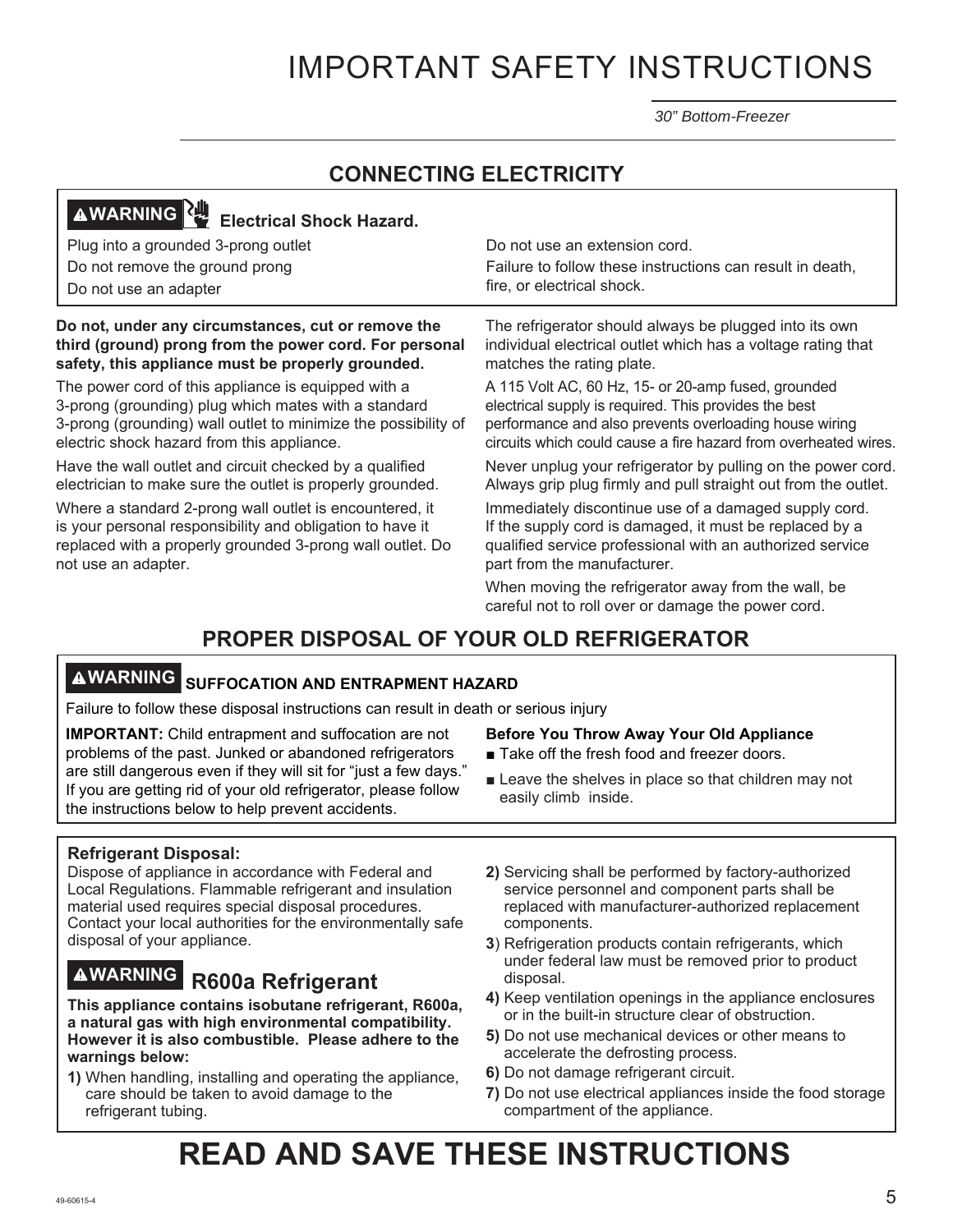Features

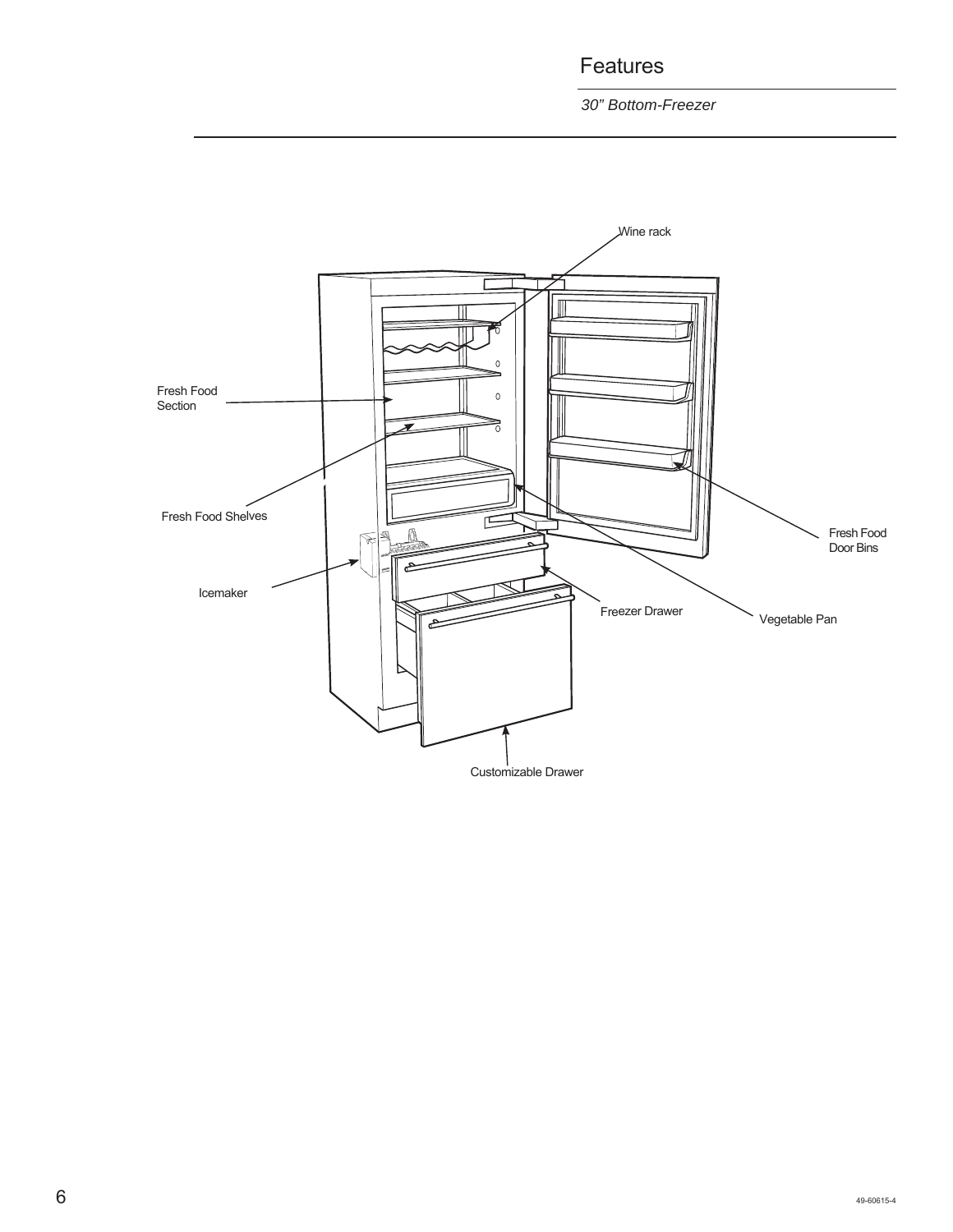#### Temperature Controls

*30" Bottom-Freezer*



#### **Fresh Food – Solid Door Unit**





#### *Temperature controls*

**The temperature display shows the actual temperature of the fresh-food compartment, freezer drawer or customizable drawer**  when each one is selected by toggling the Zone indicator. The actual temperature will vary from the set temperature based on factors such as frequency of door openings, amount of food, defrost cycling and room temperature.

**NOTE:** Frequent door openings or doors left open for periods of time may increase the internal temperature of the compartments temporarily.

**To turn off the cooling system,** toggle the **ZONE** indicator to the fresh-food mode. Press the plus **(+)** pad until the display shows **OFF**.

**To turn the cooling system on,** toggle the **ZONE** indicator to the fresh-food mode and press the minus **(–)** pad until the desired temperature is displayed. The preset temperature of 0°F for the freezer or 37°F for the fresh-food unit will appear in the display.

**To check the current temperature setting for a compartment,** press the plus **(+)** or minus **(–)** pad once. After 5 seconds, the display will return to the actual temperature.

 $ICE$  $B^{\ast}$  $\sim$  $+$ 

#### **Upper Drawer – Freezer**



#### **Lower Drawer – Customizable**

**To change the temperature settings,** press the plus **(+)** or minus **(–)** pad for each increment to the desired temperature set point. Allow 24 hours for the unit to reach the temperature you have set.

|                | <b>Temperature Ranges</b> |                 |
|----------------|---------------------------|-----------------|
|                | Low                       | <b>High</b>     |
| <b>Fresh</b>   | $34^{\circ}$ F            | 46°F            |
| Food           | $1^{\circ}$ C             | 8°C             |
| <b>Freezer</b> | 6°F                       | $+6^{\circ}$ F  |
| <b>Drawer</b>  | $-21^{\circ}$ C           | $-14^{\circ}$ C |

#### **Customizable Drawer Temperature Ranges Low High**

|             |                 | .               |
|-------------|-----------------|-----------------|
|             | -6°F            | +6°F            |
| Freezer     | $-21^{\circ}$ C | $-14^{\circ}$ C |
| Chill       | $34^{\circ}$ F  | $46^{\circ}$ F  |
|             | $1^{\circ}$ C   | 8°C             |
| <b>Wine</b> | 40°F            | $55^{\circ}$ F  |
|             | 4°C             | $13^{\circ}$ C  |
|             |                 |                 |

**NOTE:** Setting the controls to **OFF** stops cooling, but **does not** shut off electrical power to the unit. All readings in °C will be rounded.

*Changing display temperatures from °F to °C*

To change the temperature display between Fahrenheit and Celsius, press both the plus **(+)**  and minus **(–)** pads for 5 seconds.

·04" –  $\pm$ 

*Alarm* **To turn the Alarm feature on,** press and hold the **ALARM** button for 3 seconds. **ALARM** will be underlined when active. To turn off, press and hold the **ALARM** button for 3 seconds. The underline will disappear.

When the **ALARM**  is active, the alarm will flash and beep if you keep the door open for more than 2 minutes.

ALARM FILTER LOCK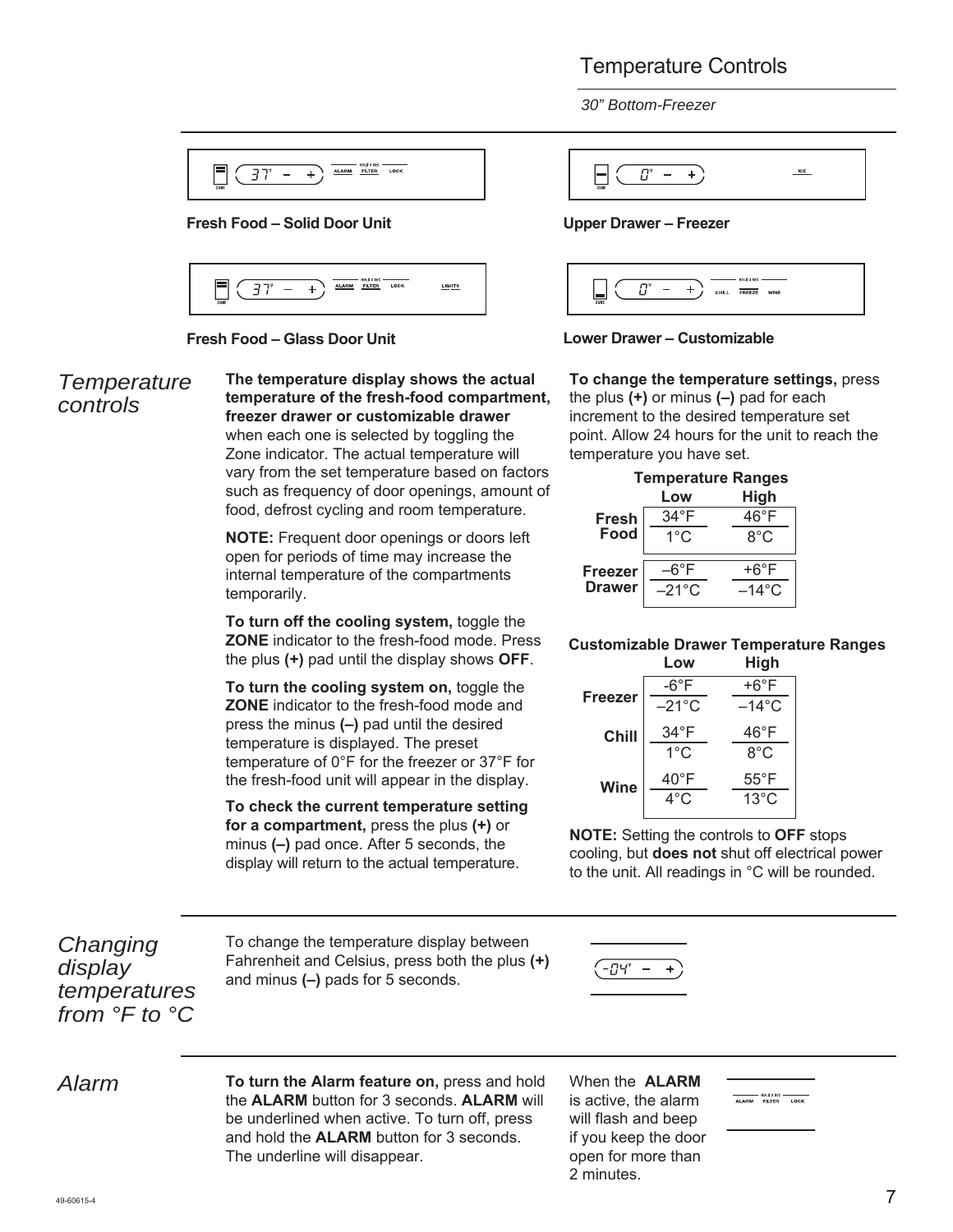*30" Bottom-Freezer*

#### *Automatic icemaker*

#### **A newly installed refrigerator may take 12–24 hours to begin making ice.** The refrigerator is shipped with the icemaker set to ON.

The icemaker will produce seven cubes per cycle—approximately 15 cycles in a 24-hour period, depending on freezer compartment temperature, room temperature, number of door openings and other use conditions.

If the refrigerator is operated before the water connection is made to the icemaker, set the icemaker to **OFF**. To set the icemaker to OFF, press the **ZONE** indicator on the control pad twice to select the freezer drawer. Press the ICE icon to the right. The line under **ICE** will disappear and the word **OFF** will show under **ICE**.

Throw away the first full bucket of ice.

Be sure nothing interferes with the sweep of the feeler arm.

When the bin fills to the level of the feeler arm, the icemaker will stop producing ice.

It is normal for several cubes to be joined together.

If ice is not used frequently, old ice cubes will become cloudy, taste stale and shrink.



After the icemaker has been turned on again, there will be a delay of about 45 minutes before the icemaker resumes operations.

**NOTE:** In homes with lower-than-average water pressure, you may hear the icemaker water valve cycle on several times when making one batch of ice.

**NOTE:** Icemaker works best between 40 and 120 PSI home water pressure.

**ACAUTION** Avoid contact with the moving parts of the ejector mechanism, or with the heating element (located on the bottom of the ice maker) that releases the cubes. Do not place fingers or hands on the automatic ice making mechanism while the refrigerator is plugged in.

*Accessing the icemaker and freezer drawer*

The icemaker is located on the ceiling of the freezer drawer and to the left rear. There is an LED strip in the freezer drawer ceiling. The freezer drawer contains 1 ice bin.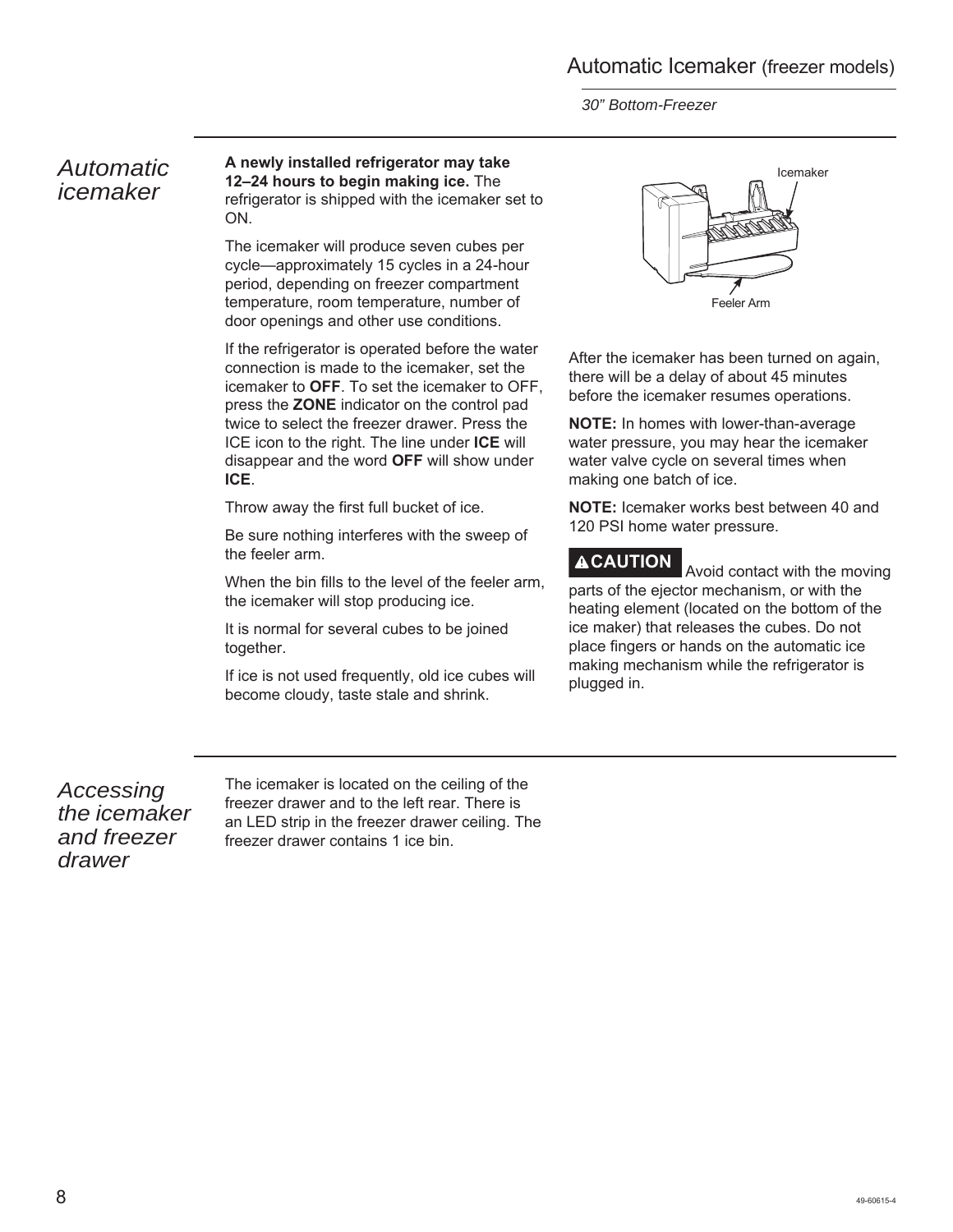#### Water Filter

#### *30" Bottom-Freezer*

#### *Water filter cartridge*

The water filter cartridge is located below the customizable drawer on the lower-right side of the appliance.



#### **To Replace the Filter:**

There is a replacement indicator light for the water filter cartridge on the control panel. The filter cartridge should be replaced when the word **REPLACE** appears beneath **FILTER** on the control panel.

**IMPORTANT:** Filter is mandatory for ice production.

| ALARM | $\overline{\phantom{a}}$ HOLD 3 SEC $\overline{\phantom{a}}$<br><b>FILTER</b> | LOCK |
|-------|-------------------------------------------------------------------------------|------|
|       | <b>REPLACE</b>                                                                |      |

#### **Installing the Filter Cartridge:**

- **1.** Open the customizable drawer to gain access to the water filter cartridge.
- **2.** Remove the old cartridge by twisting counterclockwise. Pull forward on the filter to remove.
- **3.** Insert the new filter into the compartment and twist clockwise until the cartridge stops.

#### **To Reset the Filter Status Light:**

Press and hold the **FILTER** button for 3 seconds.

#### **Replacement filters:**

To order additional filter cartridges, visit our Website at monogram.com, or call GE Appliances Parts and Accessories, 877.959.8688. In Canada, call1.800.661.1616

#### **Filter Model Number GSWF**

**IMPORTANT NOTE:** Remove the water filter to immediately stop any water leak from the icemaker.

*Child control lockout* This child control lockout feature prevents unwanted changes to your temperature settings.

After the desired temperature is set, the temperature can be locked. To lock, press and hold the **LOCK** button for 3 seconds. To unlock, press and hold the **LOCK** button for 3 seconds.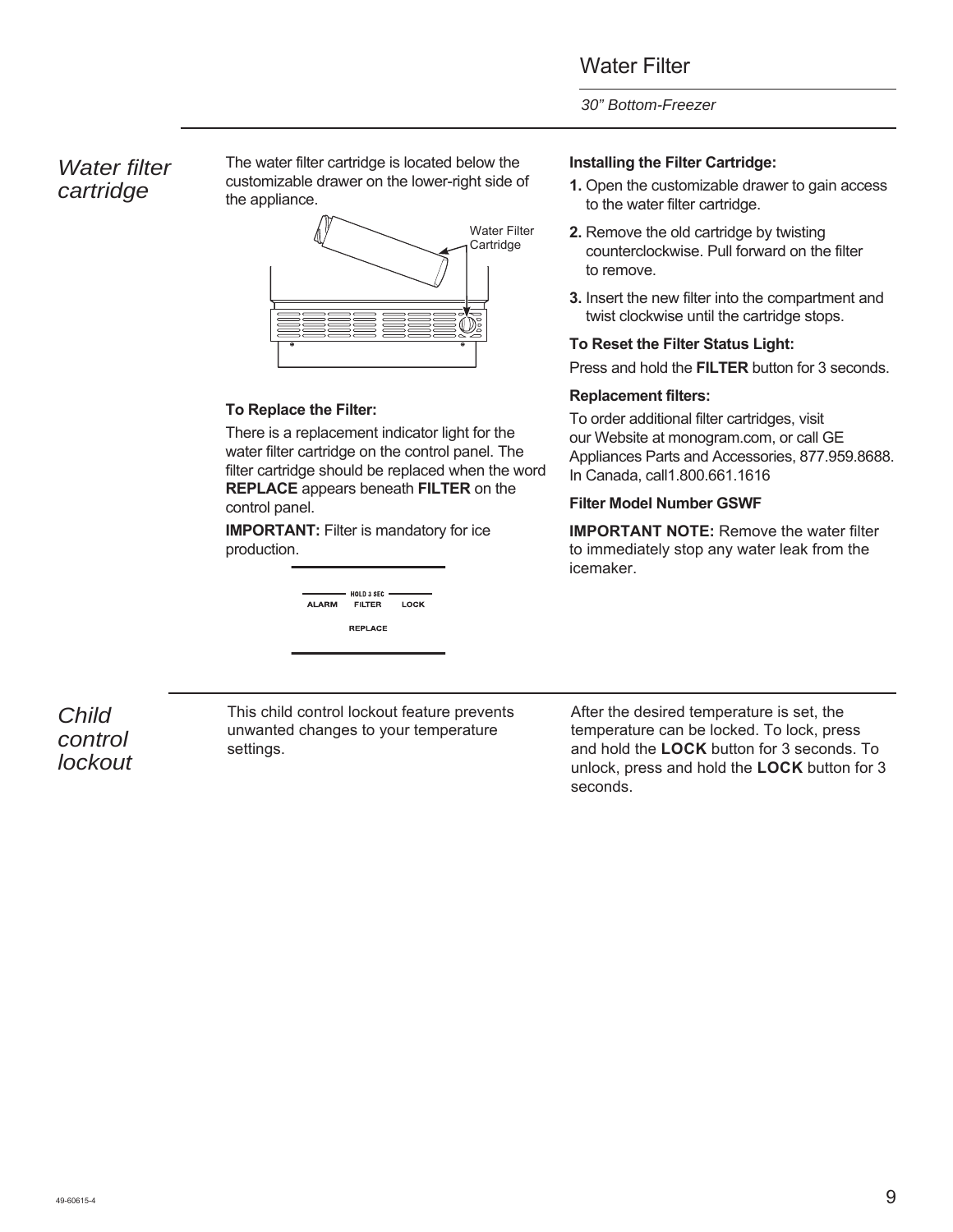### Vegetable Pan/Shelves

*30" Bottom-Freezer*

| Vegetable<br>pan                     | The Vegetable Pan in the fresh-food section<br>of the refrigerator has LED strip lighting above<br>the drawer.<br>There are adjustable dividers with several<br>different position options. The divider is held in<br>place by a tab located under the handle, a slot<br>located on the back wall and a stabilizing rib on<br>the bottom of the drawer for each position.<br>To change the divider position:<br>1. Pull up on the back of the divider to release<br>it from the slot in the back and off of the tab<br>in the front.<br>2. Slide the divider into a new location, making<br>sure it seats into the rib on the bottom of the<br>drawer.<br>3. Pull up on the back of the divider to locate<br>the front under the tab at the new location.<br>4. Push down on the back of the divider to seat<br>it into the slot at the new location. | <b>Ribs</b><br>Front<br>Slot-<br>.<br>Tab                                                                                                     |
|--------------------------------------|-------------------------------------------------------------------------------------------------------------------------------------------------------------------------------------------------------------------------------------------------------------------------------------------------------------------------------------------------------------------------------------------------------------------------------------------------------------------------------------------------------------------------------------------------------------------------------------------------------------------------------------------------------------------------------------------------------------------------------------------------------------------------------------------------------------------------------------------------------|-----------------------------------------------------------------------------------------------------------------------------------------------|
| Lighted<br>vegetable<br>drawer shelf | The lighted vegetable drawer shelf provides<br>lighting for the lower compartments. The lights<br>are recessed into the shelf to illuminate the<br>drawers below.<br>To remove the shelf:<br>1. Lift the shelf and carefully pull forward to<br>expose the wires.<br>2. Unplug the shelf and carefully remove it<br>from the refrigerator.<br>To replace the shelf:<br>1. Carefully set the shelf onto the side rails,<br>leaving the plug exposed.<br>2. Plug the shelf into the refrigerator.<br>3. Carefully slide the shelf into place.                                                                                                                                                                                                                                                                                                           | Lighted<br>Vegetable<br>Drawer Shelf<br>LED lights are located<br>under the shelf at the front<br>0<br>Lift shelf and<br>pull forward         |
| Adjustable<br>shelves                | Tempered glass shelves in the fresh food<br>section enable you to make efficient shelf<br>arrangements to fit your family's food storage<br>needs.<br>To adjust shelves: Tilt the shelf up at the front<br>and slide it up or down along the back wall to<br>the placement you want.<br>Handle glass shelves carefully. Rough<br>handling of tempered glass can cause it to<br>shatter.<br>To remove shelves:<br><b>NOTE:</b> To remove a shelf, all shelves under it<br>must first be removed.<br>1. Remove any food from the shelf.<br>2. Remove covers at the bottom of each track.                                                                                                                                                                                                                                                                | 0<br>Cover<br>5. Repeat for removing the other shelves.<br>To replace shelves:<br>Replace shelves by perform steps 1 through 4<br>in reverse. |

**4.** Slide the shelf down along the back wall until you reach the bottom where the notch is located. Slide the shelf through the notch.



# Tab Slot ron Back

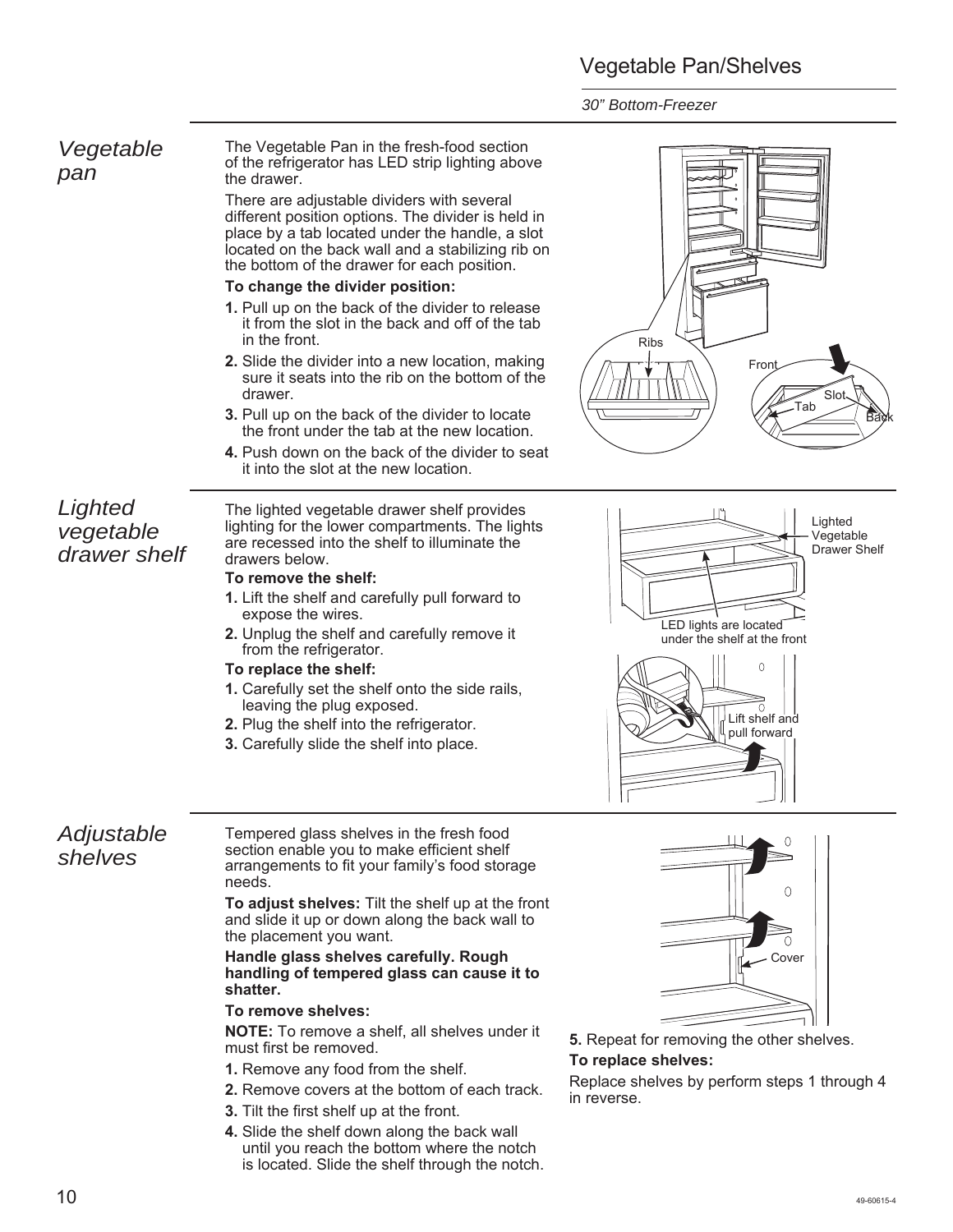### Bins/Rack/Customizable Drawer



- release it from the tab holes at the front and back of the drawer.
- **2.** Lift the divider off of the raised tabs at the bottom of the drawer.
- **3.** Move the divider to its new location and slide it onto the raised tabs.
- **4.** Pull in the tabs at the top of the divider and position the divider so the tabs will fit into the tab holes. Release the tabs so they lock into place.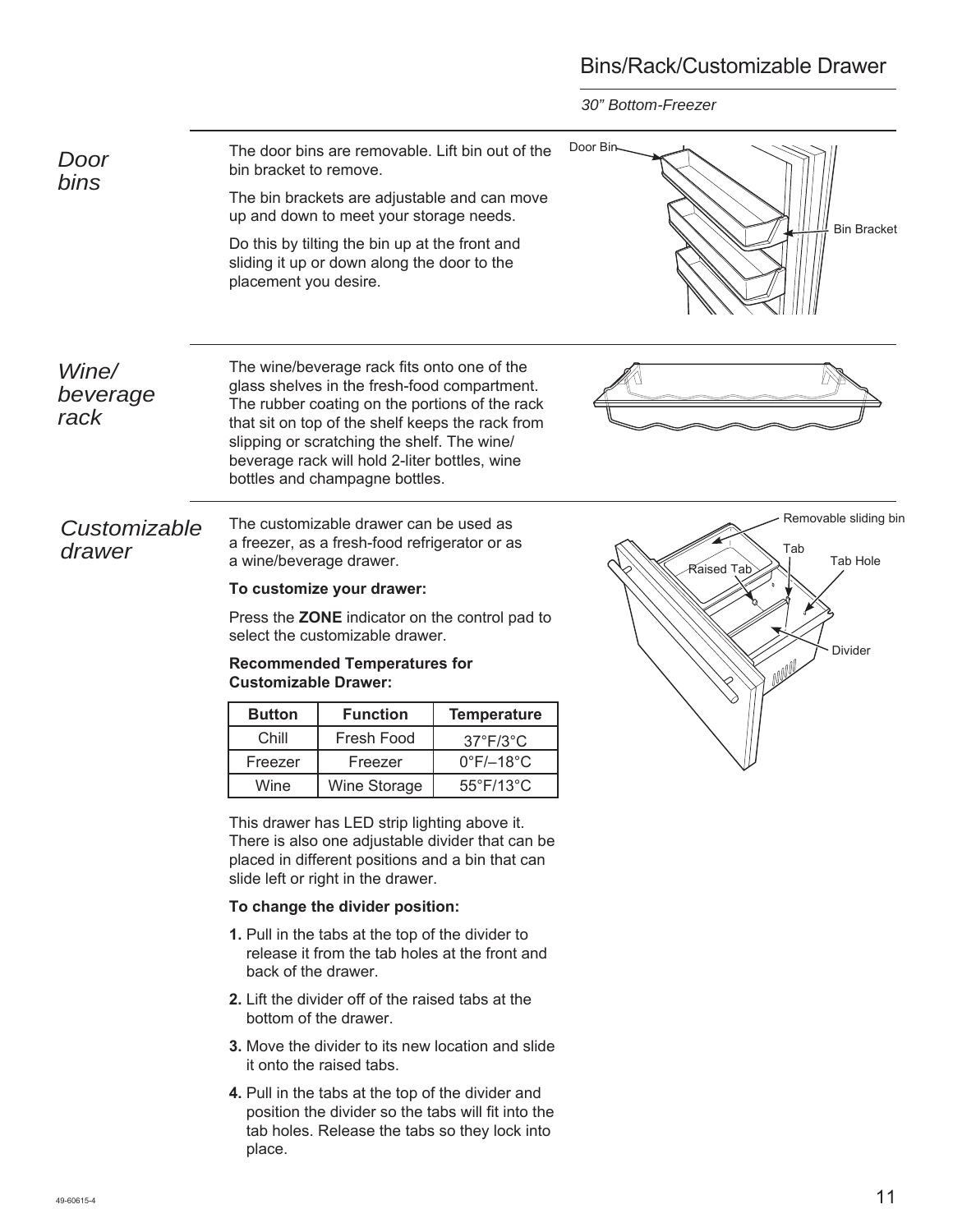### External Moisture Control / LED Lighting

*30" Bottom-Freezer*

#### *External moisture control*

This product is equipped with an external moisture control feature. The refrigerator is shipped with the external moisture control feature off.

In some humid environments, moisture can form on the front surface of the refrigerator cabinet. If moisture does appear on the front surface of the refrigerator cabinet, turn on the external moisture control feature by pressing and holding the **ALARM** and **LOCK** buttons on the control panel for 5 seconds. When activated, a small picture of a water droplet with a line through it will appear below the **(+)**  and **(–)** signs on the control panel.



#### *LED display lighting*

This refrigerator has LED lighting on both sides of the interior as well as above the freezer drawer and above the customizable drawer.

#### **Glass Door Models Only**

The glass door models have a display light option for the interior side lights: full power and 1/2 power.

In display mode at either full or 1/2 power, the lights will stay on after the door is closed and automatically go off after 1 hour.

To access the lighting options, press the **ZONE** indicator on the control pad. In fresh-food mode, the **LIGHTS** button is to the right on the control pad. When lights are at full power, there are 2 bars under **LIGHTS**; at 1/2 power, there is 1 one bar; when the lights are off, there are no bars.



Glass Door Model – Lights at Full Power



Glass Door Model – Lights at 1/2 Power

| <b>HOLD 3.5F</b><br><b>LIGHTS</b><br>LOCK<br><b>FILTER</b><br><b>ALARM</b><br>ZONE |
|------------------------------------------------------------------------------------|
|------------------------------------------------------------------------------------|

Glass Door Model – Lights Off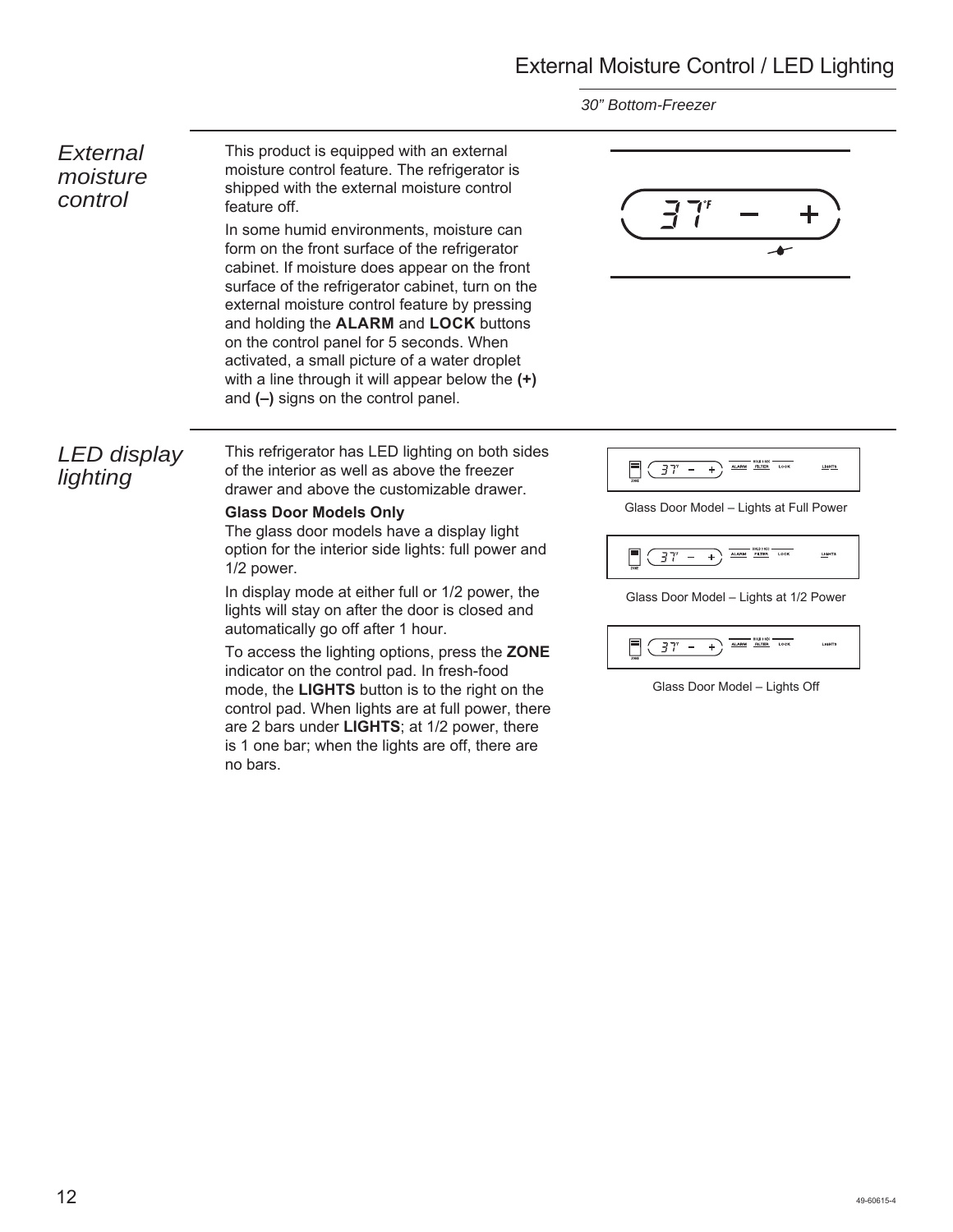#### Sabbath Mode

*30" Bottom-Freezer*

#### *Sabbath Mode*

The Sabbath Mode was designed for use on the Jewish Sabbath and Holidays. The Sabbath Mode feature makes it possible for observant Jews to refrigerate and freeze food during the duration of the holiday.

The Sabbath Mode feature can be set to override typical reactions caused by your interaction with the refrigerator. While in the Sabbath Mode, your refrigerator will still operate. However, the refrigerator will not respond to your actions.

While in the Sabbath Mode, you may notice the fan running when the door is opened, however, this is not a result of your actions. The fan will operate at predetermined times. The defrost heater will continue to defrost the refrigerator and freezer and will be activated on a timer. The defrost heater will not defrost as a result of door openings or any consumer actions.

**ON/OFF—**To activate the Sabbath Mode, hold down the **ALARM** button and **(+)** pad on the control panel for 5 seconds. **SAB** will be displayed on the control. **SAB** will remain in the display and the **(+)** pad and alarm button will remain lit until the Sabbath mode is deactivated. Controls and lights do not work until the **ALARM** button and **(+)** pad are held again for 5 seconds.

**DISPLAYS, ALARMS and LIGHTS—**The main temperature control displays will be deactivated, therefore they will not be lit, sound a tone or operate when touched. Door alarms and lights will be disabled.

**ICEMAKER—**The icemaker will continue to operate. The icemaker can be disabled by turning the icemaker **OFF** prior to the Sabbath (see Automatic Icemaker).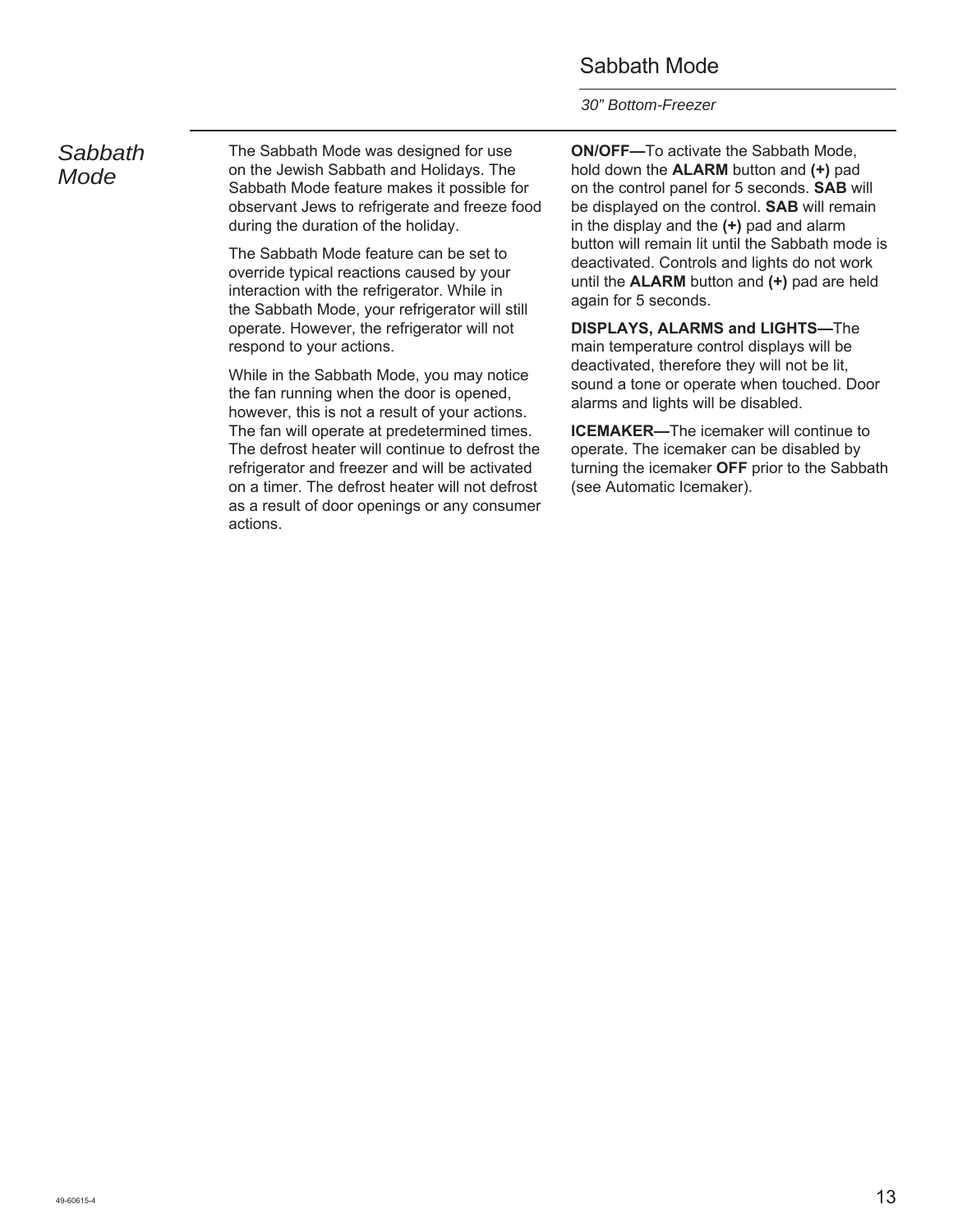#### Care and Cleaning

*30" Bottom-Freezer*

#### *Cleaning outside*

**Door handles and trim—**Clean with a cloth dampened with soapy water. Dry with a soft cloth.

**Keep the outside clean.** Wipe with a clean cloth lightly dampened with mild liquid dish detergent. Dry with a clean, soft cloth.

Do not wipe the refrigerator with a soiled dish cloth or wet towel. These may leave a residue that can damage the finish. Do not use scouring pads, powdered cleaners, bleach or cleaners containing bleach because these products can scratch and damage the finish.

**Stainless steel—**The stainless steel doors and door handles (on some models) can be cleaned with a commercially available stainless steel cleaner. Cleaners with oxalic acid such as Bar Keepers Friend Soft Cleanser™ will remove surface rust, tarnish, and small blemishes. Use only a liquid cleaner free of grit and rub in the direction of the brush lines with a damp soft sponge. Do not use appliance wax or polish on the stainless steel.

**Custom Wood Panels -** please contact your custom panel supplier for direction on cleaning and care.

#### *Cleaning inside*

**Turn off power at the circuit breaker or fuse box before cleaning.** If this is not practical, wring excess moisture out of sponge or cloth when cleaning around switches, lights or controls.

Use warm water and baking soda solution about a tablespoon (15 ml) of baking soda to a quart (1 liter) of water. This both cleans and neutralizes odors. Thoroughly rinse and wipe dry.

**Other parts of the refrigerator—**including door gaskets, vegetable drawer, ice storage bins and all plastic parts—can be cleaned the same way. After cleaning the door gaskets, apply a thin layer of petroleum jelly to the door gaskets at the hinge side. This helps keep the gaskets from sticking and bending out of shape.

**ACAUTION** Do not clean glass shelves or covers with warm water when they are cold. Glass shelves and covers may break if exposed to sudden temperature changes or impact such as bumping or dropping. Tempered glass is designed to shatter into many small pieces if it breaks. Do not wash any plastic refrigerator parts in the dishwasher.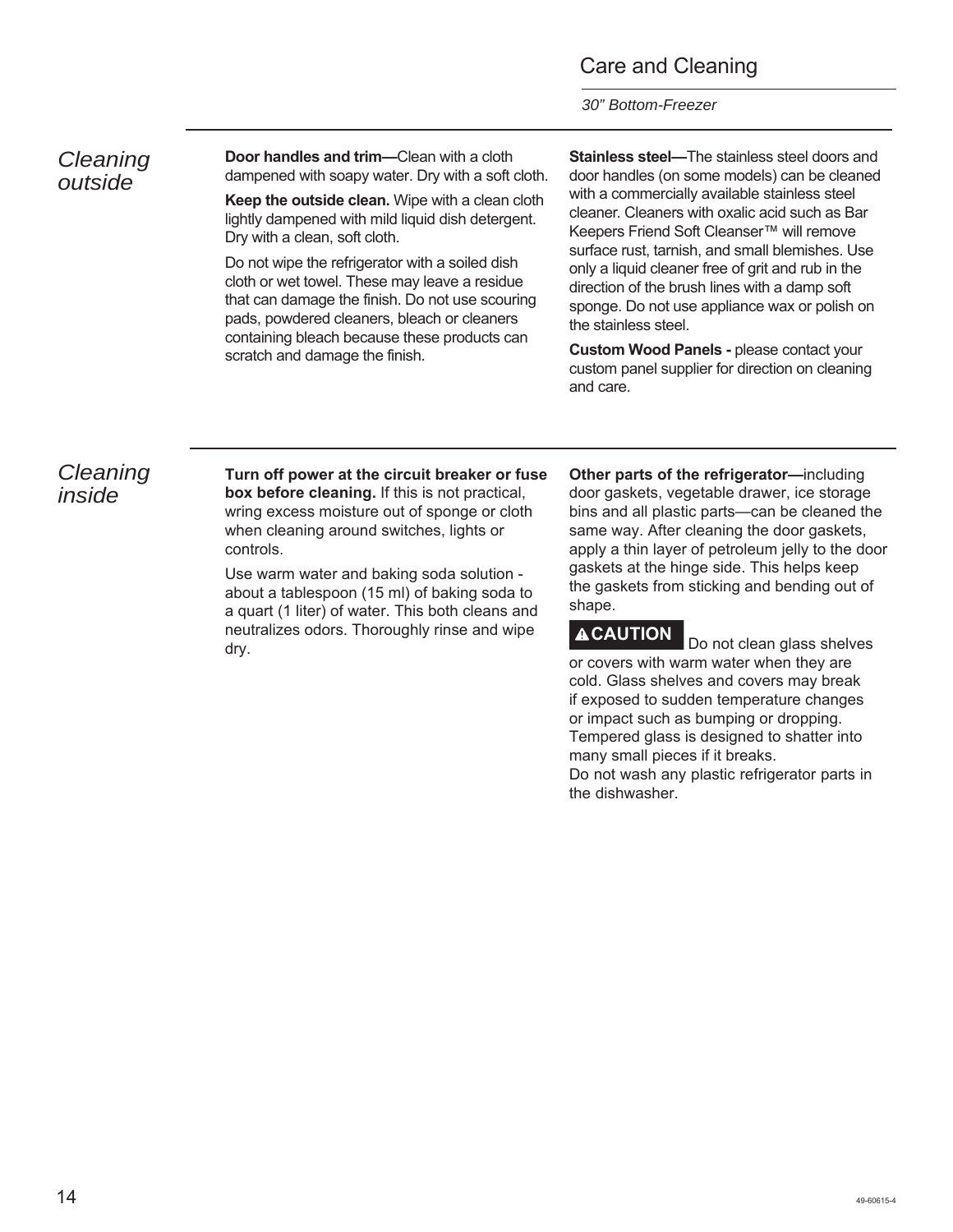#### Care and Cleaning

*30" Bottom-Freezer*

*Preparing for vacation*

For long vacations or absences, remove food from the refrigerator. Adjust the temperature up **(+)** until the unit turns off. Clean the interior with a baking soda solution of one tablespoon (15 ml) of baking soda to one quart (1 liter) of water. Leave the door open.

**For shorter vacations,** remove perishable foods and leave the control at the regular setting. However, if the room temperature is expected to drop below 60°F (16°C), follow the same instructions as for extended vacations.

Turn off the icemaker and shut off the water supply to the freezer.

#### *Interior Light replacement*

**Do not try to replace a burned-out LED light.**  An authorized technician will need to replace the LED lights.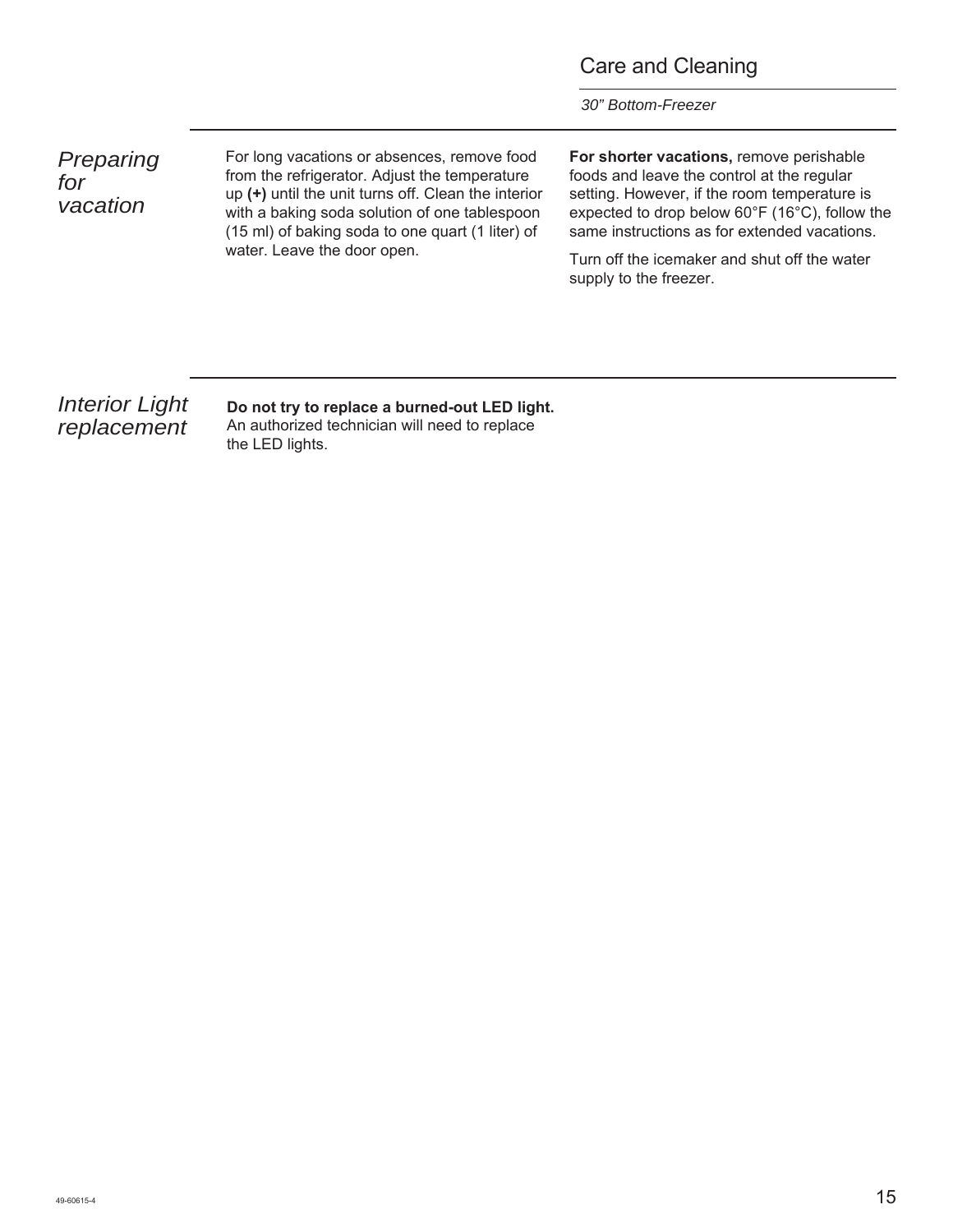#### Preparation

*30" Bottom-Freezer*

*Refrigerator location* Do not install the refrigerator where temperatures will be below 60°F (16°C) because it will not run long enough to maintain proper temperatures. Do not install the refrigerator where the temperature will go above 100°F (37°C) because it will not perform properly. Do not install the refrigerator in a location exposed to water (rain, etc.) or direct sunlight. Install the refrigerator on a floor strong enough to support it fully loaded.

**Clearances** Allow 15" minimum clearance between the door and wall for a full 115° door swing. Allow 5" min. clearance to a wall for a 90° door swing for Monogram Stainless Steel (European) models.

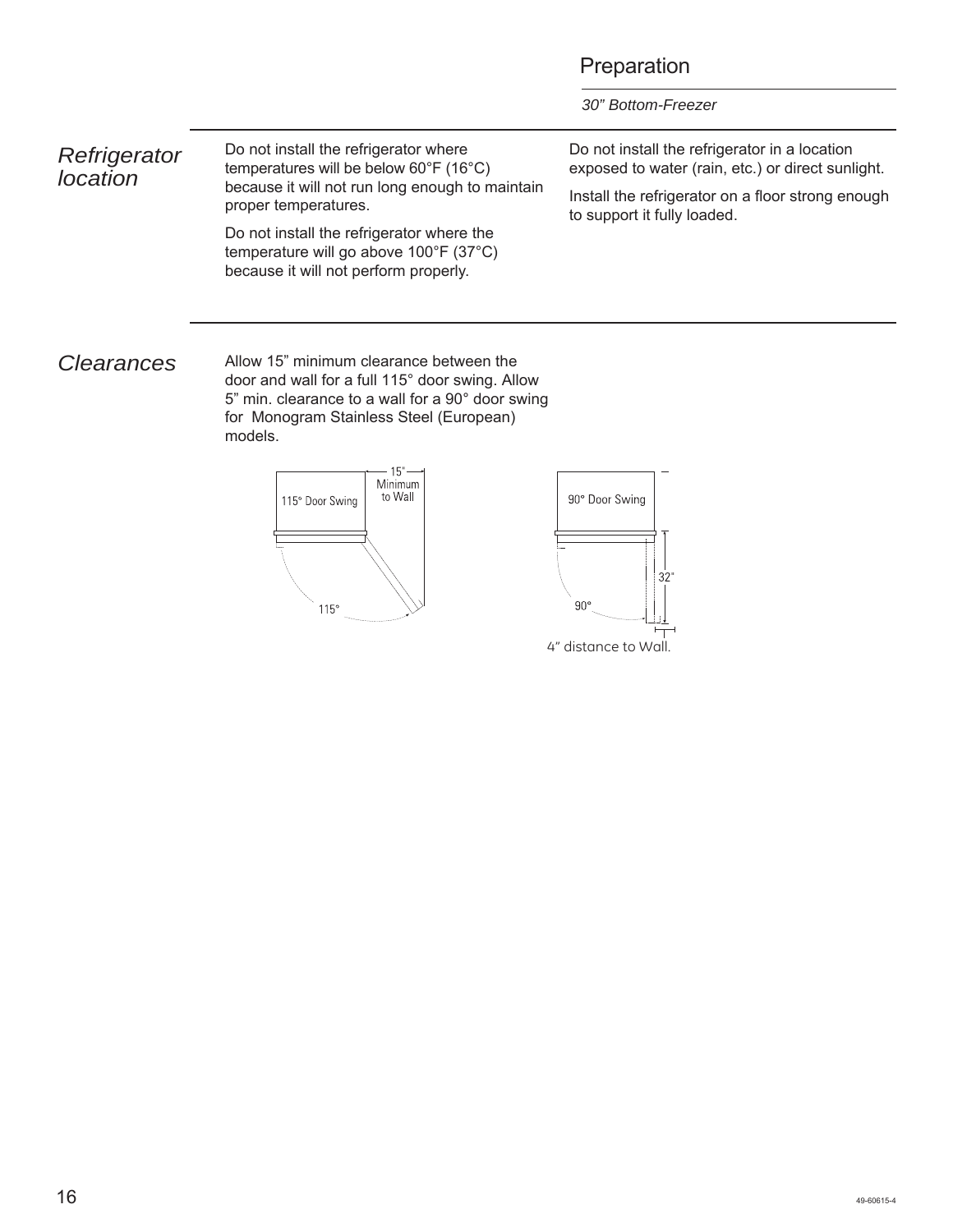### The Problem Solver

| Questions?          | <b>PROBLEM</b>                                                                                                    | <b>POSSIBLE CAUSE</b>                                                                                                                                                                            |  |  |
|---------------------|-------------------------------------------------------------------------------------------------------------------|--------------------------------------------------------------------------------------------------------------------------------------------------------------------------------------------------|--|--|
| Use this<br>problem | <b>REFRIGERATOR</b><br><b>SYSTEM DOES NOT</b>                                                                     | . May be in defrost cycle when refrigerating system does not operate for<br>about 45 minutes.                                                                                                    |  |  |
|                     | <b>OPERATE</b>                                                                                                    | • Temperature control in the OFF position.                                                                                                                                                       |  |  |
| solver!             |                                                                                                                   | . If interior light is not on, refrigerator may not be plugged in at wall outlet.                                                                                                                |  |  |
|                     |                                                                                                                   | • The house fuse is blown/house circuit breaker is tripped. Replace fuse or<br>reset the breaker.                                                                                                |  |  |
|                     |                                                                                                                   | • Turn off the Sabbath Mode.                                                                                                                                                                     |  |  |
|                     |                                                                                                                   | . If your control panel says SHO, then your showroom mode was enabled.<br>To turn this off, hold the ALARM button and (-) pad simultaneously for 5<br>seconds.                                   |  |  |
|                     | <b>REFRIGERATING</b><br><b>SYSTEM OPERATES</b>                                                                    | . Normal when refrigerator is first plugged in. Wait 24 hours for the<br>refrigerator to completely cool down.                                                                                   |  |  |
|                     | <b>FOR LONG PERIODS</b><br>OR CYCLES ON<br><b>FREQUENTLY</b>                                                      | • Often occurs when large amounts of food are placed in refrigerator. This is<br>normal.                                                                                                         |  |  |
|                     | (Modern refrigerators                                                                                             | • Door left open or package holding door open.                                                                                                                                                   |  |  |
|                     | and freezers with more<br>storage space and a                                                                     | • Hot weather or frequent door openings. This is normal.                                                                                                                                         |  |  |
|                     | larger freezer require<br>more operating time.<br>They start and stop<br>often to maintain even<br>temperatures.) | • Temperature control set at the coldest setting. See Temperature Control.                                                                                                                       |  |  |
|                     | <b>VIBRATION OR</b><br><b>RATTLING</b><br>(Slight vibration is<br>normal.)                                        | • Refrigerator may not be properly installed.<br>- Anti-tip bracket may be loose.<br>- Unit may not be level.                                                                                    |  |  |
|                     | <b>THUMPING SOUND</b><br><b>WHEN CLOSING DOOR</b>                                                                 | • This is a normal operating sound.                                                                                                                                                              |  |  |
|                     |                                                                                                                   | • Closing the door slowly will minimize the sound.                                                                                                                                               |  |  |
|                     | <b>OPERATING SOUNDS</b>                                                                                           | • The variable speed compressor.                                                                                                                                                                 |  |  |
|                     |                                                                                                                   | . Normal fan air flow—multiple fans blow cold air through the fresh-food and<br>freezer compartments---other fans cool the compressor.                                                           |  |  |
|                     |                                                                                                                   | • The fans change speeds in order to provide optimal cooling and energy<br>savings.                                                                                                              |  |  |
|                     |                                                                                                                   | . These NORMAL sounds will also be heard from time to time:<br>- You may hear a whooshing or gurgling sound when the door closes.<br>This is due to pressure equalizing within the refrigerator. |  |  |
|                     |                                                                                                                   | - A water dripping sound may occur during the defrost cycle as ice melts<br>from the evaporator and flows into the drain pan.                                                                    |  |  |
|                     |                                                                                                                   | - The flow of refrigerant through the freezer cooling coils may make a<br>gurgling sound like boiling water.                                                                                     |  |  |
|                     |                                                                                                                   | - Water dropping on the defrost heater can cause a sizzling, popping or<br>buzzing sound during the defrost cycle.                                                                               |  |  |
|                     |                                                                                                                   | - You may hear cracking or popping sounds when the refrigerator is<br>first plugged in or during/after the defrost cycle. This happens as the<br>refrigerator cools to the correct temperature.  |  |  |
|                     |                                                                                                                   | - The compressor may cause a clicking or chirping sound when attempting<br>to restart (this could take up to 5 minutes).                                                                         |  |  |
|                     |                                                                                                                   | - The electronic control board may cause a clicking sound when relays<br>activate to control refrigerator components.                                                                            |  |  |
|                     |                                                                                                                   | - Ice cubes dropping into the bin and water running in pipes as icemaker<br>refills.                                                                                                             |  |  |
|                     |                                                                                                                   | - The icemaker water valve will buzz when the icemaker fills with water.                                                                                                                         |  |  |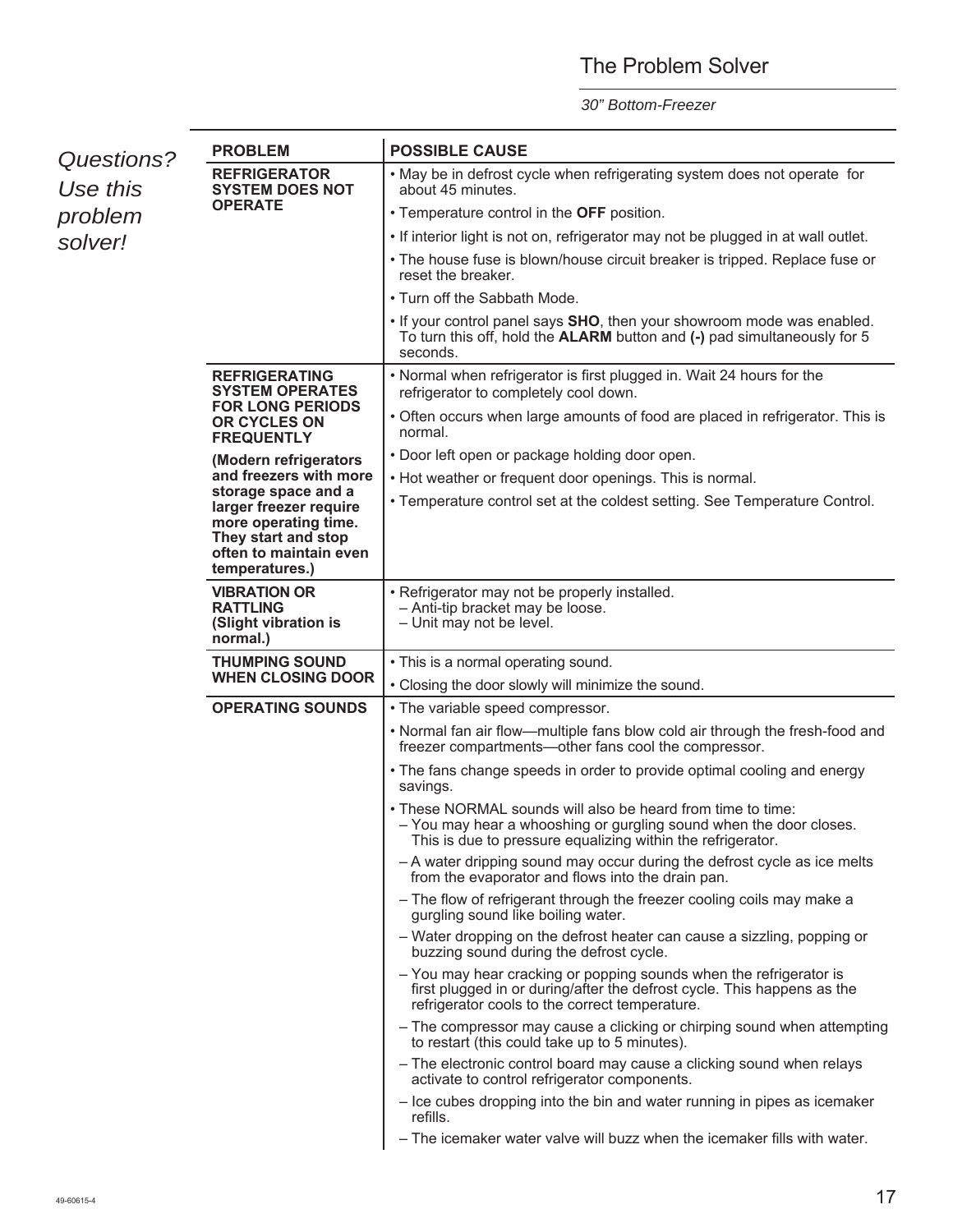### The Problem Solver

| <b>PROBLEM</b>                                                                | <b>POSSIBLE CAUSE</b>                                                                                                            |  |  |
|-------------------------------------------------------------------------------|----------------------------------------------------------------------------------------------------------------------------------|--|--|
| <b>DOOR NOT CLOSING</b>                                                       | • Package or bottle may be holding door open.                                                                                    |  |  |
| <b>PROPERLY</b>                                                               | • Check the door gasket; it may be out of position                                                                               |  |  |
|                                                                               | • Refrigerator is not level. See Installation Instructions.                                                                      |  |  |
|                                                                               | • Hinge springs deactived. See Installation Instructions.                                                                        |  |  |
| <b>REFRIGERATOR TOO WARM</b>                                                  | • Temperature control not set cold enough. See Temperature Control.                                                              |  |  |
|                                                                               | • Hot weather or frequent door openings.                                                                                         |  |  |
|                                                                               | • Door left open for long time.                                                                                                  |  |  |
|                                                                               | • Package may be holding door open.                                                                                              |  |  |
| <b>ACTUAL TEMPERATURE</b>                                                     | • Refrigerator just plugged in. Allow 24 hours for system to stabilize.                                                          |  |  |
| <b>NOT EQUAL TO SET</b><br><b>TEMPERATURE</b>                                 | . Door open for too long. Allow 24 hours for system to stabilize.                                                                |  |  |
|                                                                               | . Warm food added to refrigerator. Allow 24 hours for system to stabilize.                                                       |  |  |
|                                                                               | • Defrost cycle is in process. Allow 24 hours for system to stabilize.                                                           |  |  |
| <b>FROST OR ICE CRYSTALS</b>                                                  | • Drawer left open or package holding door open.                                                                                 |  |  |
| <b>ON FROZEN FOOD</b>                                                         | • Too frequent or too long door openings.                                                                                        |  |  |
| (Frost within package is<br>normal)                                           | • Drawer may have been left open.                                                                                                |  |  |
|                                                                               | . Ice cubes or some other object may be stuck behind the drawer.                                                                 |  |  |
| <b>SLOW ICE CUBE FREEZING</b>                                                 | • Drawer may have been left open.                                                                                                |  |  |
|                                                                               | • Turn temperature control to a colder setting.                                                                                  |  |  |
|                                                                               | • Package may be holding drawer open.                                                                                            |  |  |
| <b>ICE CUBES HAVE ODOR/</b>                                                   | • Old cubes need to be discarded.                                                                                                |  |  |
| <b>TASTE</b>                                                                  | • Ice storage bin needs to be emptied and washed.                                                                                |  |  |
|                                                                               | . Unsealed packages in freezer may be transmitting odor/taste to ice cubes.                                                      |  |  |
|                                                                               | • Interior of freezer needs cleaning. See Care and Cleaning.                                                                     |  |  |
|                                                                               | . Poor-tasting incoming water. Change the water filter.                                                                          |  |  |
| <b>AUTOMATIC ICEMAKER</b>                                                     | • Icemaker is turned off.                                                                                                        |  |  |
| <b>DOES NOT WORK</b>                                                          | • Water supply turned off or not connected.                                                                                      |  |  |
|                                                                               | • Freezer too warm.                                                                                                              |  |  |
|                                                                               | . Piled up cubes in storage bin may cause icemaker to shut off too soon.<br>Level cubes by hand.                                 |  |  |
|                                                                               | • Ice bin is not in position.                                                                                                    |  |  |
|                                                                               | • Clogged water filter.                                                                                                          |  |  |
|                                                                               | • Reverse osmosis system installed.                                                                                              |  |  |
| <b>MOISTURE FORMS ON</b>                                                      | . Not unusual during periods of high humidity. Wipe surface dry.                                                                 |  |  |
| <b>OUTSIDE OF REFRIGERATOR</b>                                                | . Turn on the External Moisture Control feature.                                                                                 |  |  |
| <b>MOISTURE COLLECTS INSIDE</b>                                               | • Too frequent or too long door openings.                                                                                        |  |  |
|                                                                               | . In humid weather, air carries moisture into refrigerator when doors are<br>opened.                                             |  |  |
|                                                                               | • Lower drawer switched from (freezer) to chill or wine.                                                                         |  |  |
| <b>REFRIGERATOR HAS ODOR</b>                                                  | • Foods with strong odors should be tightly covered.                                                                             |  |  |
|                                                                               | • Check for spoiled food.                                                                                                        |  |  |
| <b>INTERIOR LIGHTS DO NOT</b>                                                 | • No power at outlet.                                                                                                            |  |  |
| <b>WORK</b>                                                                   | • LEDs need replacing. See Consumer Service Section.                                                                             |  |  |
| <b>DOOR DIFFICULT TO</b><br><b>REOPEN IMMEDIATELY</b><br><b>AFTER CLOSING</b> | . Tight door seal is due to pressure equalizing within the refrigerator. After<br>closing the door, wait 5-30 seconds to reopen. |  |  |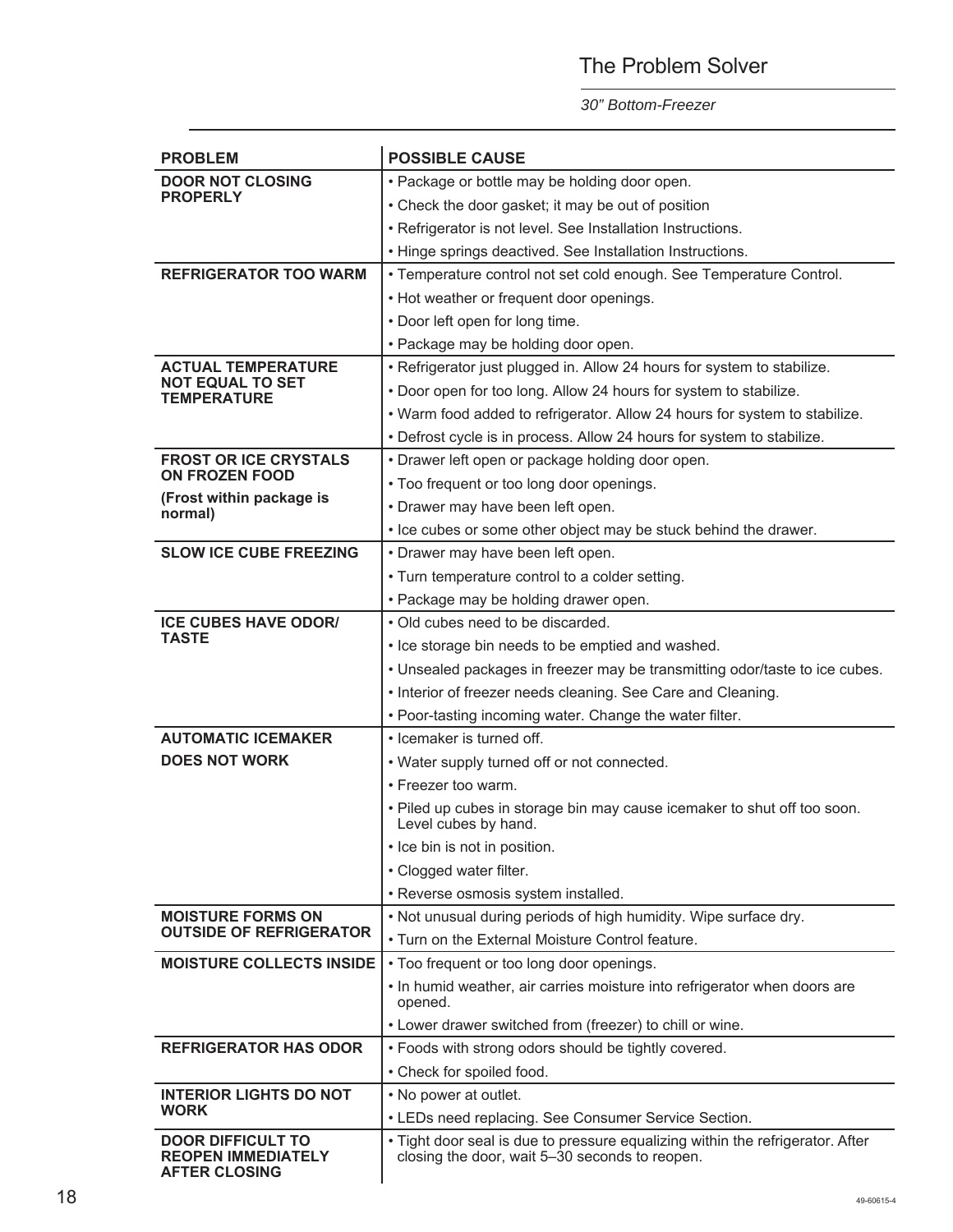#### **Performance Data Sheet SmartWater Filtration System GSWF Cartridge**

**This system has been tested according to NSF/ANSI 42/53 for reduction of the substances listed below. The concentration of the indicated substances in water entering the system was reduced to a concentration less than or equal to the permissible limit for water leaving the system, as specified in NSF/ANSI 42/53.\*** (100% safety factors built in for unmetered usage)

| <b>Standard No. 42: Aesthetic Effects</b>      |                                 |                 |                                   |                                        |                  |             |                |                                   |
|------------------------------------------------|---------------------------------|-----------------|-----------------------------------|----------------------------------------|------------------|-------------|----------------|-----------------------------------|
| <b>Parameter</b>                               | <b>USEPA</b><br><b>Influent</b> | <b>Influent</b> | <b>Effluent</b>                   |                                        | % Reduction      |             | Min. Required  |                                   |
|                                                | <b>MCL</b>                      | Average         | Challenge<br><b>Concentration</b> | Average                                | <b>Maximum</b>   | Average     | <b>Minimum</b> | <b>Reduction</b>                  |
| Chlorine                                       |                                 | 1.845 mg/L      | 2.0 mg/L $±10\%$                  | $< 0.05$ mg/L                          | $0.05$ mg/L      | $>97.29\%$  | 96.43%         | > 50%                             |
| <b>T&amp;O</b>                                 |                                 |                 |                                   |                                        |                  |             |                |                                   |
| Particulate**                                  |                                 | 143,333 #/mL    | at least 10,000<br>particles/mL   | 29.83 #/mL                             | 140 #/mL         | 99.98%      | 99.91%         | >85%                              |
|                                                |                                 |                 |                                   | <b>Standard No. 53: Health Effects</b> |                  |             |                |                                   |
| <b>USEPA</b><br><b>Parameter</b><br><b>MCL</b> |                                 | <b>Influent</b> | <b>Influent</b>                   | <b>Effluent</b>                        |                  | % Reduction |                | Min. Required<br><b>Reduction</b> |
|                                                |                                 | Average         | Challenge<br><b>Concentration</b> | Average                                | <b>Maximum</b>   | Average     | <b>Minimum</b> |                                   |
| Turbidity                                      | 1 NTU***                        | 10.3 NTU***     | 1+1 NTU***                        | 0.106 NTU                              | 0.14 NTU         | 98.97%      | 98.61%         | 0.5 NTU                           |
| Cysts                                          | 99.95%<br><b>Reduction</b>      | 200,000 #/L     | Minimum 50,000 L                  | $\Omega$                               | 0                | $>99.99\%$  | $>99.99\%$     | >99.95%                           |
| Lead at pH 6.5                                 | $0.015$ mg/L                    | $0.15$ mg/L     | $0.15$ mg/L+10%                   | $< 0.001$ mg/L                         | $< 0.001$ mg/L   | $>99.33\%$  | $>99.33\%$     | 0.010 mg/L                        |
| Lead at pH 8.5                                 | $0.015$ mg/L                    | $0.14$ mg/L     | $0.15$ mg/L+10%                   | 0.001 mg/L                             | 0.003 mg/L       | $>99.29\%$  | 97.86%         | $0.010$ mg/L                      |
| Lindane                                        | 0.0002 mg/L                     | 0.0216 mg/L     | $0.002$ mg/L $\pm$ 10%            | $< 0.00002$ mq/L                       | $< 0.00002$ mg/L | 99.07%      | 98.75%         | 0.0002 mg/L                       |
| Atrazine                                       | $0.003$ mg/L                    | 0.008 mg/L      | $0.009$ mg/L $\pm$ 10%            | $< 0.002$ mg/L                         | $< 0.002$ mg/L   | > 76.12%    | $>66.67\%$     | $0.003$ mg/L                      |

\* Tested using a flow rate of 0.5 gpm; pressure of 60 psig; pH of 7.5  $\pm$  0.5; temp. of 68°  $\pm$  5°F (20°  $\pm$  3°C)

\*\* Measurement in Particles/ml. Particles used were 0.5-1 microns

\*\*\* NTU=Nephelometric Turbidity units

#### **Operating Specifications**

- Capacity: certified for up to 750 gallons (2,838 l); up to six months
- Pressure requirement: 40–120 psi (2.8–8.2 bar)
- Temperature: 33-100°F (0.6-38°C)
- Flow rate:  $0.5$  gpm  $(1.9$  lpm)

#### **General Installation/Operation/Maintenance Requirements**

- **Flush new cartridge at full flow for 3 minutes to purge out trapped air.**
- Replace cartridge when flow becomes too slow.

#### **Special Notices**

- Installation instructions, parts and service availability, and standard warranty are included with the product when shipped.
- This drinking water system must be maintained according to manufacturer's instructions, including replacement of filter cartridges.
- Do not use with water that is microbiologically unsafe or of unknown quality without adequate disinfection before or after the system. Systems certified for cyst reduction may be used on disinfected water that may contain filterable cysts.
- The contaminants or other substances removed or reduced by this water treatment system are not necessarily in your water.
- Check for compliance with the state and local laws and regulations.
- Note that while the testing was performed under standard laboratory conditions, actual performance may vary. Systems must be installed and operated in accordance with manufacturer's recommended procedures and guidelines.

System tested and certified by NSF International against Standard 42 for the reduction of chlorine, taste and odor, particulate Class I and Standard 53 for the reduction of cyst, lead, Lindane, Atrazine and turbidity.



Manufactured for: GE Appliances, *a* **Haier** *company*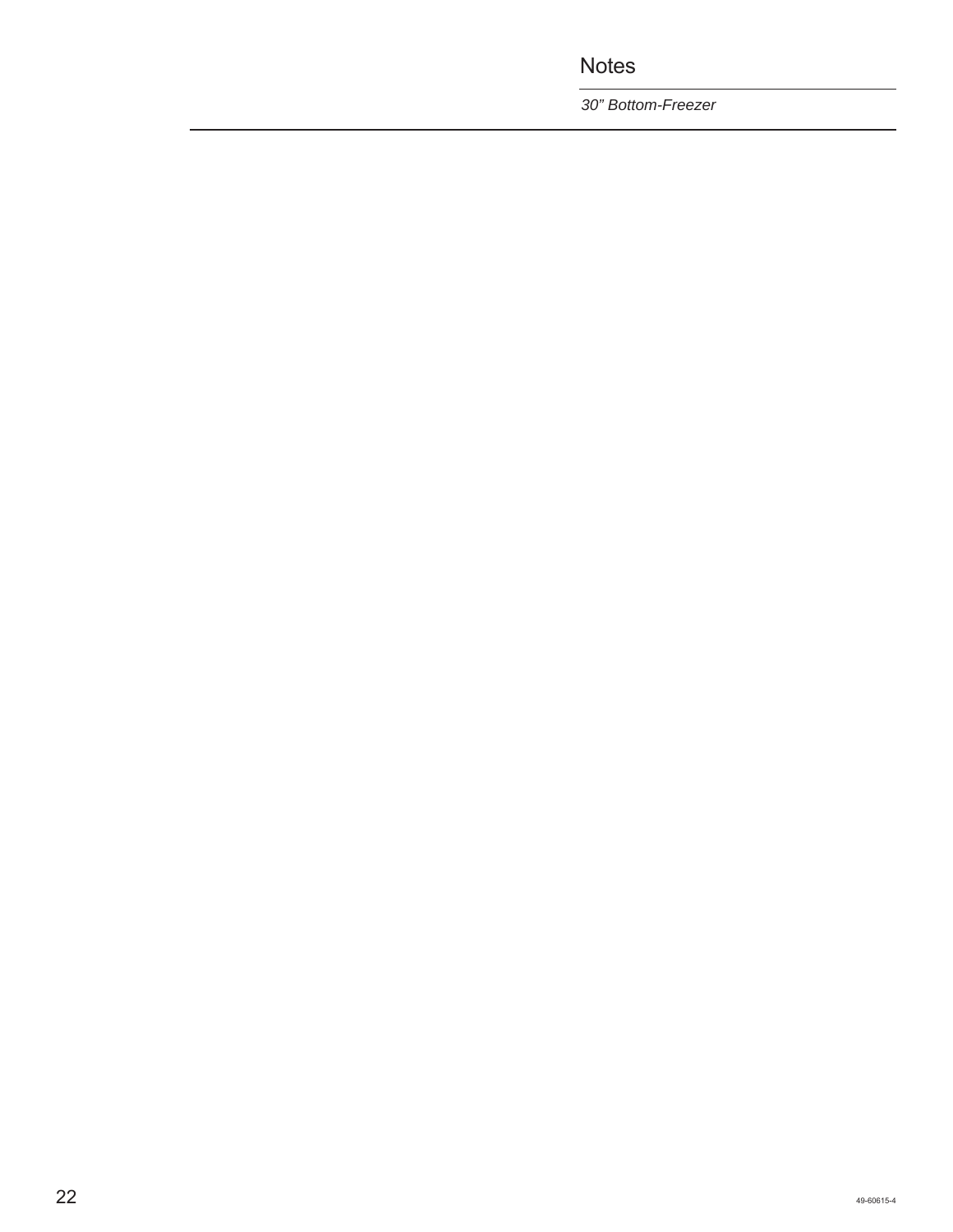**Warranty** 

*30" Bottom-Freezer*

#### *YOUR MONOGRAM REFRIGERATOR WARRANTY Staple sales slip or canceled check here. Proof of original purchase date is needed to obtain service under warranty.*

#### *WHAT IS COVERED*

*From the Date of the Original Purchase*

#### **LIMITED TWO-YEAR WARRANTY**

For two years from date of original purchase, we will provide, free of charge, parts and service labor in your home to repair or replace any part of the refrigerator or freezer that fails because of a manufacturing defect.

#### **LIMITED FIVE-YEAR WARRANTY**

For five years from date of original purchase, we will provide, free of charge, parts and service labor in your home to repair or replace any part of the sealed refrigerating system (the compressor, condenser, evaporator and all connecting tubing) that fails because of a manufacturing defect.

**LIMITED ADDITIONAL SIXTH- THROUGH TWELFTH-YEAR WARRANTY ON THE SEALED SYSTEM**  For the sixth through twelfth year from the date of the original purchase, we will provide, free of charge, replacement parts for any part of the sealed refrigerating system (the compressor, condenser, evaporator and all connecting tubing) that fails because of a manufacturing defect. You pay for the service trip to your home and for service labor charges.

**LIMITED THIRTY-DAY WARRANTY ON WATER FILTER CARTRIDGE (Water filter, if included)**  From the date of the original purchase we will provide, free of charge, replacement parts for any part of the water filter cartridge that fails because of a manufacturing defect. During this limited thirty-day warranty, we will also provide, free of charge, a replacement water filter cartridge.

This warranty is extended to the original purchaser and any succeeding owner for products purchased for ordinary home use in the 48 mainland states, Hawaii, Washington, D.C. or Canada. If the product is located in an area where service by a GE Appliances Authorized Servicer is not available, you may be responsible for a trip charge or you may be required to bring the product to an Authorized GE Appliances Service location for service. In Alaska the warranty is the same except that it is LIMITED because you must pay to ship the product to the service shop or for the service technician's travel costs to your home.

All warranty service will be provided by our Factory Service Centers or by our authorized Customer Care® servicers during normal working hours.

Should your appliance need service, during warranty period or beyond, call 800.444.1845. Please have your serial number and model number available when calling for service. In Canada call 800.561.3344

- **Service trips to your home to teach you how to use the product.**
- **Replacement of house fuses or resetting of circuit breakers.**
- **Damage to the product caused by accident, fire, floods or acts of God.**
- **Failure of the product if it is used for other than its intended purpose or used commercially.**
- **Damage caused after delivery.**

**• Improper installation, delivery or maintenance. If you have an installation problem, contact your dealer or installer. You are responsible for providing adequate electrical, plumbing and other connecting facilities.**

- **Replacement of the light bulbs, if included, or water filter cartridge, if included, other than as noted above.**
- **Replacement of the water filter cartridge, if included, due to water pressure that is outside the specified operating range or due to excessive sediment in the water supply.**
- **Loss of food due to spoilage.**
- **Incidental or consequential damage caused by possible defects with this appliance.**
- **Product not accessible to provide required service.**
- **Damage to finish, such as surface rust, tarnish, or small belmishes not reported within 48 hours of delivery.**

**EXCLUSION OF IMPLIED WARRANTIES—Your sole and exclusive remedy is product repair as provided in this Limited Warranty. Any implied warranties, including the implied warranties of merchantability or fitness for a particular purpose, are limited to one year or the shortest period allowed by law.**

Some states/provinces do not allow the exclusion or limitation of incidental or consequential damages, so the above limitation or exclusion may not apply to you. This warranty gives you specific legal rights, and you may also have other rights which vary from state to state/province to province. To know what your legal rights are in your state/province, consult your local or state/provincial consumer affairs office or your state's Attorney General.

**Warrantor: GE Appliances,** *a* **Haier** *company* **Warrantor in Canada: MC Commercial, Burlington, ON, L7R 5B6**

*WHAT*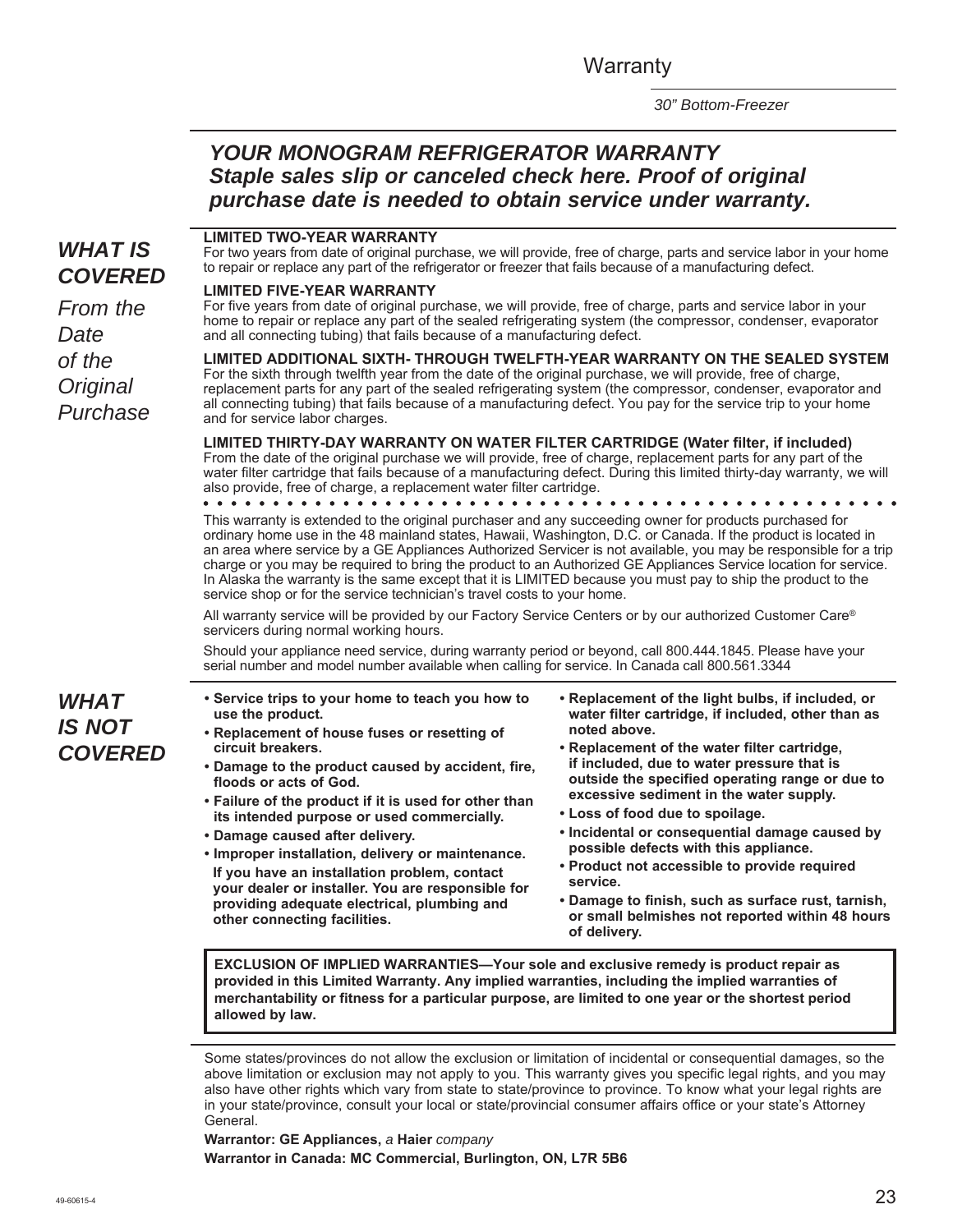Consumer Support

|                                          | With the purchase of your new Monogram appliance, receive the<br>assurance that if you ever need information or assistance from<br>Monogram, we will be there. All you have to do is call!                                                                                                                                                                                                               |
|------------------------------------------|----------------------------------------------------------------------------------------------------------------------------------------------------------------------------------------------------------------------------------------------------------------------------------------------------------------------------------------------------------------------------------------------------------|
| <b>Register Your</b><br><b>Appliance</b> | Register your new appliance on-line at your convenience! Timely product registration will allow for<br>enhanced communication and prompt service under the terms of your warranty, should the need<br>arise. You may also mail in the pre-printed registration card included in the packing material.<br>In the US: Monogram.com<br>In Canada: Prodsupport.mabe.ca/crm/Products/ProductRegistration.aspx |
| <b>Schedule Service</b>                  | Expert Monogram repair service is only one step away from your door. Get on-line and schedule<br>your service at your convenience any day of the year.<br>In the US: Monogram.com or call 800.444.1845 during normal business hours.<br>In Canada: Monogram.ca or call 888.880.3030                                                                                                                      |
| <b>Extended</b><br><b>Warranties</b>     | Purchase a Monogram extended warranty and learn about special discounts that are available while<br>your warranty is still in effect.<br>In the US: Monogram.com or call 800.444.1845 during normal business hours.<br>In Canada: Monogram.ca or call 888.880.3030.                                                                                                                                      |
| <b>Remote</b><br><b>Connectivity</b>     | For assistance with wireless network connectivity (for models with remote enable),<br>visit our website at Monogram.com or call 800.444.1845 in the US only.                                                                                                                                                                                                                                             |
| <b>Parts and</b><br><b>Accessories</b>   | Individuals qualified to service their own appliances can have parts or accessories sent directly to<br>their homes (VISA, MasterCard and Discover cards are accepted). Order on-line today 24 hours<br>every day.<br>In the US: Monogram.com or by phone at 800.444.1845 during normal business hours.                                                                                                  |
|                                          | Instructions contained in this manual cover procedures to be performed by any user. Other<br>servicing generally should be referred to qualified service personnel. Caution must be<br>exercised, since improper servicing may cause unsafe operation.                                                                                                                                                   |
|                                          | Customers in Canada should consult the nearest Mabe service center, visit our website at<br>Monogram.ca or call 888.880.3030.                                                                                                                                                                                                                                                                            |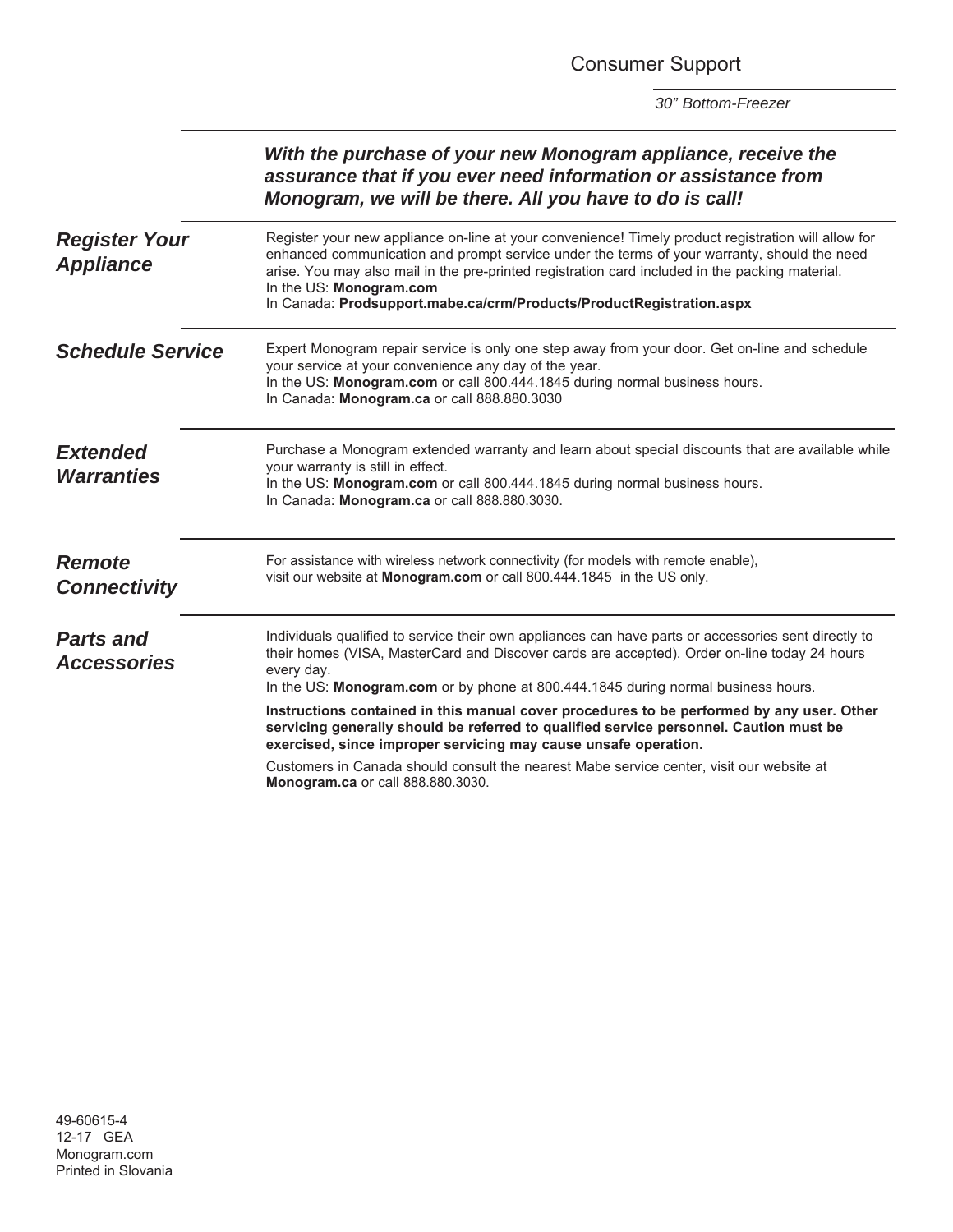# Le manuel du propriétaire

Réfrigérateur 30po avec congélateur au bas

FRANÇAIS

ELEVATE EVERYTHING

**MONOGRAM**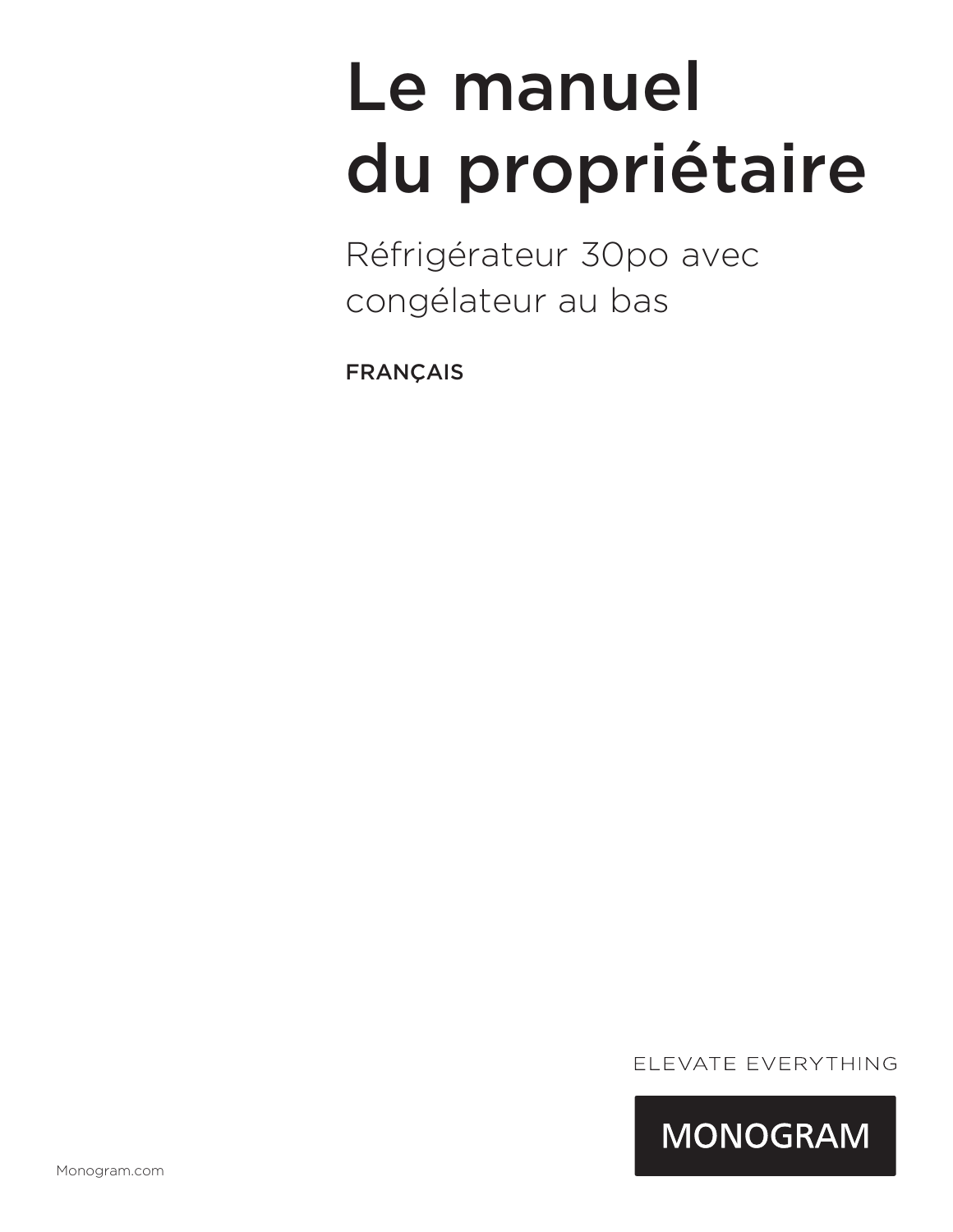#### Information pour le consommateur

*Réfrigérateur 30po avec congélateur au bas*

*Table des matières Introduction* Votre nouveau réfrigérateur Monogram est un symbole éloquent de style, de confort et de souplesse dans votre cuisine. Que vous le choisissiez pour sa pureté de ligne ou pour sa recherche approfondie du détail, vous trouverez que la combinaison hors pair de formes et de fonctions de votre réfrigérateur Monogram fera votre bonheur pendant des années. Vous trouverez dans les pages suivantes des renseignements qui vous aideront à bien faire fonctionner et à bien entretenir votre réfrigérateur. En cas de questions supplémentaires, consultez notre site internet : **monogram.com**  Au Canada, **monogram.ca Services à la clientèle** Numéros de téléphone importants . . . . . . . .22 Numéros de modèle et de série ...........3 Fiche de données de performance ........19 En cas de problème . . . . . . . . . . . . . . . . .17, 18 Consignes de sécurité . . . . . . . . . . . . . . 4, 5 Garantie . . . . . . . . . . . . . . . . . . . . . . . . . . . . . .21 **Entretien et nettoyage** Entretien – Extérieur et intérieur . . . . . . . . . .14 Remplacement de l'ampoule . . . . . . . . . . . 15 Congé . . . . . . . . . . . . . . . . . . . . . . . . . . . . . . .15 **Consignes d'utilisation** Fonctions ..............................6 Machine à glaçons automatique ............8 Tiroir convertible . . . . . . . . . . . . . . . . . . . . . . .11 Bacs de porte . . . . . . . . . . . . . . . . . . . . . . . . .11 Contrôle de l'humidité . . . . . . . . . . . . . . . . . . .12 Éclairage à DEL . . . . . . . . . . . . . . . . . . . . . . .12 Mode Sabbat. . . . . . . . . . . . . . . . . . . . . . . . . .13 Clayettes . . . . . . . . . . . . . . . . . . . . . . . . . . . . .10 Commandes de réglage des températures . . . 7 Casier à légumes . . . . . . . . . . . . . . . . . . . . . .10 Filtre à eau . . . . . . . . . . . . . . . . . . . . . . . . . . . .9 Porte-bouteilles pour le vin/les boissons . . . .11 **Préparation** Dégagements . . . . . . . . . . . . . . . . . . . . . . . . .16 Emplacement . . . . . . . . . . . . . . . . . . . . . . . . .16

*Avant d'utiliser votre réfrigérateur* 

Lisez soigneusement ce manuel. Il a pour objet de vous aider à bien faire fonctionner et entretenir votre réfrigérateur.

Conservez-le à portée de main. Vous y trouverez des réponses à vos questions.

Si vous ne comprenez pas bien ce qui est décrit ou avez besoin d'une aide supplémentaire, vous trouverez une liste de numéros de service à la clientèle dans la dernière section de ce manuel.

#### **OU**

Consultez notre site Internet à l'adresse **monogram.com**

Au Canada, **monogram.ca**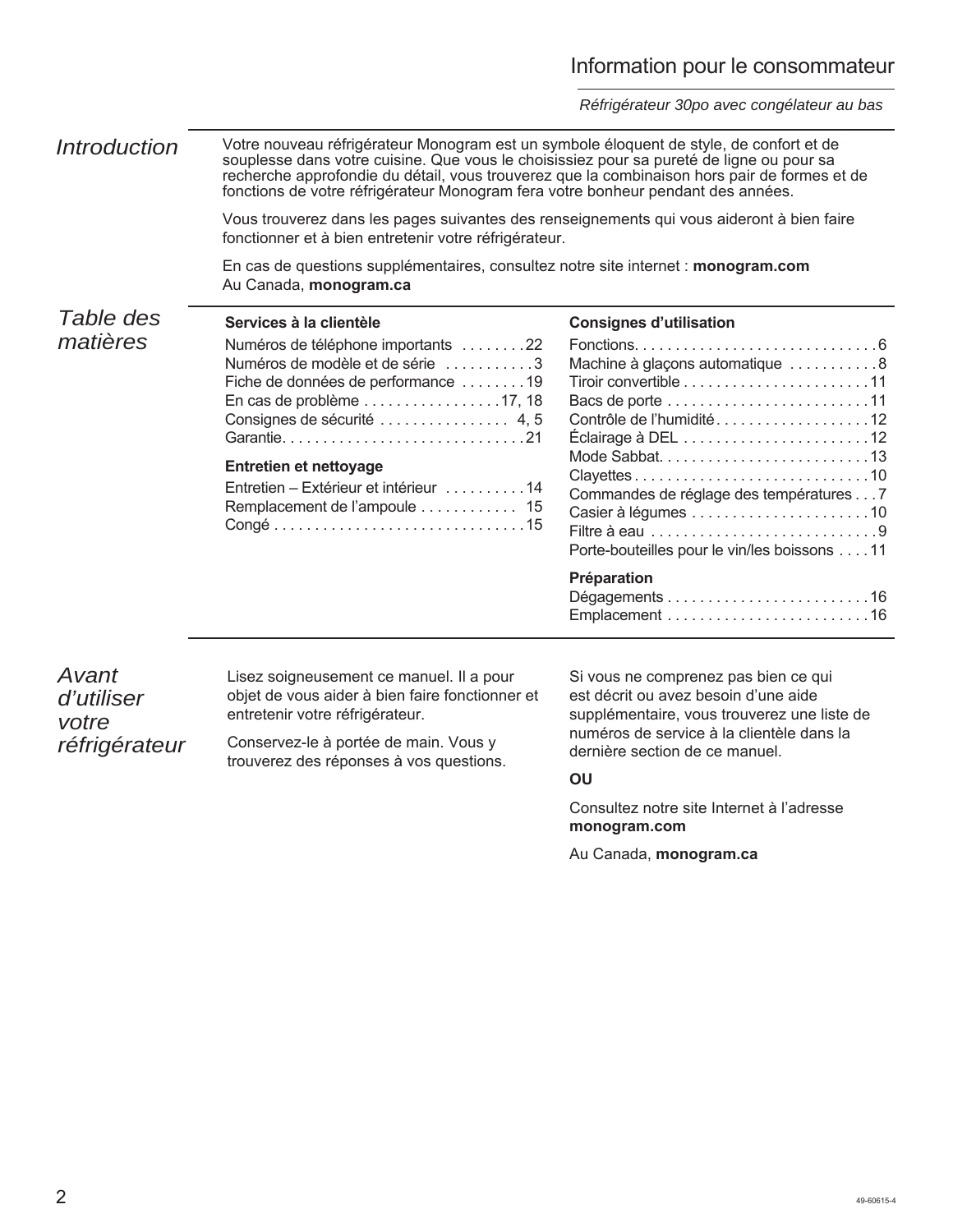# Information pour le consommateur

|                                                         |                                                                                                                                                                                                                                                       | Réfrigérateur 30po avec congélateur au bas                                                                                      |
|---------------------------------------------------------|-------------------------------------------------------------------------------------------------------------------------------------------------------------------------------------------------------------------------------------------------------|---------------------------------------------------------------------------------------------------------------------------------|
| Ecrivez les<br>numéros<br>de modèle                     | Ils figurent sur l'étiquette qui se trouve à<br>l'intérieur du compartiment réfrigérateur, en<br>dessous du bac à légumes.                                                                                                                            | Avant d'envoyer cette carte, veuillez écrire<br>ces numéros ici :                                                               |
| et de série                                             |                                                                                                                                                                                                                                                       | Numéro du modèle                                                                                                                |
|                                                         |                                                                                                                                                                                                                                                       | Numéro de série                                                                                                                 |
|                                                         |                                                                                                                                                                                                                                                       | Utilisez ces numéros dans toute correspondance<br>ou dans tous vos appels de service relatifs à<br>votre réfrigérateur.         |
| Si vous avez<br>reçu un<br>réfrigérateur<br>endommagé   | La garantie ne couvre pas les dommages<br>causés après la livraison. Contactez<br>immédiatement votre revendeur (ou le                                                                                                                                | fabricant) qui vous a vendu votre réfrigérateur.                                                                                |
| Economisez<br><i>votre temps</i><br>et votre<br>argent! | Avant d'appeler un dépanneur, vérifiez la<br>section de résolution des problèmes à la fin<br>de ce manuel. Vous y trouverez les causes                                                                                                                | de problèmes de fonctionnement mineurs que<br>vous pourrez régler vous-même.                                                    |
| Si vous<br>devez                                        | Pour joindre un technicien, consultez la page<br>de service à la clientèle à la fin de ce manuel.                                                                                                                                                     |                                                                                                                                 |
| appeler<br>un<br>technicien                             | Nous sommes fiers de notre service et tenons<br>à ce que vous soyez satisfaits. Si, pour<br>quelque raison que ce soit, vous n'êtes pas<br>heureux du service que vous recevez, voici<br>quelques mesures à prendre pour obtenir<br>davantage d'aide. |                                                                                                                                 |
|                                                         | Pour commencer, appelez les gens qui ont fait<br>l'entretien de votre appareil électroménager.<br>Dites-leur pourquoi vous n'êtes pas satisfaits.<br>Dans la plupart des cas, cela suffira à régler<br>votre problème.                                |                                                                                                                                 |
|                                                         | Ensuite, si vous n'êtes toujours pas satisfait,<br>écrivez tous les détails, y compris votre<br>numéro de téléphone, à l'adresse suivante :                                                                                                           |                                                                                                                                 |
|                                                         | Directeur, Relations Clientèle,<br>Monogram<br>Appliance Park<br>Louisville, KY 40225                                                                                                                                                                 | Au Canada,<br>Directeur, relations au consommateur, MC<br>Commercial Inc<br>Suite 310, 1 Factory Lane<br>Moncton, N-B<br>E1C9M3 |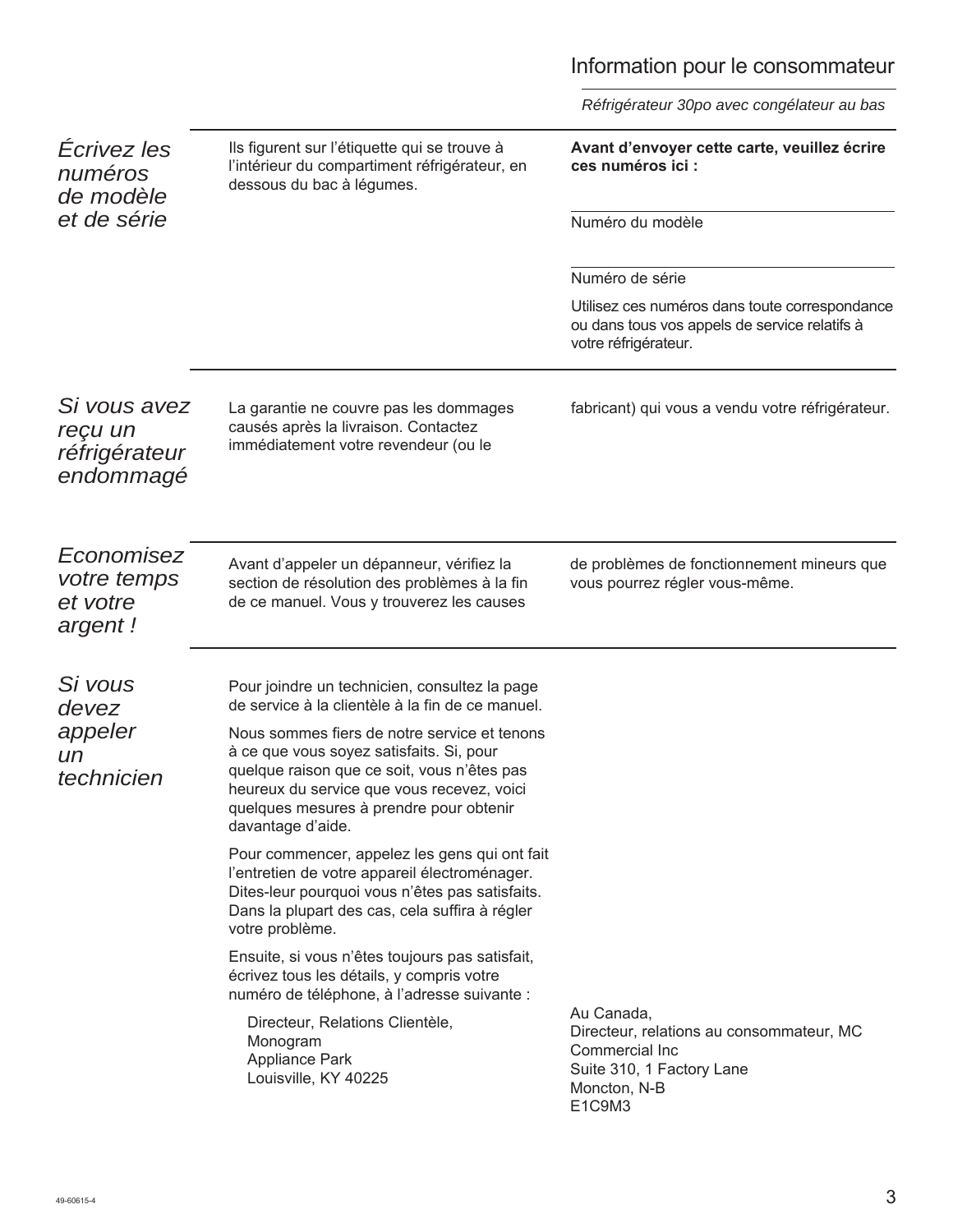# IMPORTANTES CONSIGNES DE SÉCURITÉ

*Réfrigérateur 30 po avec congélateur au bas*

**AVERTISSEMENT** Pour réduire le risque d'incendie, d'explosion, de choc électrique ou de blessures lorsque vous utilisez votre réfrigérateurde , veuillez suivre ces consignes de sécurité :

- Ce réfrigérateur doit être correctement installé conformément aux Consignes d'Installation avant toute utilisation.
- Débranchez le réfrigérateur avant d'effectuer une réparation, de remplacer une ampoule ou de le nettoyer. **Remarque :** L'alimentation du réfrigérateur ne peut être déconnectée par aucune des fonctions sur le panneau de commande.

**Remarque** : Les réparations doivent être effectuées par un professionnel qualifié.

- Ne tentez pas de remplacer une ampoule à DEL grillée. Le remplacement des ampoules à DEL doit être effectué par un technicien autorisé.
- Remettez toutes les pièces et panneaux en place avant d'utiliser l'appareil.
- $\blacksquare$  N'utilisez pas un cordon de rallonge.
- Abstenez-vous d'entreposer ou d'utiliser de l'essence ou d'autres vapeurs et liquides inflammables aux alentours de cet électroménager ou d'autres appareils.
- N'entreposez pas dans cet électroménager des substances explosives telles que des bombes aérosols qui contiennent un gaz propulseur.
- Pour éviter les risques d'asphyxie et d'enfermement pour les enfants. Démontez les porte le réfrigérateur avant de le mettre au rebut ou d'interrompre son utilisation
- Afin de prévenir les accidents graves ou la mort, les enfants ne doivent pas se tenir ni jouer dans ou sur l'électroménager.
- E Les enfants et les personnes dont les capacités sont réduites sur le plan physique, sensoriel ou mental, ou qui manquent d'expérience ou de connaissances, peuvent utiliser cet électroménager seulement si elles sont surveillées ou ont reçues des consignes de sécurité sur son usage et les risques y sont associés.
- Get électroménager est concu pour une utilisation domestique et applications similaires : salle du personnel dans une usine, un bureau ou d'autres lieux de travail; maison de ferme; clients dans un hôtel, un motel, un gîte touristique et d'autres lieux résidentiels; approvisionnement et applications similaires non reliées au commerce de détail.

**A ATTENTION** Pour réduire le risque de blessures lorsque vous utilisez votre réfrigérateurde, veuillez suivre ces consignes de sécurité.

- $\blacksquare$  Ne nettoyez pas les clayettes ou les couvercles en verre avec de l'eau tiède quand ceux-ci sont froids. Les clayettes et couvercles en verre peuvent se casser s'ils sont exposés à des changements soudains de température ou si vous les cognez ou les faites tomber. Le verre trempé est conçu pour se briser en petits morceaux en cas de casse
- $\blacksquare$  Éloignez les doigts des parties du congélateur où l'on peut facilement se pincer : les espaces entre les portes, et entre les portes et les placards sont toujours étroits. Soyez prudent lorsque vous fermez les portes en présence d'enfants.
- Ne touchez pas les surfaces froides du congélateur lorsque vous avez les mains humides ou mouillées. La peau risque d'adhérer à ces surfaces extrêmement froides.
- Ne recongelez pas les aliments surgelés qui ont complètement dégelé.
- Si votre réfrigérateur est doté d'une machine à glaçons automatique, évitez le contact avec les pièces mobiles du mécanisme éjecteur, ou avec l'élément chauffant qui libère les glaçons. Ne posez pas les doigts ou les mains sur le mécanisme de la machine à glaçons automatique pendant que le réfrigérateur est branché.

#### **AVERTISSEMENTS DE LA PROPOSITION 65 DE L'ÉTAT DE LA CALIFORNIE**

**AVERTISSEMENT** Ce produit contient une ou plusieurs substances chimiques reconnues par l'État de Californie pour causer le cancer et des anomalies congénitales ou d'autres problèmes liés à la reproduction.

#### **INSTALLATION**

# **AVERTISSEMENT RISQUE D'EXPLOSION**

Conservez les matériaux et vapeurs inflammables tels que l'essence à l'écart de votre réfrigérateur. Une explosion, un incendie voire la mort pourrait en résulter.

# **LEA Y GUARDE ESTAS INSTRUCCIONES**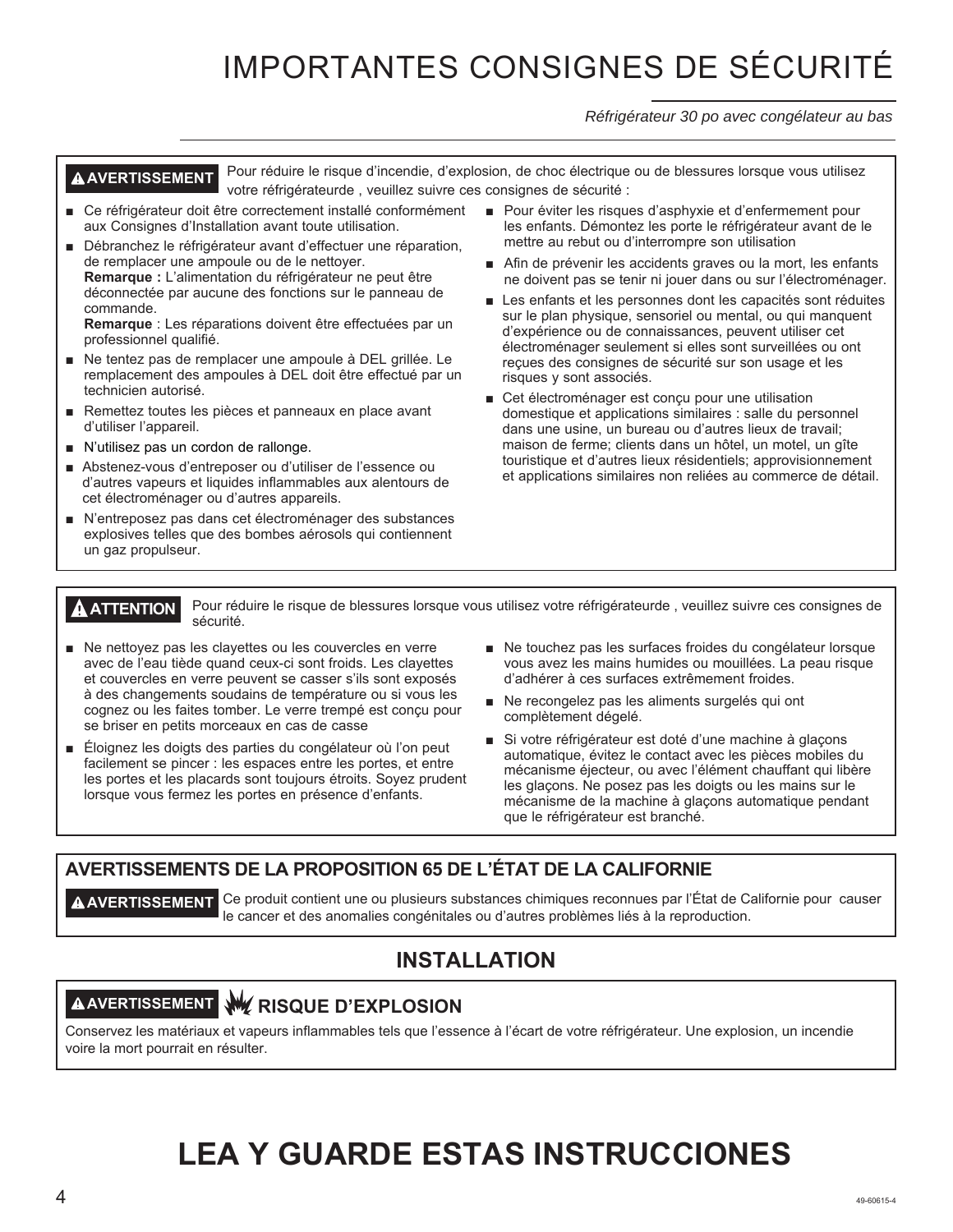# IMPORTANTES CONSIGNES DE SÉCURITÉ

*Réfrigérateur 30 po avec congélateur au bas*

#### **BRANCHEMENTS ÉLECTRIQUES**

## **A AVERTISSEMENT RUE RISQUE DE CHOC ÉLECTRIQUE.**

| Branchez l'appareil dans une prise triple avec terre. | N'utilisez pas de cordon de rallonge.                         |
|-------------------------------------------------------|---------------------------------------------------------------|
| Ne retirez pas la broche de terre.                    | Le non-respect de ces instructions peut entraîner des risques |
| N'utilisez pas d'adaptateur.                          | d'incendies, des chocs électriques ou la mort.                |
|                                                       |                                                               |

#### **Ne coupez ni retirez en aucun cas la troisième broche (mise à la terre) de la fiche du cordon d'alimentation. Pour votre sécurité, cet appareil doit être correctement mis à la terre.**

Le cordon d'alimentation de cet appareil est muni d'une fiche à 3 broches (mise à la terre) qui se branche dans une prise murale ordinaire à 3 alvéoles (mise à la terre) pour réduire au minimum les risques de chocs électriques.

Faites examiner la prise de courant et le circuit par un électricien qualifié pour vous assurer que la prise est correctement mise à la terre.

Dans le cas d'une prise biphasée, l'installateur a la responsabilité et l'obligation de la remplacer par une prise triphasée correctement mise à la terre. N'utilisez pas d'adaptateur.

Le congélateur doit toujours être branché dans sa propre prise de courant, dont la tension nominale est identique à celle indiquée sur la plaque signalétique.

Une alimentation électrique à 115 volts CA, 60 Hz, avec un fusible de 15 ou 20 ampères et une mise à la terre est nécessaire. Ceci permet d'obtenir un meilleur rendement et évite de surcharger les circuits électriques du domicile qui risque d'occasionner un incendie en surchauffant.

Ne débranchez jamais le congélateur en tirant sur le cordon d'alimentation. Saisissez fermement la fiche du cordon et tirez droit pour la retirer de la prise.

Cessez immédiatement d'utiliser un cordon électrique endommagé. Si le cordon électrique est endommagé, son remplacement doit être effectué par un technicien en réparation qualifié au moyen d'un cordon de rechange autorisé par le fabricant.

Lorsque vous déplacez votre congélateur du mur, faites attention de ne pas le faire rouler sur le cordon d'alimentation afin de ne pas l'endommager.

### **MISE AU REBUT APPROPRIÉE DE VOTRE ANCIEN RÉFRIGÉRATEUR**

#### **AVERTISSEMENT RISQUE DE SUFFOQUER OU D'Y ÊTRE EMPRISONNÉ**

Le non-respect de ces instructions d'élimination peut entraîner la mort ou des blessures graves

**IMPORTANT:** Les enfants pris au piège ou morts d'asphyxie sont toujours d'actualité. Les réfrigérateurs abandonnés sont toujours aussi dangereux, même si on n'attend que «quelques jours» pour s'en débarrasser. Si vous ne gardez pas votre ancien réfrigérateur, veuillez suivre les directives ci-dessous afin de prévenir les accidents.

#### **Mise au rebut des produits réfrigérant:**

Mettez l'électroménager au rebut conformément à la réglementation fédérale et locale. Le réfrigérant et l'isolant inflammables exigent des procédures de mise au rebut spéciales. Communiquez avec les autorités locales pour connaître la façon de mettre votre électroménager au rebut qui soit respectueuse de l'environnement.

# **AVERTISSEMENT Liquide frigorigène R600a**

**Cet électroménager contient le réfrigérant isobutane, R600a, un gaz naturel à compatibilité élevée avec l'environnement. Il s'agit cependant d'un combustible. Observez les consignes de sécurité ci-dessous afin de réduire le risque de blessure ou de dommage à la propriété.**

**1)** Lors de la manipulation, de l'installation et de l'utilisation de cet appareil, prenez soin de ne pas endommager les tubes de circulation du fluide frigorigène.

**2)** L'entretien ou la réparation doivent être effectués par un personnel de service autorisé. Utilisez seulement des pièces de rechange autorisées par le fabricant.

Ŷ Laissez les clayettes en place afin d'empêcher les enfants de

**Avant de vous débarrasser de votre ancien appareil :** Démontez les portes du compartiment de réfrigération et du

compartiment de congélation.

grimper à l'intérieur.

- **3**) Mettez le réfrigérateur au rebut conformément aux réglementations fédérales et locales. Le fluide frigorigène inflammable et le matériel isolant utilisés nécessitent des procédures de mise au rebut spéciales. Communiquez avec les autorités locales compétentes pour la mise au rebut de votre réfrigérateur sans danger pour l'environnement.
- **4)** N'obstruez pas les évents dans l'enceinte prévue pour l'appareil.
- **5)** N'utilisez pas d'appareils ou autres moyens mécaniques pour accélérer le processus de dégivrage.
- **6)** N'endommagez pas le circuit du fluide frigorigène.
- **7)** N'utilisez pas d'appareils électriques dans le compartiment réfrigérateur de cet appareil.

# **LEA Y GUARDE ESTAS INSTRUCCIONES**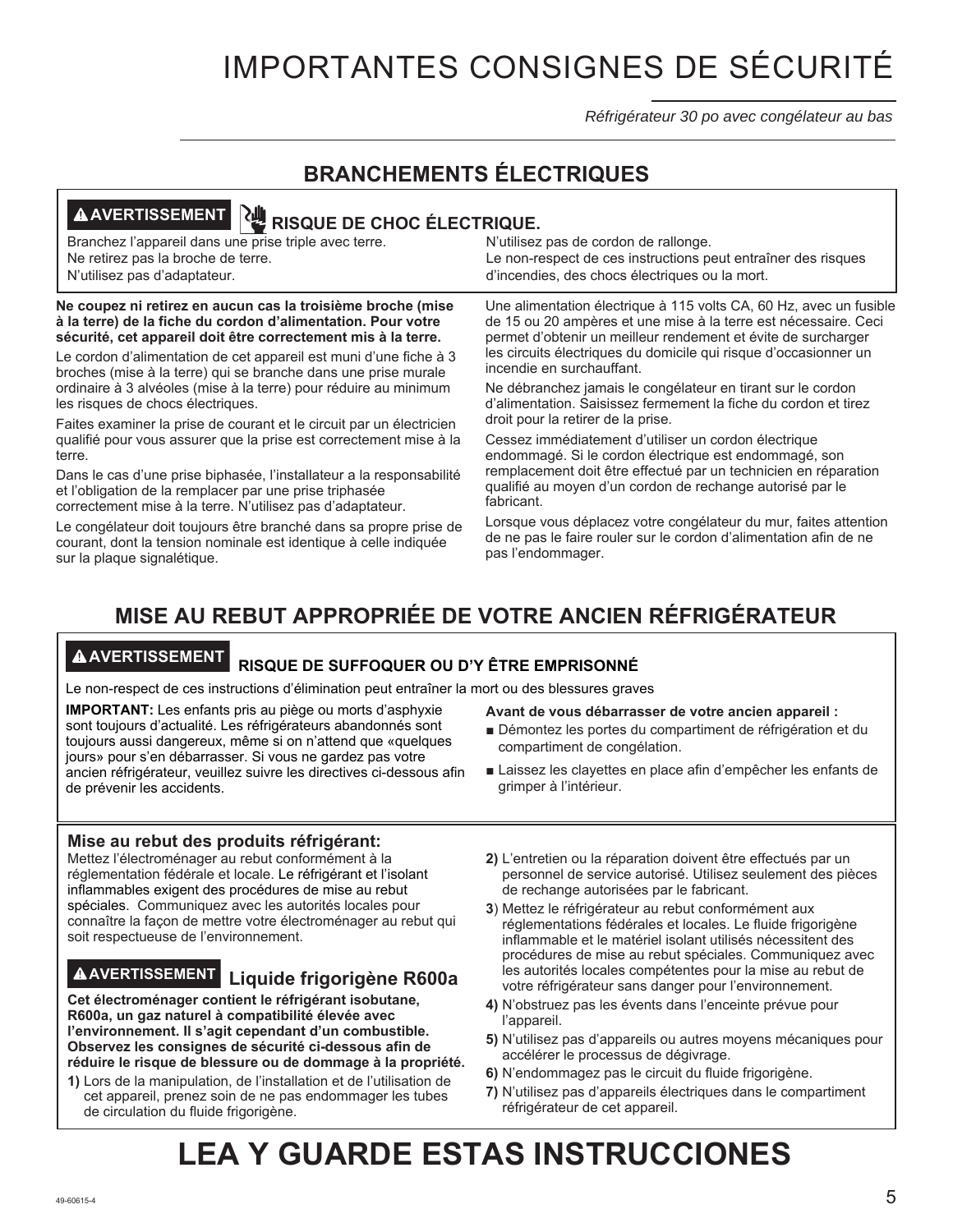### Fonctions

*Réfrigérateur 30 po avec congélateur au bas*



 $6\,$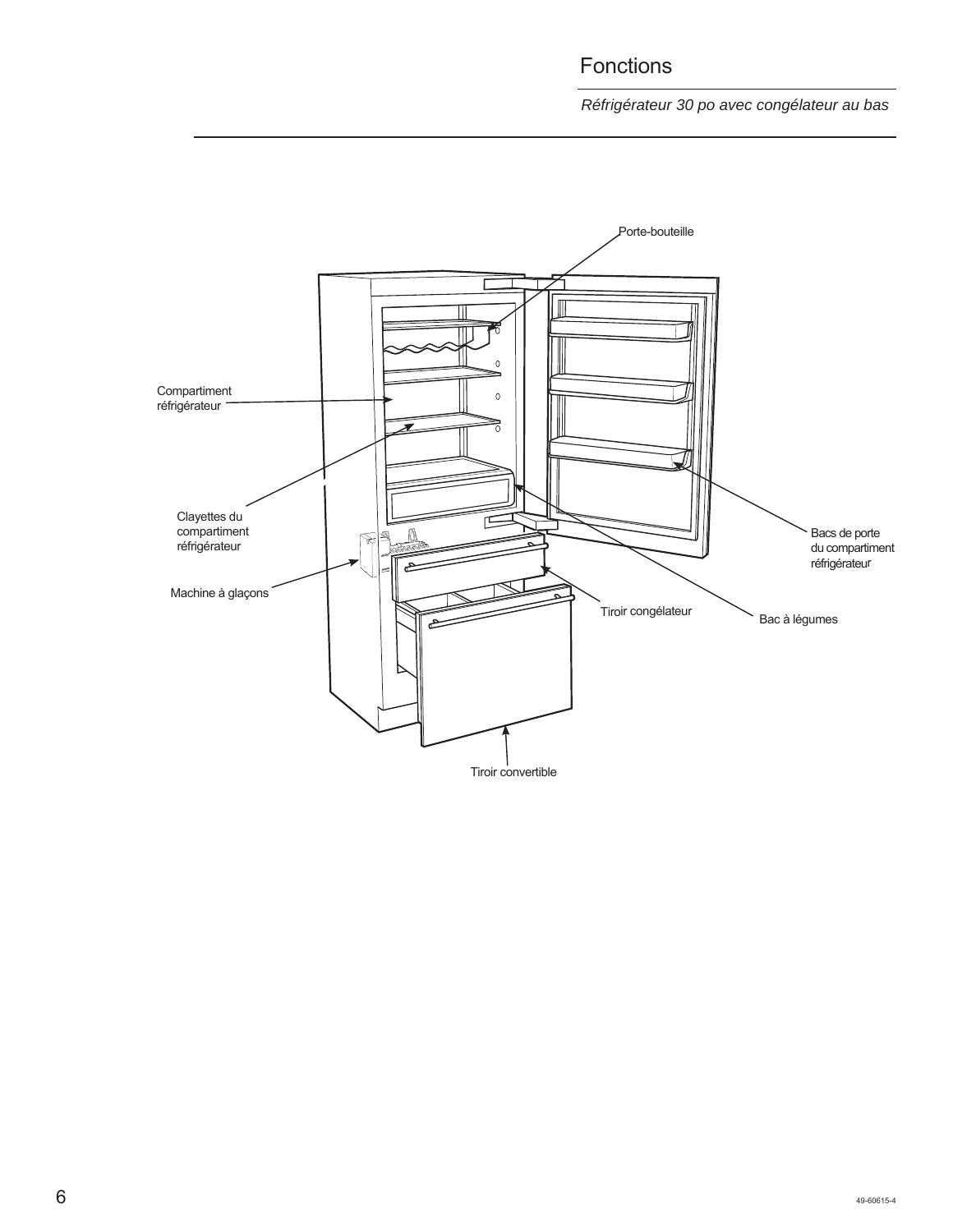#### Commandes de réglage des températures

 $+$ )  $\sim$ 

*Réfrigérateur 30 po avec congélateur au bas*

| ZONE |  |              |                             |      |  |
|------|--|--------------|-----------------------------|------|--|
|      |  | <b>ALARM</b> | HOLD 3 SEC<br><b>FILTER</b> | LOCK |  |

#### **Compartiment réfrigérateur – Appareil avec porte massive**



**Compartiment réfrigérateur – Appareil avec porte en verre**

#### *Commandes de réglage des températures*

**Le panneau de commande affiche la température réelle du compartiment réfrigérateur, du tiroir de congélation ou du tiroir convertible lorsque ceux-ci sont sélectionnés en les faisant défiler grâce au voyant Zone.** La température réelle peut différer de la température réglée selon certains facteurs comme la fréquence d'ouverture de la porte, la quantité d'aliments stockés, le programme de dégivrage et la température de la pièce.

**REMARQUE:** Des ouvertures de portes fréquentes ou des portes laissées ouvertes peuvent temporairement augmenter la température à l'intérieur des compartiments.

**Pour désactiver le système de refroidissement**, placez le voyant ZONE sur le mode réfrigération. Appuyez sur le plus (+) jusqu'à ce que OFF (arrêt) s'affiche.

#### **Pour activer le système de refroidissement**, tplacez le voyant ZONE sur le mode réfrigération et appuyez sur le moins (-) jusqu'à ce que la

température souhaitée s'affiche. La température est préréglée à 0°F (-18°C) pour le compartiment congélateur et à 37°F (+3°C) pour le compartiment réfrigérateur.

**Pour vérifier le réglage de température dans un compartiment**, appuyez une fois sur la touche plus (+) ou moins (-). Au bout de 5 secondes, l'affichage vous indiquera la température actuelle.

*Modification de l'affichage de température*  secondes. *de °F aux °C*

Pour passer d'une température affichée en °F à une température en °C, appuyez simultanément sur les deux touches plus (+) et moins (-) pendant 5



*Alarme* **Pour activer l'alarme**, appuyez et maintenez appuyé le bouton **ALARM** (alarme) pendant 3 secondes. L'icône **ALARM** (alarme) sera soulignée lorsque celle-ci sera activée. Pour la désactiver, appuyez et maintenez appuyé le bouton **ALARM** (alarme) pendant 3 secondes. L'icône **ALARM** (alarme) ne sera plus soulignée.

Lorsque l'alarme est activée, elle clignotera et émettra un bip sonore pour signaler que la porte est restée ouverte pendant plus de 2 minutes.

HOLD 3 SEC LOCK

|  | Tiroir supérieur - Congélateur |  |
|--|--------------------------------|--|
|  |                                |  |

**ICE** 





Π"

#### **Pour modifier le réglage de la température**,

appuyez sur la touche plus (+) ou moins (-) à chaque incrément pour atteindre la température souhaitée. Veuillez attendre 24 heures pour que l'appareil atteigne la température requise.

|  | Gammes de températures |
|--|------------------------|
|--|------------------------|

|                  | <b>Basse</b>   | <b>Haute</b>   |
|------------------|----------------|----------------|
| Compartiment     | $34^{\circ}$ F | $46^{\circ}$ F |
| de réfrigération | $1^{\circ}$ C  | ୫°C            |
| <b>Tiroir</b>    | –6°F           | +6°F           |
| de congélation   | –21°C          | $-14\degree$ C |

#### **Gamme de température du tiroir convertible**

|               | <b>Basse</b>    | <b>Haute</b>    |
|---------------|-----------------|-----------------|
| Congélation   | -6°F            | +6°F            |
|               | $-21^{\circ}$ C | $-14^{\circ}$ C |
| Réfrigération | $34^{\circ}$ F  | 46°F            |
|               | $1^{\circ}$ C   | $8^{\circ}$ C   |
| Vin           | $40^{\circ}$ F  | $55^{\circ}$ F  |
|               | $4^{\circ}$ C   | $13^{\circ}$ C  |
|               |                 |                 |

#### **REMARQUE:**

En réglant les commandes sur OFF (arrêt), le refroidissement est arrêté mais l'alimentation électrique de l'appareil n'est pas coupée. Toutes les températures en °C seront arrondies.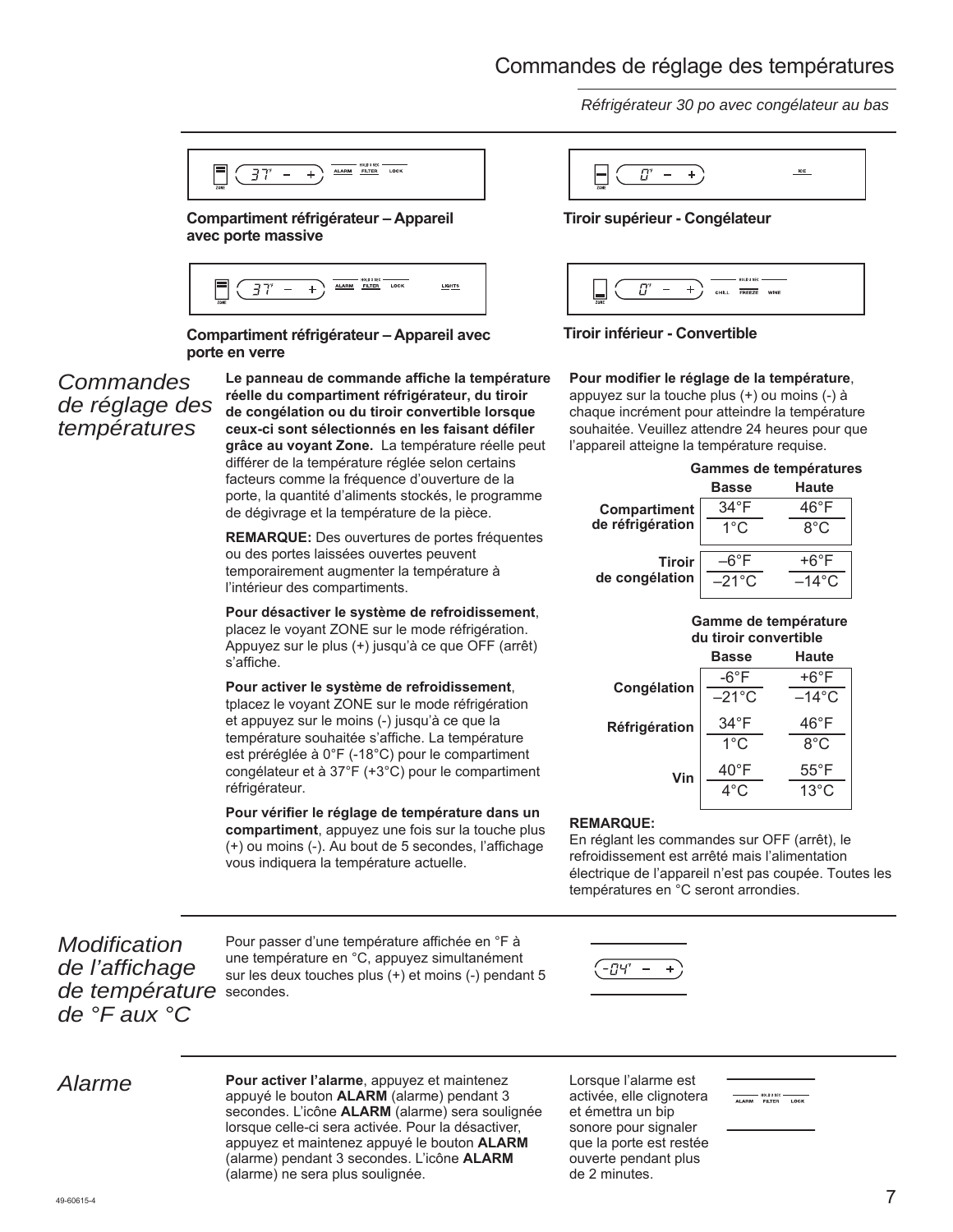*Réfrigérateur 30 po avec congélateur au bas*

#### *Machine à glaçons automatique*

**Il faut prévoir entre 12 et 24 heures avant qu'un réfrigérateur nouvellement installé commence à produire des glaçons.** Le réfrigérateur est livré avec la machine à glaçons sur ON (activé).

La machine à glaçons produit sept glaçons par cycle - environ 15 cycles par 24 heures, selon la température du compartiment de congélation, la température de la pièce, le nombre d'ouverture de porte et les autres conditions d'utilisation.

Si vous faites fonctionner le réfrigérateur avant de raccorder l'eau à la machine à glaçons, mettez-la en position **OFF** (arrêt). Pour désactiver la machine à glaçons, appuyez deux fois sur le voyant **ZONE** sur le panneau de commande pour sélectionner le tiroir congélateur. Appuyez sur l'icône **ICE** (Glaçon) sur la droite. La ligne sous l'icône **ICE** (glaçon) disparaitra et le mot **OFF** (arrêt) s'affichera sous ICE (glaçon).

Jetez le premier bac de glaçons.

Vérifiez que rien n'interfère avec le déplacement du bras de détection.

Quand le bac se remplit jusqu'au niveau du bras de détection, la machine à glaçons s'arrête de produire des glaçons.

Il est normal de trouver des glaçons qui soient soudés ensemble.

Si vous n'utilisez pas souvent vos glaçons, les vieux glaçons deviennent opaques, prennent un mauvais goût et rétrécissent.



Lorsque vous réactivez la machine à glaçons, elle se remettra en marche au bout de 45 minutes.

**REMARQUE:** Dans les maisons qui ont une pression d'eau plus faible que la moyenne, vous pouvez entendre la machine à glaçons recommencer plusieurs fois son cycle pour produire un lot de glaçons.

**REMARQUE**: Le fonctionnement de la machine à glaçons est optimal pour une pression d'eau variant de 40 à 120 lb/po².

**ATTENTION** Évitez le contact avec les pièces mobiles du mécanisme d'éjection et l'élément chauffant (situé dans le bas de la machine à glaçons) qui libère les cubes. Ne placez ni les doigts ni les mains sur le mécanisme de production de glace automatique lorsque le réfrigérateur est branché.

*Accès à la machine à glaçons et au tiroir de congélation* La machine à glaçons est localisée dans le plafond du tiroir de congélation et à l'arrière gauche. Une bande de DEL est installée dans le plafond du tiroir de congélation. Le tiroir de congélation contient un bac à glaçons.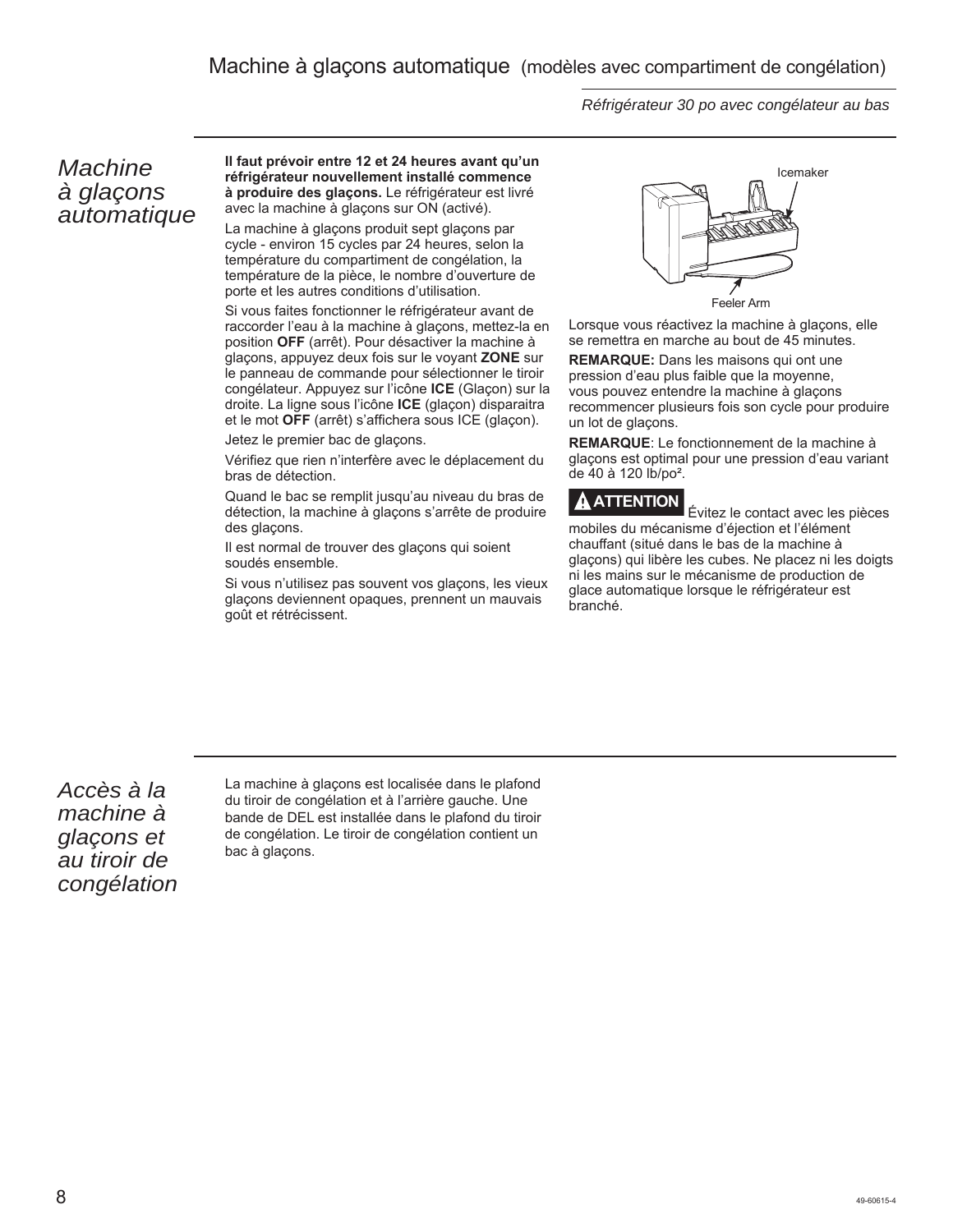*Réfrigérateur 30 po avec congélateur au bas*

#### *Cartouche du filtre à eau*

La cartouche du filtre à eau est située en dessous du tiroir convertible en bas à droite de l'appareil.



#### **Remplacement du filtre :**

Un voyant lumineux est situé sur le tableau de commande pour vous indiquer la nécessité de remplacer le filtre à eau. La cartouche du filtre doit être remplacée lorsque le terme **REPLACE** (remplacer) apparait sous le terme **FILTER** (filtre) sur le tableau de commande.

**IMPORTANT:** Filtre obligatoire pour pouvoir produire de la glace.

**Installation de la Cartouche du Filtre:**



- **1.** Ouvrez le tiroir convertible pour accéder à la cartouche du filtre à eau.
- **2.** Retirez la cartouche usagée en la tournant dans le sens inverse des aiguilles d'une montre. Tirez le filtre vers vous pour le retirer.
- **3.** Insérez le nouveau filtre dans le compartiment et tournez dans le sens des aiguilles d'une montre jusqu'à la butée.

#### **Réinitialisation du voyant d'état du filtre:**

Appuyez et maintenez appuyé le bouton FILTER (filtre) pendant 3 secondes.

#### **Filtres de rechange :**

Pour commander un filtre supplémentaire, consultez notre site internet monogram.com, ou appelez le Centre de Pièces Détachées et d'Accessoires GE Appliances au 877.959.8688. Au Canada, appellez le 1.800.661.1616

#### **Numéro de modèle de filtre : GSWF**

**REMARQUE IMPORTANTE :** Retirez le filtre à eau si vous souhaitez arrêter immédiatement toute fuite d'eau au niveau de la machine à glaçons.

#### *Verrouillage des commandes*

Cette fonction de verrouillage des commandes permet d'éviter toute modification non voulue des réglages de température.

Une fois que la température désirée est réglée, cette température peut être verrouillée. Pour le verrouillage, appuyez et maintenez appuyé le bouton LOCK (verrouillage) pendant 3 secondes. Pour le déverrouillage, appuyez et maintenez appuyé le bouton LOCK (verrouillage) pendant 3 secondes.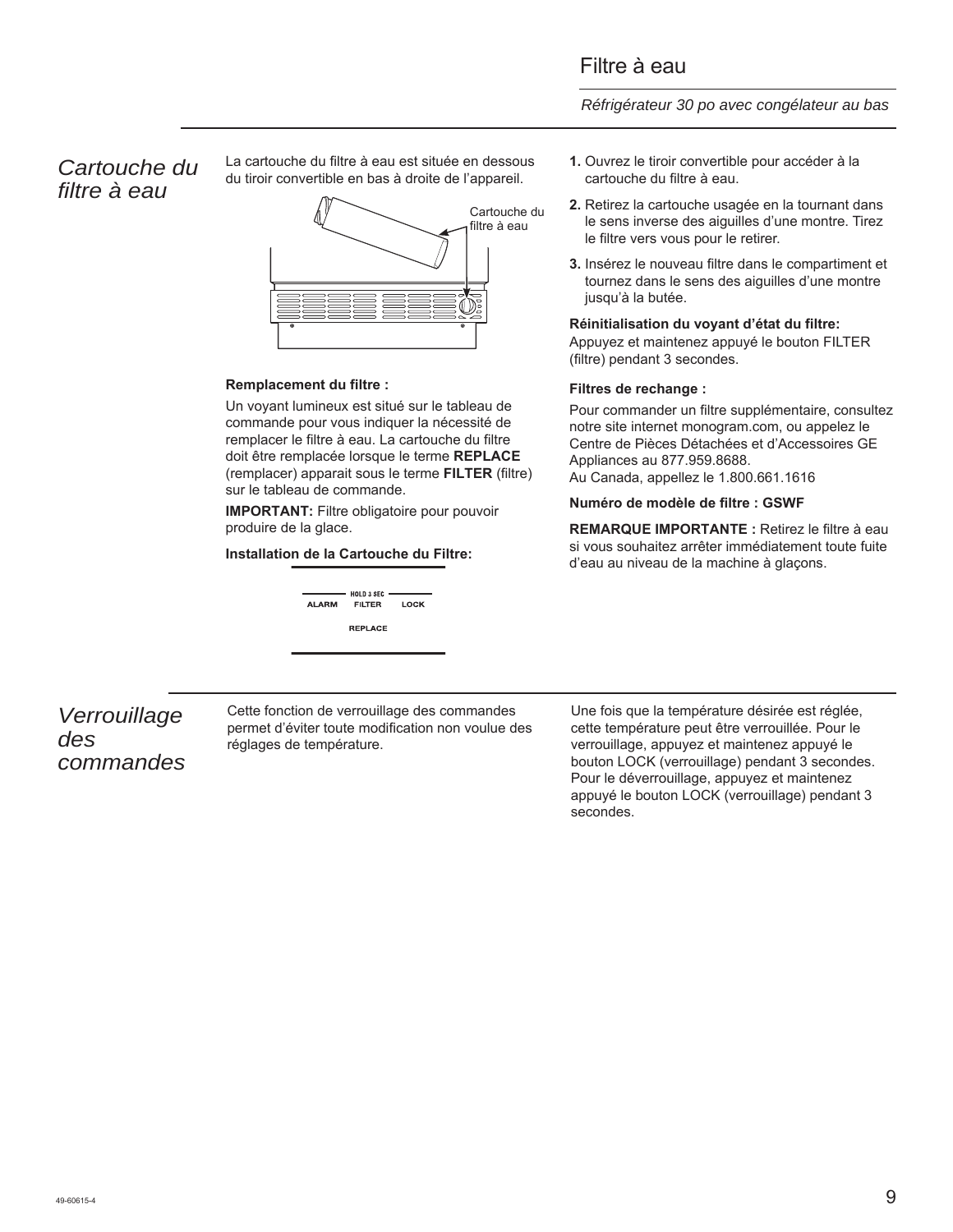### Bac à légumes / Clayettes

*Réfrigérateur 30 po avec congélateur au bas*

#### *Bac à légumes*

Le bac à légumes du réfrigérateur est équipé d'une bande à DEL au-dessus du tiroir.

Ce bac est également équipé de séparateurs réglables qui permettent différentes configurations dans le bac à légumes. Le séparateur est maintenu par une languette située sous la poignée, par une fente sur la paroi arrière et une rainure sur le fond du tiroir pour stabiliser le séparateur dans chaque position.

#### **Pour modifier la position du séparateur:**

- **1.** Tirez l'arrière du séparateur vers le haut pour le libérer de la fente à l'arrière et de la languette à l'avant.
- **2.** Faites glisser le séparateur dans sa nouvelle position en s'assurant qu'il repose dans la rainure au fond du tiroir.
- **3.** Tirez sur l'arrière du séparateur pour placer l'avant sous la languette du nouvel emplacement.
- 4. Appuyez sur l'arrière du séparateur pour le positionner dans la rainure du nouvel emplacement.

#### *Clayette illuminée du bac à légumes*

La clayette illuminée du bac à légumes permet d'éclairer les compartiments inférieurs. Les lumières sont encastrées dans la clayette pour éclaire les tiroirs inférieurs.

#### **Pour retirer la clayette:**

- **1.** Soulevez la clayette et tirez délicatement vers vous pour exposer les câbles.
- **2.** Débranchez la clayette et retirez-la délicatement du réfrigérateur.

#### **Pour remettre la clayette en place :**

- **1.** Placez la clayette sur les rails des côté en laissant la prise visible.
- **2.** Branchez la clayette dans le réfrigérateur.
- **3.** Faites doucement glisser la clayette dans sa position finale.

#### *Clayettes réglables*

Les clayettes en verre trempé du réfrigérateur vous permettent d'organiser les clayettes de votre réfrigérateur pour qu'elles s'adaptent au stockage des aliments pour les besoins de votre famille.

**Pour régler la position des clayettes :** Inclinez l'avant de la clayette vers le haut et faites-la glisser le long de la paroi arrière jusqu'à la position désirée.

#### **Manipulez les clayettes en verre avec soin. Si vous cognez le verre trempé, il pourrait se briser.**

#### **Pour retirer les clayettes:**

**REMARQUE:** Pour retirer une clayette, il est nécessaire de retirer les clayettes en dessous.

- **1.** Retirez les aliments stockés sur la clayette
- **2.** Retirez les protections au bas de chaque rail.
- **3.** Inclinez l'avant de la première clayette vers le haut.
- **4.** Faites glisser la clayette le long de la paroi arrière jusqu'au fond où se trouve l'encoche. Faites glisser la clayette dans l'encoche.







**5.** Répétez la procédure pour retirer les autres clayettes.

#### **Pour remettre les clayettes en place :**

Remettez les clayettes en place en effectuant les étapes 1 à 4 en sens inverse.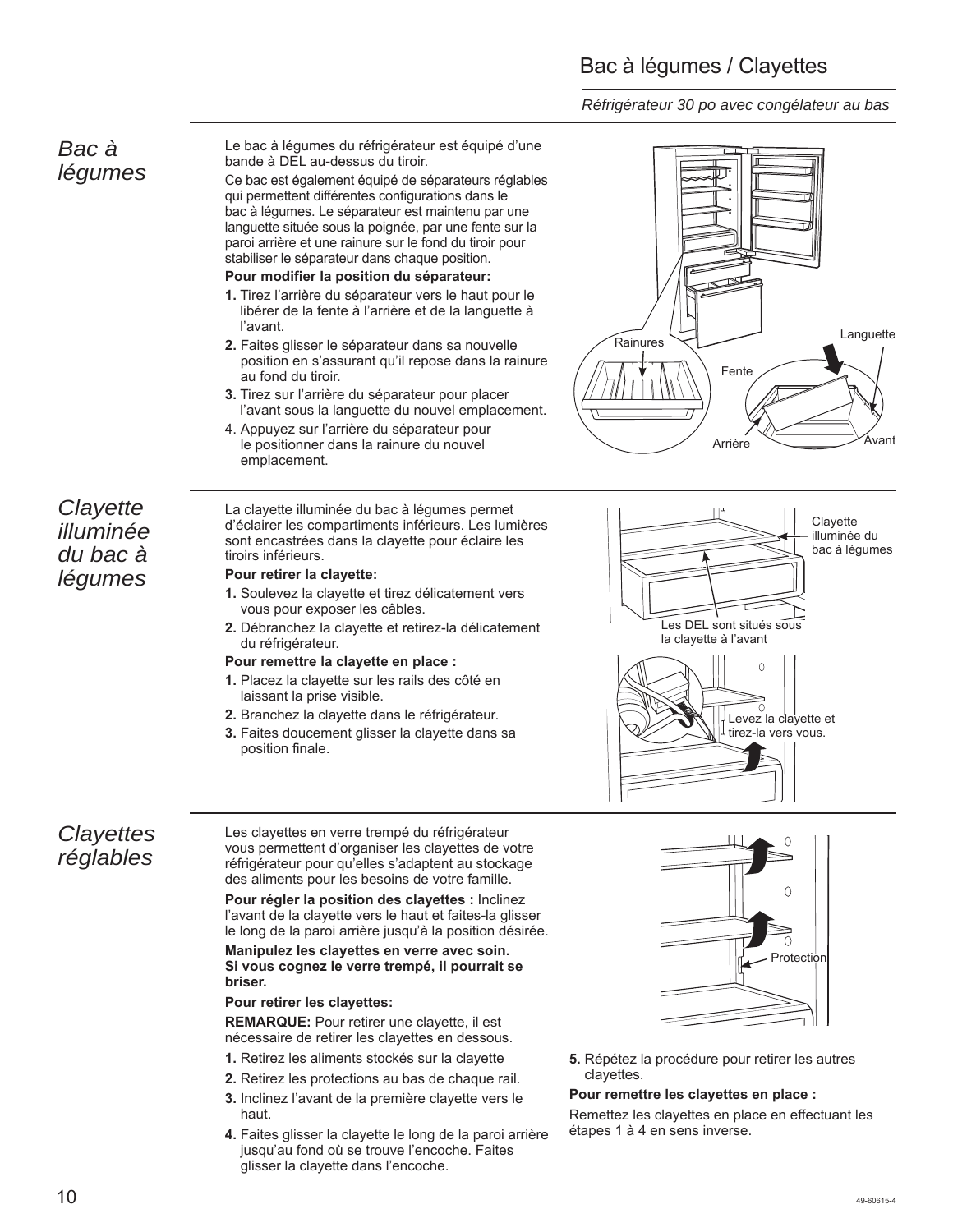### Bacs/Grille/Tiroir convertible

*Réfrigérateur 30 po avec congélateur au bas*

*Bacs de porte*

Les bacs de porte sont escamotables. Soulevez le bac pour le retirer de ses supports.

Les supports de bac sont réglables et peuvent être déplacés vers le haut ou vers le bas pour s'adapter à vos besoins de stockage.

Déplacez-les en inclinant le bac à l'avant et en le faisant glisser vers le haut ou le bas le long de la paroi arrière jusqu'à la position désirée.



*Portebouteilles pour le vin/les boissons*

Le porte-bouteilles s'adapte à une des clayettes en verre dans le réfrigérateur. Le revêtement en caoutchouc des parties du porte-bouteilles en contact avec les clayettes évite que le porte-bouteilles ne glisse ou ne raie la clayette. Le porte-bouteilles peut contenir des bouteilles de 2 litres, des bouteilles de vin et de champagne.

*Tiroir convertible* Le tiroir convertible peut être utilisé comme congélateur, comme réfrigérateur ou encore comme tiroir à vin/à boisson.

#### **Pour adapter votre tiroir:**

Appuyez sur le voyant ZONE sur le panneau de commande pour sélectionner le tiroir convertible.

**Températures recommandées pour le tiroir convertible:**

| <b>Bouton</b> | <b>Fonction</b> | Température                    |  |
|---------------|-----------------|--------------------------------|--|
| réfrigération | Réfrigération   | $37^\circ$ F/ $3^\circ$ C      |  |
| congélation   | Congélation     | $0^{\circ}$ F/ $-18^{\circ}$ C |  |
| vin           | Stockage du vin | $55^{\circ}$ F/13 $^{\circ}$ C |  |

Le haut de ce tiroir est équipé d'une bande DEL. Un séparateur réglable est également fourni qui peut être positionné différemment. Un bac peut également coulisser de droite à gauche dans le tiroir.

#### **Pour modifier la position du séparateur:**

- **1.** Tirez les languettes sur le haut du séparateur pour le libérer des fentes à l'avant et à l'arrière du tiroir.
- **2.** Retirez le séparateur des languettes en relief au fond du tiroir.
- **3.** Déplacez le séparateur jusqu'à sa nouvelle position et glissez-le sur les languettes en relief.
- **4.** Rentrez les languettes sur le haut du séparateur et positionnez le séparateur de façon à ce que les languettes se glissent dans les fentes. Relâchez les languettes pour qu'elles mettent dans la bonne position.

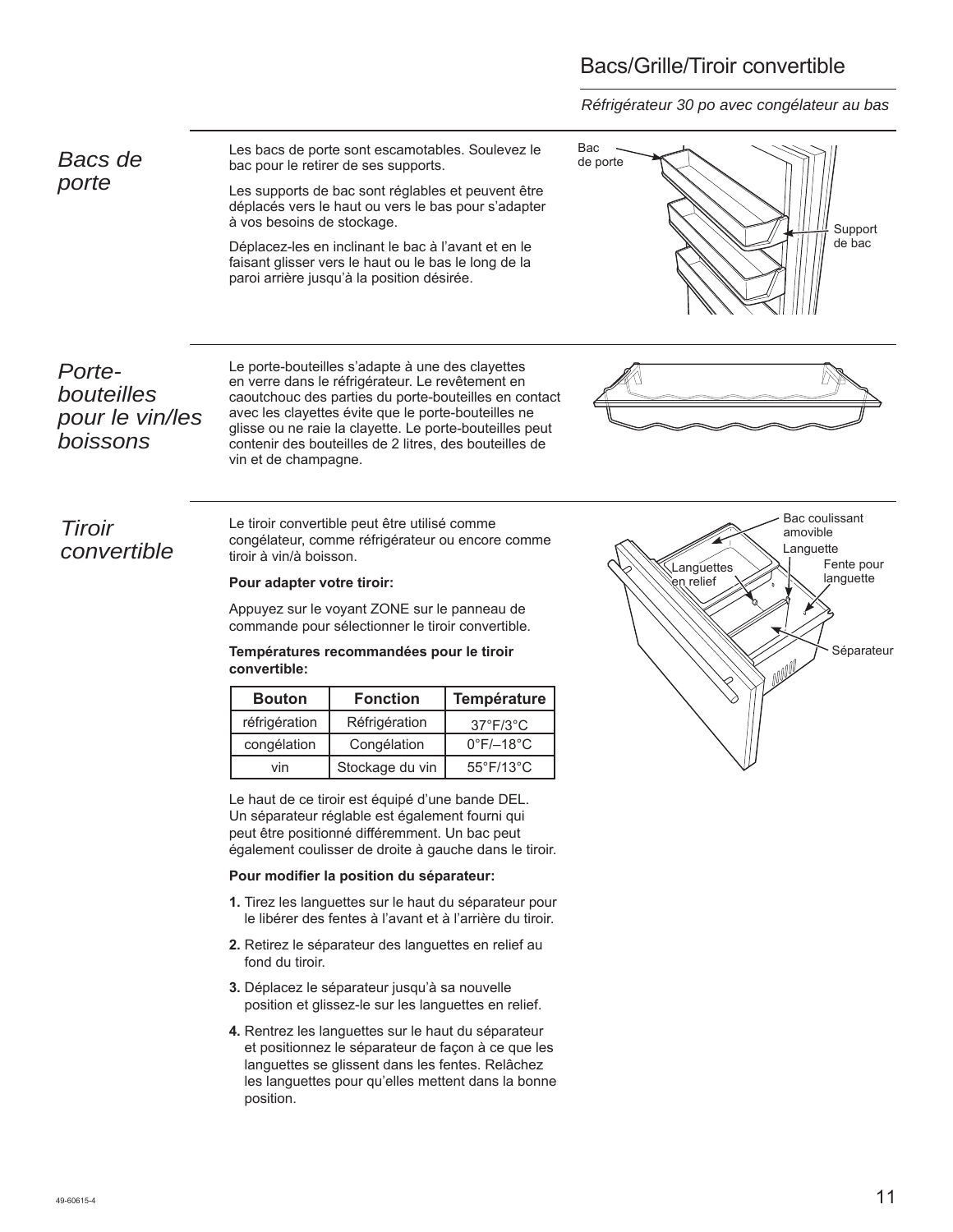### Contrôle de l'humidité extérieure / Éclairage à DEL

#### *Réfrigérateur 30 po avec congélateur au bas*

#### *Contrôle de l'humidité extérieure*

Ce produit est équipé d'une fonction de contrôle de l'humidité extérieure. La fonction de contrôle de l'humidité extérieure est désactivée au moment de son expédition.

Dans une pièce humide, de la condensation peut se déposer sur le devant du réfrigérateur.

En cas de condensation sur le devant du réfrigérateur, activez cette fonction de contrôle de l'humidité extérieure en appuyant et en maintenant enfoncés pendant 5 secondes les boutons ALARM (alarme) et LOCK (verrouillage) sur le tableau de commande. Lorsque cette fonction est activée, une icône représentant une petite goutte d'eau barrée apparaitra sous les signes (+) et (-) du tableau de commande.



Ce réfrigérateur est équipé d'éclairage à DEL à l'intérieur du réfrigérateur de chaque côté, mais également au-dessus du tiroir congélateur et au-dessus du tiroir convertible.

#### **Modèle à porte en verre uniquement**

Les modèles avec une porte en verre sont équipés de deux options pour l'éclairage intérieur des côtés de l'appareil : A pleine puissance et à ½ puissance.

En mode affichage soit à pleine puissance ou à ½ puissance, les lumières resteront allumées après fermeture de la porte et s'éteindront automatiquement au bout d'une heure.

Pour accéder aux options d'éclairage, appuyez sur le voyant ZONE sur le panneau de commande. Dans le mode de réfrigération, les boutons LIGHTS (éclairage) sont situés la droite sur le tableau de commande. Lorsque l'éclairage est en pleine puissance, 2 barres s'affichent sous LIGHTS (Éclairage), à ½ puissance, une seule barre d'affiche. Quand l'éclairage est éteint, aucune barre ne s'affiche.



Modèle à porte en verre – Éclairage à pleine puissance



Modèle à porte en verre – Éclairage à ½ puissance



Modèle à porte en verre – Éclairage éteint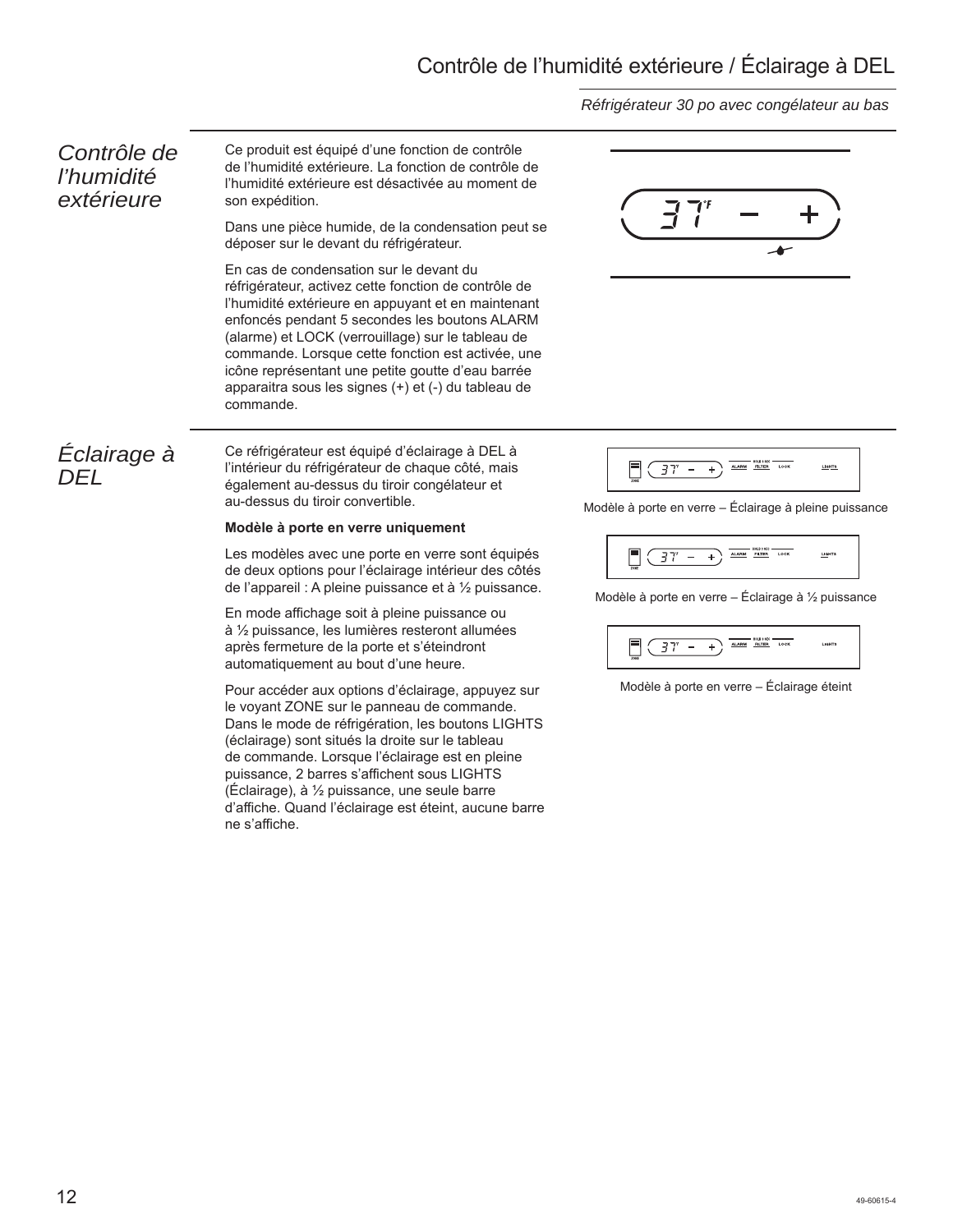#### Mode Sabbat

*Réfrigérateur 30 po avec congélateur au bas*

#### *Mode Sabbat*

Le mode Sabbat est utilisé à l'occasion du Sabbat et des fêtes juives. La fonction Mode Sabbat permet aux personnes pratiquant la religion juive de réfrigérer et de congeler des aliments pendant les fêtes religieuses.

Le Mode Sabbat peut être activé pour neutraliser les réactions normales de votre réfrigérateur lorsque vous l'utilisez. En mode Sabbat, votre réfrigérateur continuera à fonctionner. Toutefois, le réfrigérateur ne répondra pas à vos actions. En mode Sabbat, vous remarquerez peut-être le ventilateur en marche lorsque la porte est ouverte, mais ceci ne résulte pas de vos actions. Le ventilateur fonctionne à intervalles prédéterminés. Le chauffage de dégivrage continuera à dégivrer le réfrigérateur et le congélateur et sera activé sur minuterie. Dans ce mode, le chauffage de dégivrage ne dégivre pas après ouverture de la porte ou de toute autre action de l'utilisateur.

**MARCHE/ARRÊT**—Pour activer le mode Sabbath (Sabbat), appuyez sur la touche ALARM (alarme) et sur la touche (+) du tableau de commande pendant 5 secondes. SAB s'affiche sur le tableau de commande. SAB restera affiché et les touches (+) et ALARM (alarme) qui resteront allumés jusqu'à ce que le mode Sabbat soit désactivé. Les commandes ne fonctionneront qu'à partir du moment où vous appuierez sur la touche ALARM (alarme) et sur la touche (+) du tableau de commande pendant 5 secondes.

**AFFICHAGE, ALARMES ET ÉCLAIRAGE—**

L'affichage principal des commandes des températures sera désactivé et donc ne sera pas affiché, n'émettra pas de bip sonore ou ne fonctionnera pas. L'alarme de la porte et l'éclairage seront désactivés.

**MACHINE À GLAÇONS —**La machine à glaçons continuera à fonctionner. La machine à glaçons peut être désactivée en appuyant sur OFF (désactivé) avant d'activer le mode Sabbat (voir la section Machine à glaçons automatique).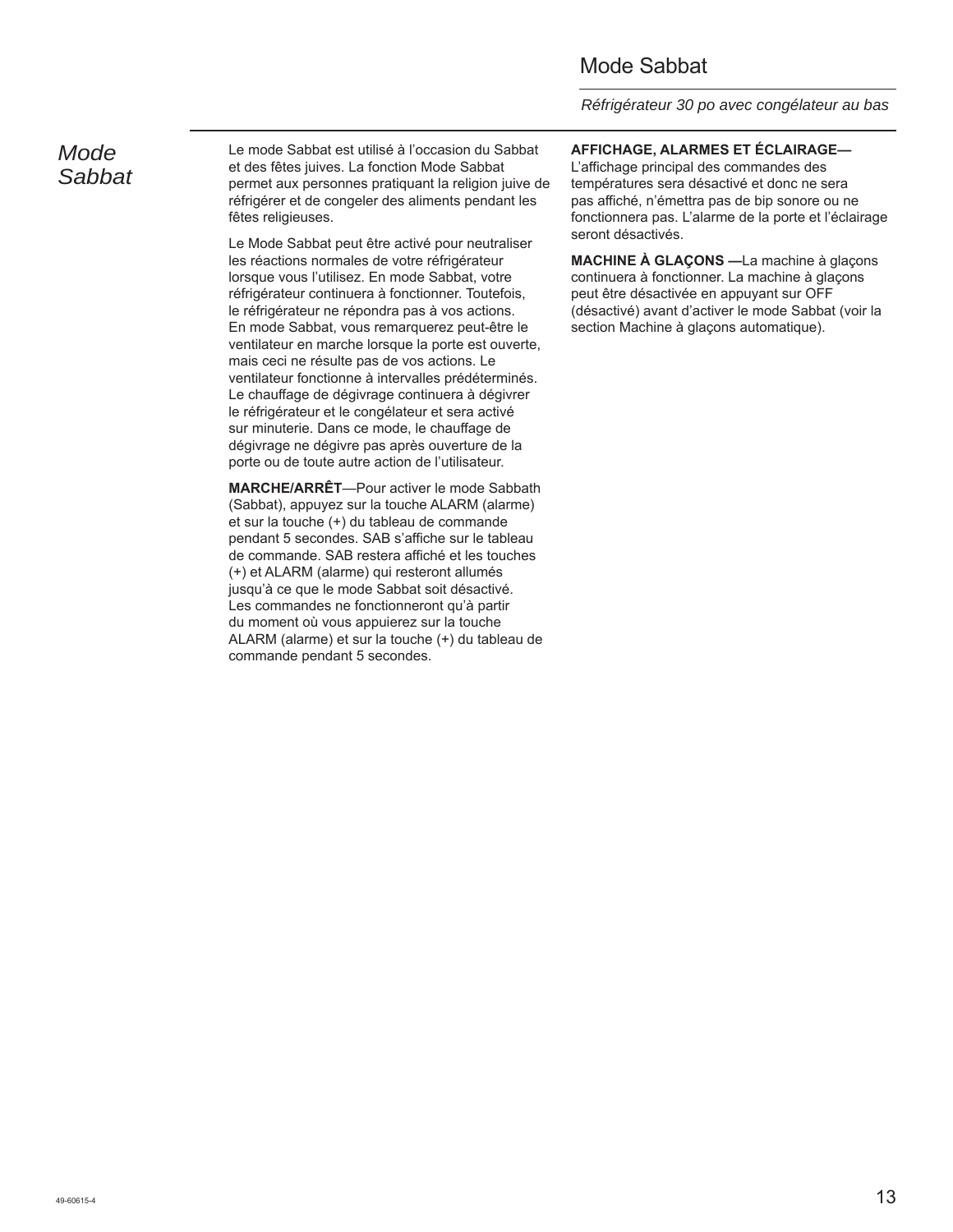#### Entretien et nettoyage

*Réfrigérateur 30 po avec congélateur au bas*

#### *Nettoyage de l'Extérieur*

**Poignées et garnitures de porte—**Nettoyez-les à l'aide d'un chiffon humecté d'eau savonneuse. Séchez avec un chiffon doux.

**Gardez l'extérieur du réfrigérateur propre.** Essuyezle avec un chiffon propre légèrement humecté de détergent liquide doux pour la vaisselle. Séchez avec un chiffon propre et doux.

N'essuyez pas le réfrigérateur avec un chiffon à vaisselle ou un torchon humide sale. Ils pourraient laisser un résidu qui endommagerait la finition du réfrigérateur. N'utilisez pas de tampons à récurer, de produits nettoyants en poudre, de javellisant ou de produits contenant du javellisant sous peine de rayer la finition.

**Acier inoxydable—**Les portes et les poignées de porte en acier inoxydable (certains modèles) peuvent se nettoyer à l'aide d'un nettoyant pour acier inoxydable offert dans le commerce. Les nettoyants qui contiennent de l'acide oxalique tels que Bar Keepers Friend Soft Cleanser™ élimineront la rouille, la ternissure et les petites taches en surface. Utilisez uniquement un nettoyant liquide exempt d'abrasif et frottez dans la direction des lignes de brosse à l'aide d'une éponge douce humide. N'utilisez pas de cire pour les meubles sur les surfaces en acier inox.

Panneaux en bois sur mesure – veuillez contacter votre fournisseur de panneau en bois pour toute information concernant l'entretien.

#### *Nettoyage de l'intérieur*

#### **Coupez l'alimentation électrique du réfrigérateur au niveau du disjoncteur avant tout nettoyage.**

S'il est trop difficile de débrancher l'appareil, essorez bien votre chiffon ou votre éponge pour enlever l'excès d'eau lorsque vous nettoyez autour des interrupteurs, des lampes ou des commandes.

Utilisez une solution d'eau tiède et de bicarbonate de soude — environ une cuillère à soupe (15 ml) de bicarbonate de soude dans un litre d'eau afin de nettoyer tout en neutralisant les odeurs. Rincez bien et essuyez.

Les autres parties du réfrigérateur (les joints, le bac à légumes, les bacs de stockage des glaçons et toutes les parties en plastique) peuvent être nettoyées de la même façon. Après nettoyage des joints de porte, enduisez de pétrolatum les joints de porte du côté des charnières. Ceci permet d'éviter que les joints ne collent et ne se déforment.

#### **A** ATTENTION

 Ne nettoyez pas les tablettes ou couvercles en verre avec de l'eau chaude lorsqu'ils sont froids. Les tablettes et couvercles en verre peuvent se briser s'ils sont exposés à une variation de température soudaine, ou soumis à un impact s'ils sont heurtés ou échappés. S'il se brise, le verre trempé est conçu pour se fracturer en un grand nombre de petits éclats. Ne lavez aucune pièce en plastique du réfrigérateur au lave-vaisselle.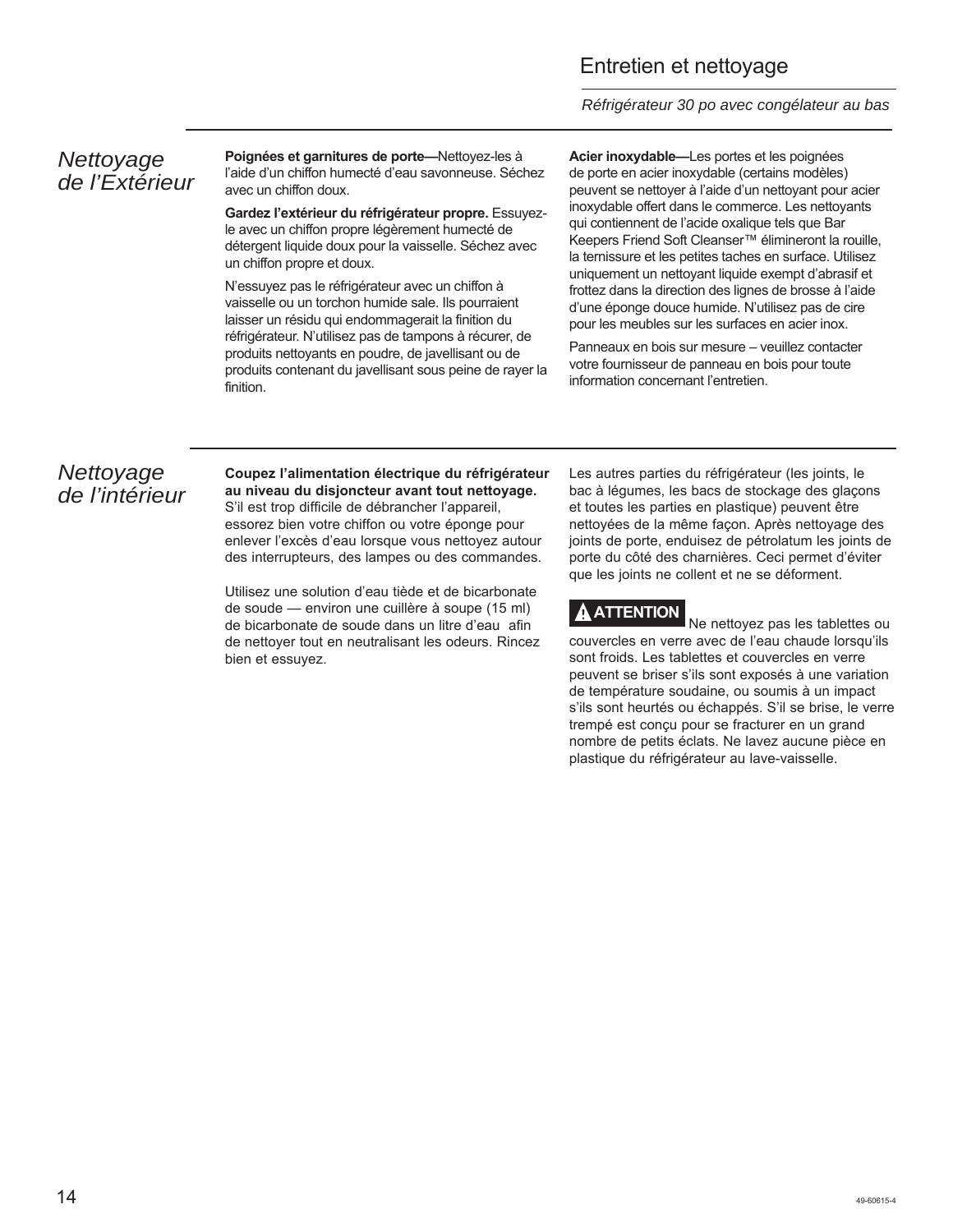#### Entretien et nettoyage

*Réfrigérateur 30po avec congélateur au bas*

*Préparation en cas de vacances*

Encas d'absences ou de vacances prolongées, retirez tous les aliments du réfrigérateur. Augmentez la température à l'aide de la touche (+) jusqu'à ce que l'appareil s'arrête. Nettoyez l'intérieur avec une solution de bicarbonate de soude (environ une cuillère à soupe (15 ml) de bicarbonate de soude dans un litre d'eau). Laissez la porte ouverte.

**Pour des vacances plus courtes,** retirez tous les aliments périssables et laissez le réfrigérateur aux réglages habituels. Toutefois, si la température de la pièce risque de descendre en dessous de 60°F (16°C), suivez la même procédure que pour des vacances prolongées.

Éteignez la machine à glaçons et coupez l'arrivée d'eau au congélateur.

# *de l'ampoule intérieure*

Remplacement Ne tentez pas de remplacer une ampoule à DEL **grillée.** Le remplacement des ampoules à DEL doit être effectué par un technicien autorisé.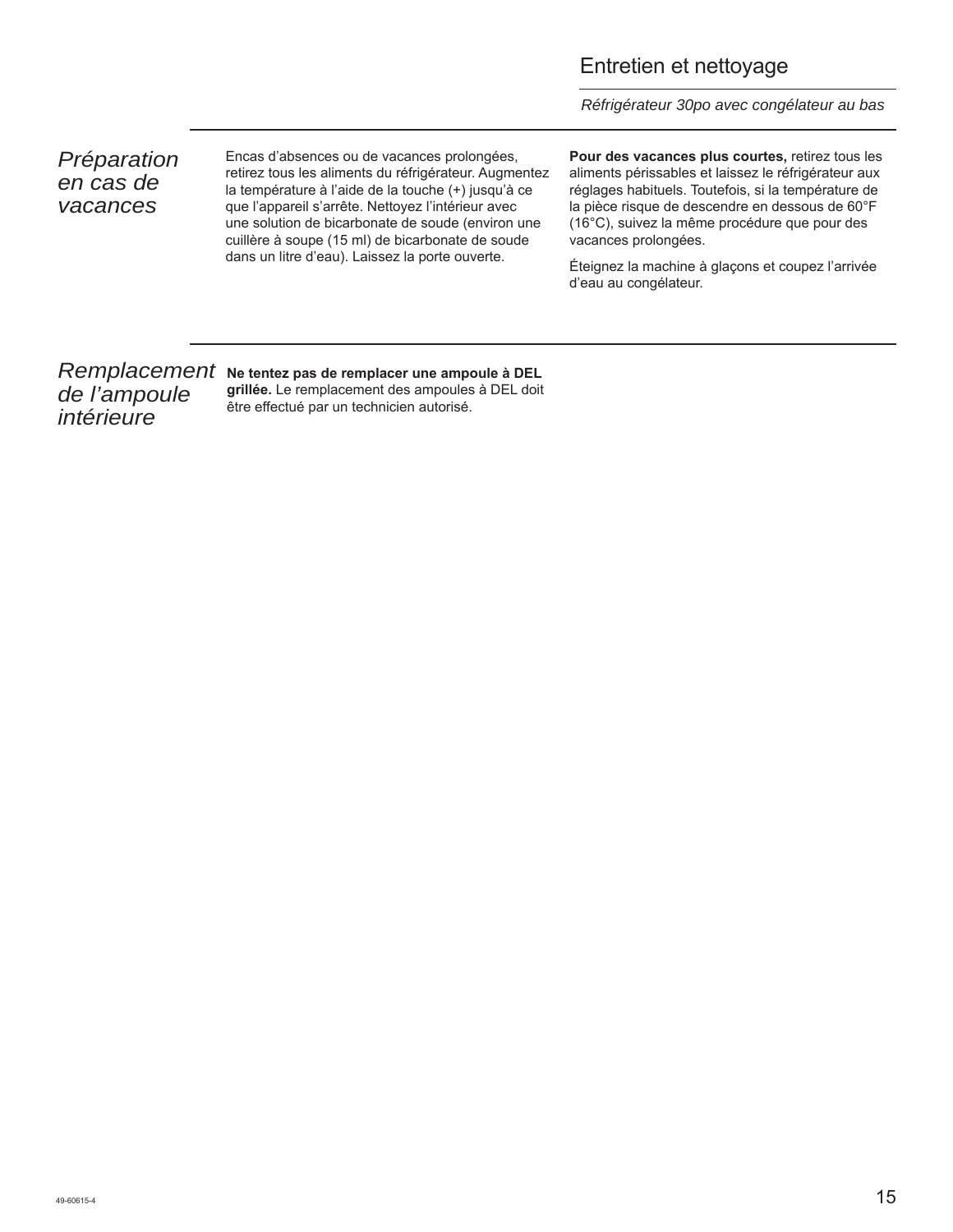#### Préparation

*Réfrigérateur 30 po avec congélateur au bas*

#### *Emplacement du réfrigérateur*

N'installez pas le réfrigérateur dans une pièce où les températures descendent en-dessous de 60°F (16°C) parce qu'il serait difficile d'y maintenir une température correcte.

N'installez pas le réfrigérateur dans un endroit où la température ambiante sera supérieure à 37°C, il ne fonctionnera pas correctement.

N'installez pas le réfrigérateur dans un endroit exposé à l'eau (pluie, etc.) ou directement aux rayons solaires.

Installez le réfrigérateur sur un plancher suffisamment solide pour le supporter à pleine charge.

*Dégagements* Laissez un dégagement minimum de 15 po entre la porte et le mur pour une ouverture de la porte à 115°. Pour une ouverture de porte à 90°, prévoyez un dégagement minimum de 5 po par rapport au mur pour les modèles Monogram (Européen) en acier inoxydable.



4" distance to Wall.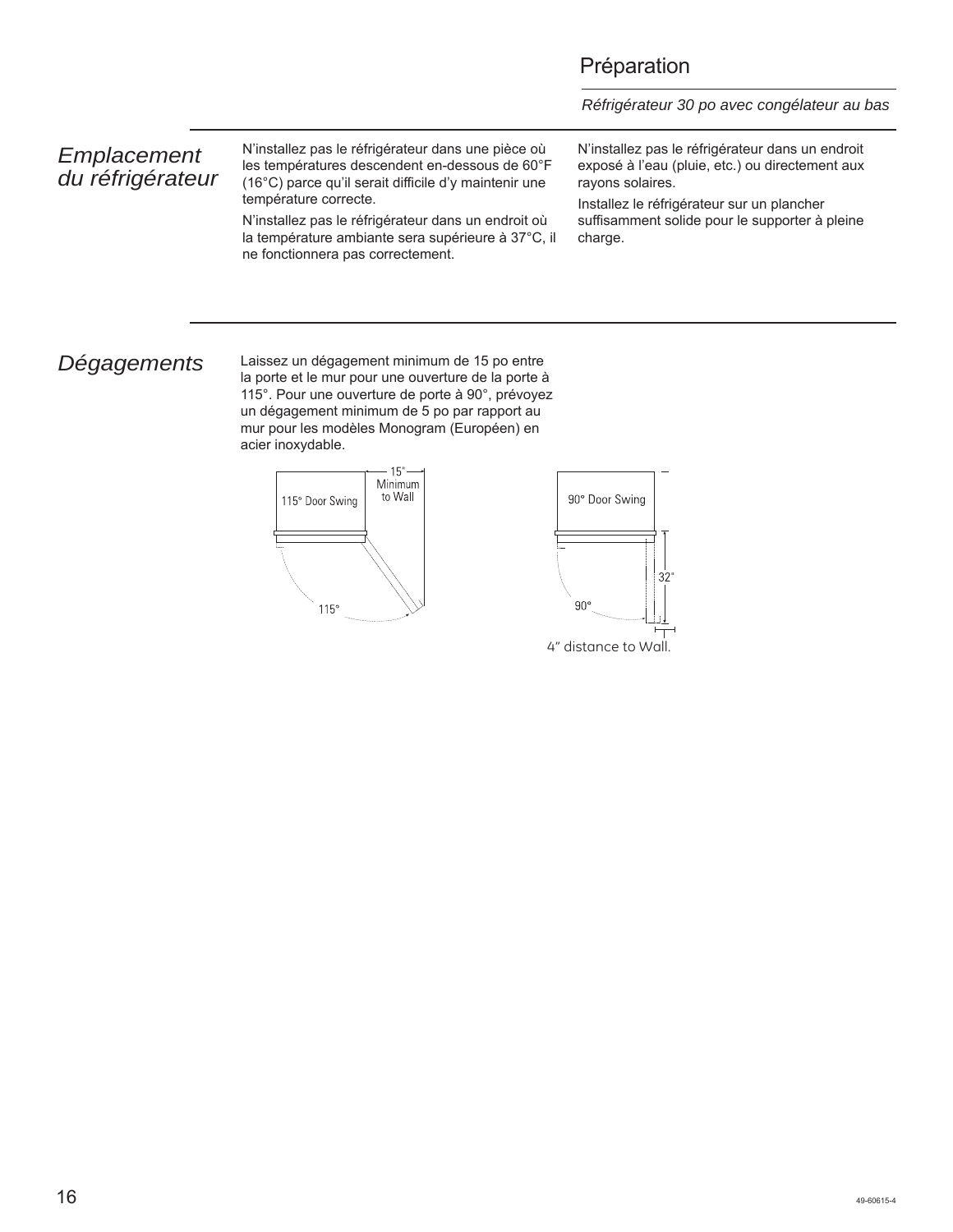# En cas de problème

#### *Réfrigérateur 30 po avec congélateur au bas*

| Des                      | <b>PROBLÈME</b>                                                                                              | <b>CAUSE POSSIBLE</b>                                                                                                                                                                                                                                                                                                                                                                                                                                                                                                                            |
|--------------------------|--------------------------------------------------------------------------------------------------------------|--------------------------------------------------------------------------------------------------------------------------------------------------------------------------------------------------------------------------------------------------------------------------------------------------------------------------------------------------------------------------------------------------------------------------------------------------------------------------------------------------------------------------------------------------|
| Questions?               | LE RÉFRIGÉRATEUR NE<br><b>FONCTIONNE PAS</b>                                                                 | · Le cycle de dégivrage est peut être en cours si le réfrigérateur ne fonctionne<br>pas pendant environ 45 minutes.                                                                                                                                                                                                                                                                                                                                                                                                                              |
| Utilisez ce              |                                                                                                              | • Les commandes sont réglées sur OFF (Arrêt).                                                                                                                                                                                                                                                                                                                                                                                                                                                                                                    |
| tableau des<br>problèmes |                                                                                                              | · Si l'éclairage intérieur n'est pas allumé, le réfrigérateur n'est peut-être pas<br>branché.                                                                                                                                                                                                                                                                                                                                                                                                                                                    |
| les plus                 |                                                                                                              | • Le fusible est grillé / le disjoncteur est déclenché. Remplacez le fusible ou<br>enclenchez le disjoncteur.                                                                                                                                                                                                                                                                                                                                                                                                                                    |
| fréquents                |                                                                                                              | • Désactivez le mode Sabbat.                                                                                                                                                                                                                                                                                                                                                                                                                                                                                                                     |
|                          |                                                                                                              | • Si votre tableau de commande affiche le terme SHO, le mode d'exposition est<br>activé. Pour le désactiver, appuyez sur la touche ALARM (alarme) et sur la<br>touche (-) simultanément pendant 5 secondes.                                                                                                                                                                                                                                                                                                                                      |
|                          | LE RÉFRIGÉRATEUR<br><b>FONCTIONNE PENDANT</b>                                                                | • Ceci est normal lorsque le réfrigérateur vient d'être branché. Attendez 24<br>heures pour que le réfrigérateur refroidisse complètement.                                                                                                                                                                                                                                                                                                                                                                                                       |
|                          | <b>DE LONGUES DUREES</b><br><b>OU SE MET EN MARCHE</b><br><b>RÉGULIÈREMENT</b>                               | · Ceci est fréquent lorsqu'une grande quantité d'aliments a été placée dans le<br>réfrigérateur. Ceci est normal.                                                                                                                                                                                                                                                                                                                                                                                                                                |
|                          | (Les réfrigérateurs et                                                                                       | · La porte est ouverte ou un paquet empêche la fermeture de la porte.                                                                                                                                                                                                                                                                                                                                                                                                                                                                            |
|                          | congélateurs modernes<br>ont un espace de stockage                                                           | · Temps chaud ou ouverture fréquente des portes. Ceci est normal.                                                                                                                                                                                                                                                                                                                                                                                                                                                                                |
|                          | plus volumineux, ceux-ci<br>fonctionnent donc plus<br>longtemps à cause de ce                                | • La température est réglée sur la température la plus basse. Voir Commandes<br>de température.                                                                                                                                                                                                                                                                                                                                                                                                                                                  |
|                          | volume supplémentaire. Ils<br>se mettent donc en marche<br>plus souvent pour maintenir<br>les températures). |                                                                                                                                                                                                                                                                                                                                                                                                                                                                                                                                                  |
|                          | <b>VIBRATION OU CLIQUETIS</b><br>(Une légère vibration est<br>normale.)                                      | • Le réfrigérateur n'est peut-être pas bien installé.<br>- la patte anti-basculement est peut-être desserrée.<br>- l'appareil n'est peut-être pas de niveau.                                                                                                                                                                                                                                                                                                                                                                                     |
|                          | <b>BRUIT SOURD À LA</b><br><b>FERMETURE DE LA PORTE</b>                                                      | • C'est un bruit de fonctionnement normal.                                                                                                                                                                                                                                                                                                                                                                                                                                                                                                       |
|                          |                                                                                                              | • Le bruit sera minimisé en fermant la porte doucement.                                                                                                                                                                                                                                                                                                                                                                                                                                                                                          |
|                          | <b>BRUITS FONCTIONNEMENT</b>                                                                                 | • Le compresseur à vitesse variable.                                                                                                                                                                                                                                                                                                                                                                                                                                                                                                             |
|                          |                                                                                                              | • Bruit de ventilation normal - plusieurs ventilateurs envoient de l'air froid dans<br>les compartiments de réfrigération et de congélation, d'autres ventilateurs<br>refroidissent le compresseur.                                                                                                                                                                                                                                                                                                                                              |
|                          |                                                                                                              | . La vitesse des ventilateurs varie pour fournir un refroidissement et une<br>économie d'énergie optimum.                                                                                                                                                                                                                                                                                                                                                                                                                                        |
|                          |                                                                                                              | • Les bruits suivants sont NORMAUX et seront audibles de temps en temps<br>- Vous entendrez peut-être des gargouillements et des chuintements à la<br>fermeture de la porte. Ceci est dû à l'égalisation de la pression dans le<br>réfrigérateur<br>- Vous entendrez peut-être des bruits de ruissellement pendant le cycle<br>de dégivrage quand la glace sur l'évaporateur fond et coule dans le bac                                                                                                                                           |
|                          |                                                                                                              | collecteur.<br>- La circulation du liquide frigorigène dans le système provoque parfois des<br>gargouillements comme de l'eau en ébullition.<br>- L'eau qui tombe sur le chauffage de dégivrage peut parfois provoquer des<br>crépitements, des bourdonnements pendant le cycle de dégivrage.<br>- Vous entendrez peut-être des craquements ou des bruits secs lorsque le<br>réfrigérateur vient d'être branché ou pendant/après le cycle de dégivrage.<br>Ceci se produit lorsque le réfrigérateur se refroidit pour corriger la                |
|                          |                                                                                                              | température.<br>- Le compresseur peut provoquer des claquements ou des bruits stridents au<br>redémarrage (ceci peut prendre 5 minutes).<br>- Le tableau de commandes électroniques peut émettre des cliquetis lorsque<br>les relais sont activés pour contrôler certains composants du réfrigérateur.<br>- La chute de glaçons dans le bac et la circulation de l'eau dans les tuyaux lors<br>du remplissage de la machine à glaçons.<br>- Le robinet d'eau de la machine à glaçons se met à bourdonner lorsque la<br>machine se remplit d'eau. |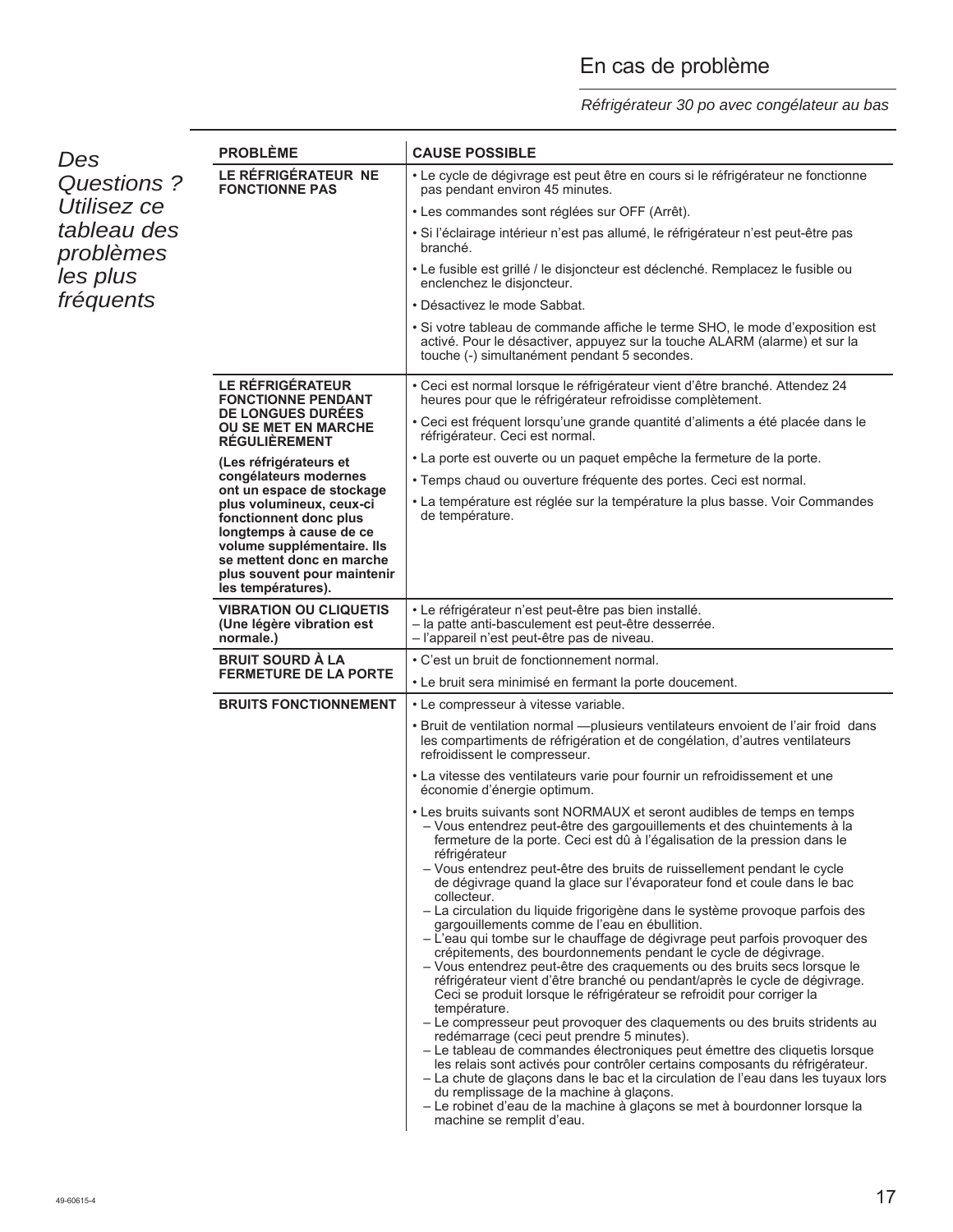# En cas de problème

#### *Réfrigérateur 30 po avec congélateur au bas*

| <b>PROBLÈME</b>                                                                      | <b>CAUSE POSSIBLE</b>                                                                                                                                                                            |  |  |
|--------------------------------------------------------------------------------------|--------------------------------------------------------------------------------------------------------------------------------------------------------------------------------------------------|--|--|
| LA PORTE NE SE FERME PAS                                                             | · Un paquet ou une bouteille empêche la fermeture de la porte.                                                                                                                                   |  |  |
| <b>CORRECTEMENT</b>                                                                  | • Vérifiez le joint de la porte, il a peut-être été déplacé.                                                                                                                                     |  |  |
|                                                                                      | • Le réfrigérateur n'est pas de niveau. Voir les instructions d'installation.                                                                                                                    |  |  |
|                                                                                      | • Les ressorts des charnières sont désactivés. Voir les instructions d'installation.                                                                                                             |  |  |
| <b>TEMPÉRATURE TROP ÉLEVÉE</b><br><b>DANS LE RÉFRIGÉRATEUR</b>                       | • La température n'est pas réglée sur une température assez basse. Voir Commandes de<br>température.                                                                                             |  |  |
|                                                                                      | · Temps chaud ou ouverture fréquente des portes.                                                                                                                                                 |  |  |
|                                                                                      | • La porte a été laissée ouverte trop longtemps.                                                                                                                                                 |  |  |
|                                                                                      | • Un paquet empêche peut-être la fermeture de la porte.                                                                                                                                          |  |  |
| <b>LA TEMPÉRATURE RÉELLE</b><br><b>EST DIFFERENTE DE LA</b>                          | • Le réfrigérateur vient juste d'être branché. Attendez 24 heures que la température se<br>stabilise.                                                                                            |  |  |
| <b>TEMPERATURE FIXEE</b>                                                             | • La porte est restée ouverte trop longtemps. Attendez 24 heures que la température se<br>stabilise.                                                                                             |  |  |
|                                                                                      | · Des aliments chauds ont été mis dans le réfrigérateur. Attendez 24 heures que la<br>température se stabilise.                                                                                  |  |  |
|                                                                                      | • Dégivrage en cours. Attendez 24 heures que la température se stabilise.                                                                                                                        |  |  |
| <b>GIVRE SUR LES ALIMENTS</b>                                                        | • La porte est ouverte ou un paquet empêche la fermeture de la porte.                                                                                                                            |  |  |
| SURGELÉS (il est normal de trouver<br>du givre à l'intérieur des paquets)            | • Ouverture trop fréquente ou trop longue des portes.                                                                                                                                            |  |  |
|                                                                                      | • Le tiroir est peut-être resté ouvert.                                                                                                                                                          |  |  |
|                                                                                      | . Des glaçons ou d'autres objets sont peut-être coincés derrière le tiroir.                                                                                                                      |  |  |
| <b>FORMATION LENTE DES GLACONS</b>                                                   | • Le tiroir est peut-être resté ouvert.                                                                                                                                                          |  |  |
|                                                                                      | • Réglez la commande sur une température plus basse.                                                                                                                                             |  |  |
|                                                                                      | · Un paquet empêche peut-être la fermeture du tiroir.                                                                                                                                            |  |  |
| LES GLAÇONS ONT UNE ODEUR /                                                          | • Les vieux glaçons doivent être jetés.                                                                                                                                                          |  |  |
| UN GOÜT                                                                              | • Le bac à glaçons doit être vidé et lavé.                                                                                                                                                       |  |  |
|                                                                                      | · Des paquets mal fermés dans le congélateur peuvent transmettre une odeur /un goût<br>aux glaçons.                                                                                              |  |  |
|                                                                                      | · L'intérieur du congélateur a besoin d'être nettoyé. Se référer à la NTRETIEN Et<br>NETTOYAGE.                                                                                                  |  |  |
|                                                                                      | · Mauvais goût de l'eau d'alimentation. Remplacez le filtre à eau.                                                                                                                               |  |  |
| <b>LA MACHINE À GLAÇONS</b>                                                          | · La machine à glaçons est éteinte.                                                                                                                                                              |  |  |
| <b>AUTOMATIQUE NE FONCTIONNE</b><br><b>PAS</b>                                       | • Le robinet d'eau est fermé ou n'est pas branché.                                                                                                                                               |  |  |
|                                                                                      | • La température dans le congélateur est trop élevée.                                                                                                                                            |  |  |
|                                                                                      | • Le filtre à eau est bouché                                                                                                                                                                     |  |  |
|                                                                                      | · Système d'osmose inverse installé.                                                                                                                                                             |  |  |
| <b>DE LA CONDENSATION SE</b>                                                         | · Pas inhabituel lorsque le temps est très humide. Essuyez les surfaces.                                                                                                                         |  |  |
| <b>FORME SUR L'EXTÉRIEUR DU</b><br><b>REFRIGERATEUR</b>                              | • Activez la fonction de contrôle de l'humidité.                                                                                                                                                 |  |  |
| <b>DE LA CONDENSATION</b><br><b>S'ACCUMULE À L'INTÉRIEUR</b>                         | · Ouverture trop fréquente ou trop longue des portes.                                                                                                                                            |  |  |
|                                                                                      | • Par temps humide, l'air amène de l'humidité dans le réfrigérateur lors de l'ouverture des<br>portes.                                                                                           |  |  |
|                                                                                      | · Le tiroir inférieur est passé du mode congélation au mode réfrigérateur ou conservation<br>du vin.                                                                                             |  |  |
| <b>FORTE ODEUR DANS LE</b><br><b>RÉFRIGÉRATEUR</b>                                   | · Les aliments à forte odeur doivent être emballés hermétiquement.                                                                                                                               |  |  |
|                                                                                      | · Vérifiez qu'aucun aliment ne soit gâté.                                                                                                                                                        |  |  |
| L'ÉCLAIRAGE INTÉRIEUR NE<br><b>FONCTIONNE PAS</b>                                    | · Il n'y a pas d'électricité au niveau de la prise.                                                                                                                                              |  |  |
|                                                                                      | • Les DEL doivent être remplacées. Voir la section Services à la Clientèle.                                                                                                                      |  |  |
| LA PORTE EST DIFFICILE À<br><b>OUVRIR IMMÉDIATEMENT APRÈS</b><br><b>LA FERMETURE</b> | • La fermeture hermétique de la porte est due à l'égalisation de la pression dans le<br>réfrigérateur. Après la fermeture de la porte, attendez 5 à 30 secondes avant de l'ouvrir de<br>nouveau. |  |  |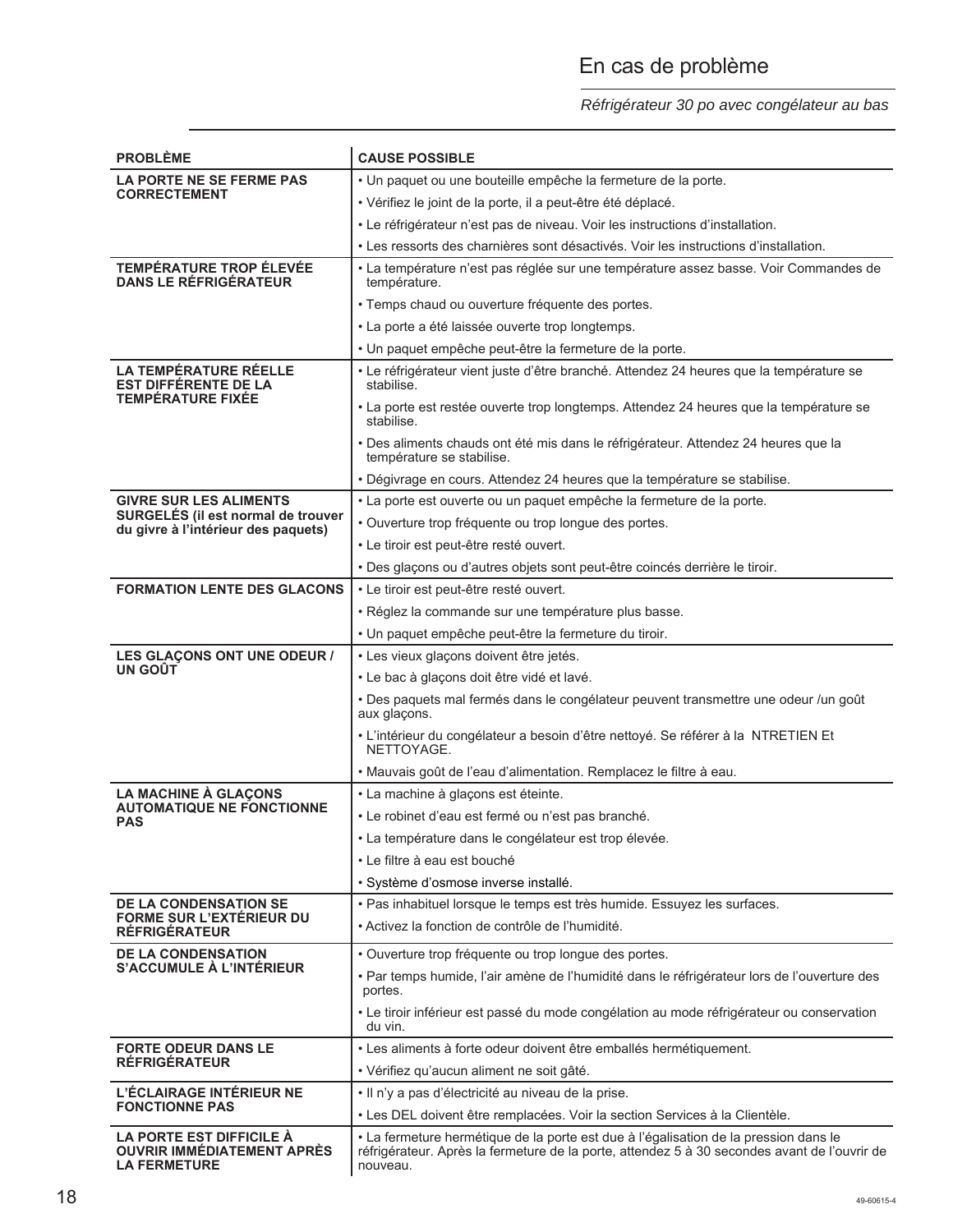#### *DONNÉES DE PERFORMANCE Système de Filtration SmartWater Cartouche GSWF*

**Ce système a été testé conformément aux Normes NSF/ANSI n°42 et 53 pour la réduction des substances indiquées ci-dessous. La concentration des substances indiquées dans l'eau alimentant le système a été réduite à une concentration inférieure ou égale à la limite autorisée pour l'eau en sortie du système, telle que l'exigent les normes NSF/ANSI 42 et 53.\*** (Un coefficient de sécurité 100% est ajouté au système pour les utilisations sans compteur)

| Norme n°42 : Paramètres esthétiques |                                 |                                         |                                  |                                        |                  |                |                |                          |
|-------------------------------------|---------------------------------|-----------------------------------------|----------------------------------|----------------------------------------|------------------|----------------|----------------|--------------------------|
| Paramètre                           | <b>USEPA</b><br>Concentration   |                                         | Concentration                    | <b>Effluent</b>                        |                  | % Reduction    |                | <b>Exigences</b>         |
|                                     | <b>MCL</b>                      | moyenne<br>pour l'eau<br>d'alimentation | max. à l'entrée                  | <b>Moyenne</b>                         | <b>Maximum</b>   | <b>Movenne</b> | <b>Minimum</b> | de réduction<br>minimale |
| Chlore                              | —                               | 1.845 mg/L                              | 2.0 mg/L+10%                     | $< 0.05$ mg/L                          | $0.05$ mg/L      | $>97.29\%$     | 96.43%         | $\geq 50\%$              |
| Goût & Odeur                        |                                 |                                         |                                  |                                        |                  |                |                |                          |
| Particule**                         |                                 | 143,333 #/mL                            | au moins 10 000<br>particules/ml | 29.83 #/mL                             | 140 #/mL         | 99.98%         | 99.91%         | >85%                     |
|                                     |                                 |                                         |                                  | <b>Standard No. 53: Health Effects</b> |                  |                |                |                          |
| Paramètre                           | <b>USEPA</b><br><b>Influent</b> |                                         | <b>Influent</b>                  | <b>Effluent</b>                        |                  | % Reduction    |                | <b>Exigences</b>         |
|                                     | <b>MCL</b>                      | Average                                 | Challenge<br>Concentration       | <b>Movenne</b>                         | <b>Maximum</b>   | <b>Movenne</b> | <b>Minimum</b> | de réduction<br>minimale |
| Turbidité                           | 1 NTU***                        | 10.3 NTU***                             | 1+1 NTU***                       | 0.106 NTU                              | 0.14 NTU         | 98.97%         | 98.61%         | 0.5 NTU                  |
| Spores                              | 99.95%<br>Reduction             | 200,000 #/L                             | Minimum 50,000 L                 | $\Omega$                               | $\Omega$         | $>99.99\%$     | $>99.99\%$     | >99.95%                  |
| Plomb $@$ pH<br>6.5                 | $0.015$ mg/L                    | $0.15$ mg/L                             | $0.15$ mg/L $\pm$ 10%            | $< 0.001$ mg/L                         | $< 0.001$ mg/L   | $>99.33\%$     | $>99.33\%$     | 0.010 mg/L               |
| Plomb $@$ pH<br>8.5                 | 0.015 mg/L                      | $0.14$ mg/L                             | $0.15$ mg/L $\pm$ 10%            | $0.001$ mg/L                           | 0.003 mg/L       | $>99.29\%$     | 97.86%         | $0.010$ mg/L             |
| Lindane                             | 0.0002 mg/L                     | 0.0216 mg/L                             | $0.002$ mg/L $+10%$              | $< 0.00002$ mq/L                       | $< 0.00002$ mg/L | 99.07%         | 98.75%         | 0.0002 mg/L              |
| Atrazine                            | $0.003$ mg/L                    | $0.008$ mg/L                            | 0.009 mg/L+10%                   | $< 0.002$ mg/L                         | $< 0.002$ mg/L   | >76.12%        | $>66.67\%$     | $0.003$ mg/L             |

\* Testé utilisant un débit de 0,50 gpm; une pression de 60 psig; un pH de 7,5 ± 0,5; et une température de 20°C ± 3°C (68°F ± 5°F)

\*\* Mesure en particules/ml. Les dimensions des particules utilisées variaient entre 0,5 et 1 micron.

\*\*\* NTU=Unité de turbidité néphélométrique

#### **Spécifications de fonctionnement**

- Gapacité: Certifiée jusqu'à 750 gallons (2,838 l); pendant six mois max.
- Pression requise :  $2.8-8.2$  bar (40-120 lb/po<sup>2</sup>)
- Température:  $33-100^{\circ}F(0,6-38^{\circ}C)$
- $\blacksquare$  Débit: 0,5 gpm (1,9 l/min)

#### **Exigences d'installation / de fonctionnement/ de maintenance**

- Rincez la nouvelle cartouche à plein débit pendant 3 minutes afin de purger de l'air.
- Remplacez la cartouche lorsque le débit devient trop faible.

#### **Informations particulières**

- E Les directives d'installation, la disponibilité de pièces et de service ainsi que la garantie standard sont expédiées avec le produit. Le système d'eau potable doit être entretenu conformément aux instructions du fabricant. Ceci inclut le remplacement des cartouches de filtre.
- N'utilisez jamais votre système de filtration avec une eau microbiologiquement insalubre ou de qualité inconnue sans avoir un dispositif de désinfection adéquate en amont ou en aval de votre système.
- Les systèmes homologués pour la réduction des spores peuvent être utilisés sur une eau désinfectée pouvant contenir des spores filtrables. Les substances contaminantes qui peuvent être réduites ou éliminées par votre système de traitement d'eau ne sont pas obligatoirement présentes dans votre eau.
- Vérifiez la conformité aux règlements et à la législation locale ou nationale.
- II lest à noter que ces essais ont été effectués dans des conditions standards de laboratoire, la performance réelle peut varier. Les systèmes doivent être installés et utilisés conformément aux procédures et directives données par le fabricant.

Le système a été testé et certifiée selon la norme 42 de l'ANSI/NSF pour la réduction du chlore, du goût et de l'odeur, des particules de Classe I et selon la norme 53 pour la réduction des spores, du plomb, du Lindane, de l'Atrazine et de la turbidité.



Fabriqué pour : GE Appliances, *a* **Haier** *company*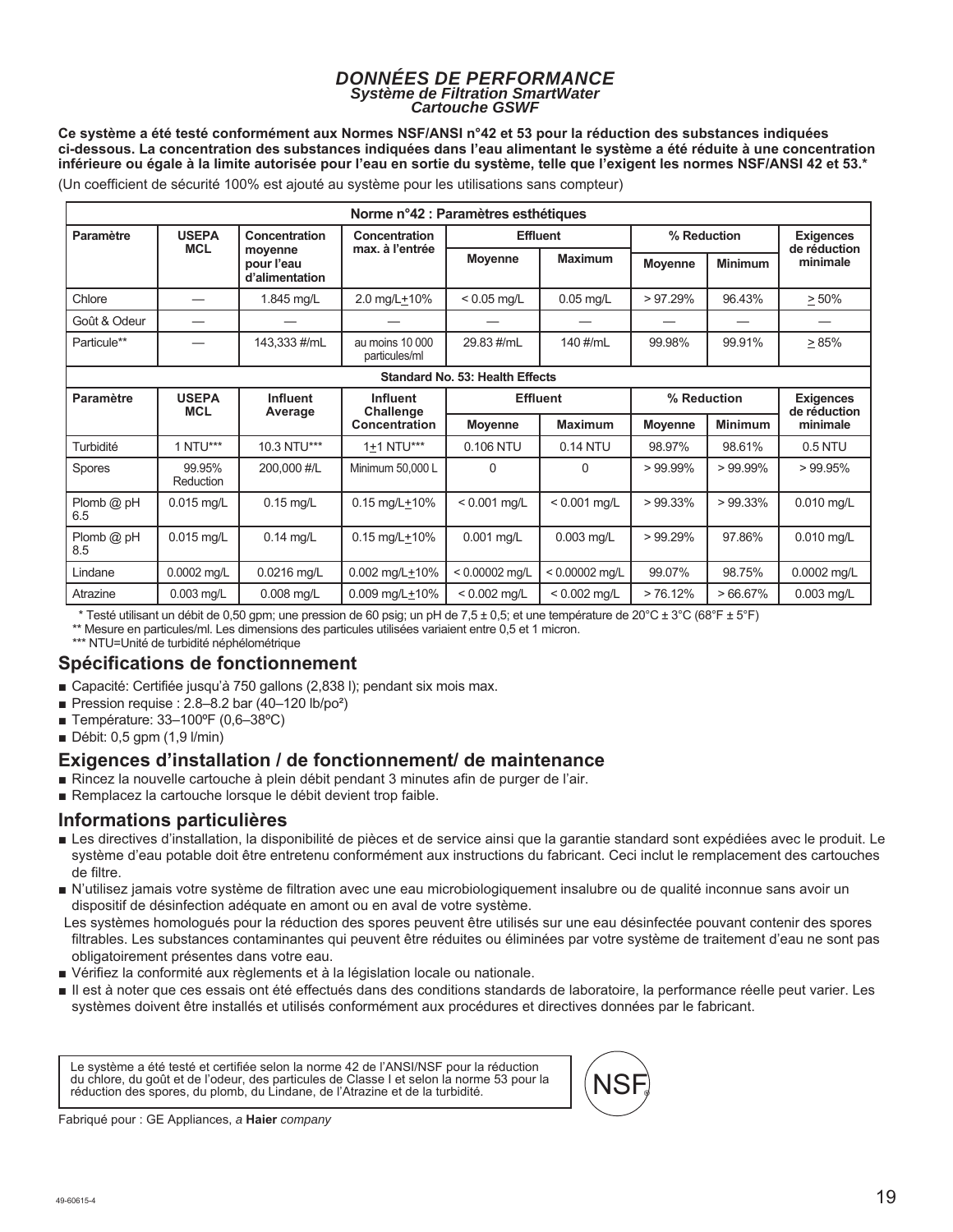*Réfrigérateur 30 po avec congélateur au bas*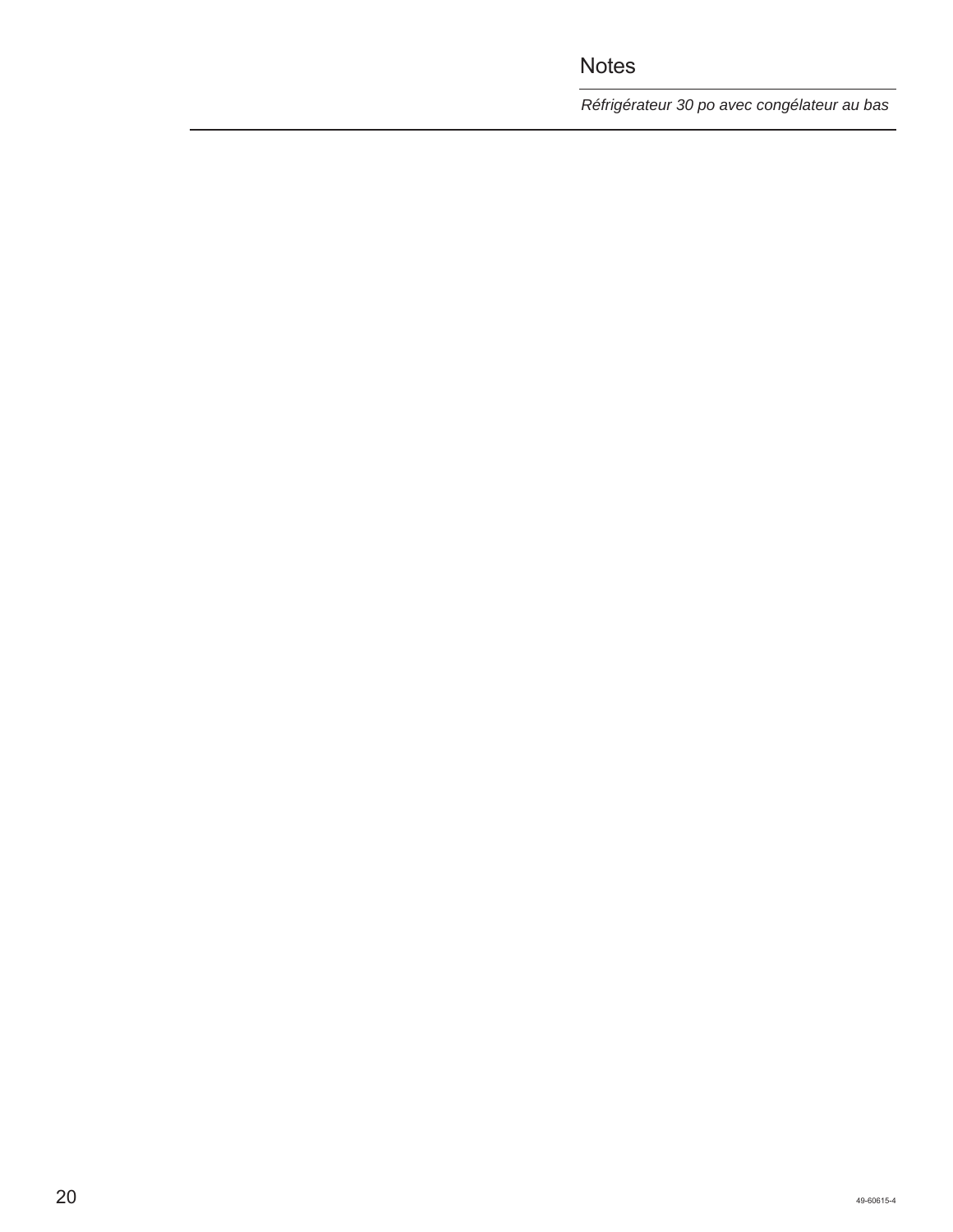Garantie

*Réfrigérateur 30 po avec congélateur au bas*

#### *VOTRE GARANTIE DE RÉFRIGÉRATEUR ET DE CONGÉLATEUR MONOGRAM. Agrafez votre facture ou votre chèque annulé ici. Pour obtenir le service sous garantie, une preuve de la date d'achat initial est nécessaire.*

#### *CE QUI COUVERT A compter de la date d'achat initial* **GARANTIE LIMITEE DE DEUX ANS** Pendant deux ans à compter de la date d'achat initial, nous fournirons, gratuitement, les pièces et la main d'œuvre à domicile pour remplacer ou réparer toute pièce du réfrigérateur ou du congélateur qui se révèle défectueuse en raison d'un vice de fabrication. **GARANTIE LIMITEE DE CINQ ANS** Pendant cinq ans à compter de la date d'achat initial, nous fournirons, gratuitement, les pièces et la main d'œuvre à domicile pour remplacer ou réparer toute pièce provenant du circuit fermé de réfrigération (compresseur, condenseur, évaporateur et tout autre tuyau de branchement) qui se révèle défectueuse en raison d'un vice de fabrication. **GARANTIE LIMITÉE SUPPLÉMENTAIRE DE SIX À DOUZE ANS POUR LE CIRCUIT FERMÉ** De la sixième à la douzième année à compter de la date d'achat initial, nous fournirons, gratuitement, les pièces pour remplacer ou réparer toute pièce provenant du circuit fermé de réfrigération (compresseur, condenseur, évaporateur et tout autre tuyau de branchement) qui se révèle défectueuse en raison d'un vice de fabrication. Les déplacements à votre domicile pour le dépannage ainsi que la main d'œuvre à domicile restent à votre charge. **GARANTIE LIMITÉE DE TRENTE JOURS POUR LA CARTOUCHE DU FILTRE À EAU (Filtre à eau, si inclus)** A compter de la date d'achat initial, nous fournirons, gratuitement, les pièces pour remplacer toute pièce de la cartouche du filtre à eau qui se révèle défectueuse en raison d'un vice de fabrication. Pendant la validité de la présente garantie limitée de 30 jours, nous fournirons gratuitement une cartouche de filtre à eau. Cette garantie est étendue à l'acheteur d'origine et aux propriétaires suivants pour tout produit acheté pour une utilisation domestique dans les 48 états continentaux, à Hawaii, à Washington D.C. ou au Canada. Si le produit est installé dans une région où ne se trouve aucun réparateur autorisé GE, vous devrez peut-être assumer les frais de transport ou apporter l'appareil à un centre de service autorisé GE. En Alaska, cette garantie est équivalente à l'exception des frais d'expédition de l'appareil au centre de réparation ou des frais de transport du technicien pour un dépannage à domicile qui restent à la charge du propriétaire. Tout le service en vertu de cette garantie sera fourni par nos centres de service de fabrique ou par nos techniciens autorisés du service à la clientèle Customer Care ® pendant les heures de travail normales. Si votre appareil électroménager a besoin d'une réparation pendant la période de garantie ou après cette période, appelez le 1.800.444.1845. Au Canada, 888.880.3030 Veuillez avoir votre numéro de série et votre numéro de modèle à portée de main lorsque vous appelez pour obtenir un service. *CE QUI N'EST PAS COUVERT* **• Le remplacement des fusibles ou le**  Certaines provinces n'acceptent pas d'exclusion ou de limites aux dommages indirects ou accessoires, cette exclusion ou restriction pourrait ne pas s'appliquer à vous. Certains droits particuliers vous sont dévolus en vertu de la présente garantie et peuvent s'accompagner d'autres droits qui varient selon votre lieu de résidence. Pour connaître vos droits juridiques, veuillez consulter le bureau local ou d'état des affaires aux consommateurs ou le Procureur Général de votre état. **Garant: GE Appliances,** *a* **Haier** *company* **• Les déplacements à votre domicile pour vous expliquer l'utilisation de ce produit réenclenchement du disjoncteur du domicile. • Tout dommage causé par accident, incendie, inondation ou catastrophe naturelle. • Une panne du produit s'il a été utilisé dans un but autre que celui pour lequel il a été fabriqué ou s'il a été utilisé commercialement. • Les dommages causés après la livraison. • Une installation, livraison ou maintenance défectueuse. En cas de problème d'installation, contactez votre revendeur ou votre installateur. Vous êtes responsable de la provision d'un système électrique, d'une plomberie et d'autres connexions appropriés. • Le remplacement des ampoules ou la cartouche du filtre à eau, si inclus, et dans des conditions autres que celles susmentionnées. • Le remplacement de la cartouche du filtre à eau, si inclus, à cause d'une pression d'eau en dehors de la gamme de fonctionnement recommandée ou à cause d'une concentration excessive de sédiment dans l'eau d'alimentation. • Détérioration des aliments. • Tout dommage fortuit ou indirect causé par des défauts éventuels de cet appareil. • Le service s'il est impossible d'avoir accès au produit. • Les dommages à la finition, tels que rouille de surface, ternissement ou petites taches, non signalés dans un délai de 48 heures suivant la livraison.** *EXCLUSION DES GARANTIES TACITES —Votre recours exclusif est l'échange du produit suivant les modalités de la Garantie Limitée. Toutes garanties tacites, y compris les garanties de valeurs marchandes ou d'adéquation à des fins particulières, sont limitées à une durée d'un an ou à la durée la plus courte autorisée par la loi.*

**Au Canada,Garant: MC Commercial, Burlington, ON, L7R 5B6**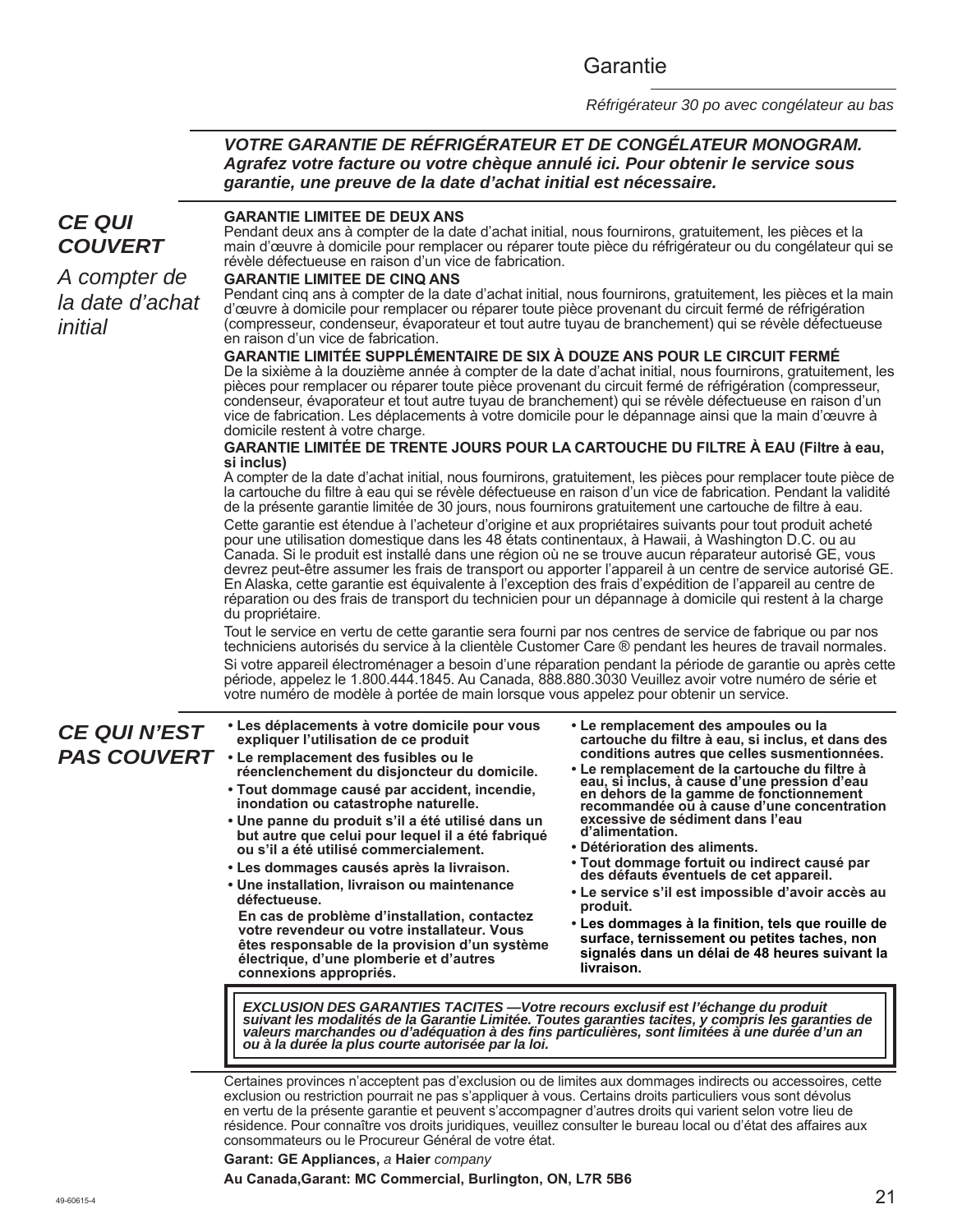*Réfrigérateur 30 po avec congélateur au bas*

|                                            | Avec l'achat de votre nouvel appareil Monogram, soyez assuré de<br>recevoir toute l'information ou l'assistance dont vous pourriez avoir<br>besoin, de la part de Monogram. Tout ce que vous avez à faire, c'est<br>nous appeler !                                                                                                                                                                                                                                                                                |
|--------------------------------------------|-------------------------------------------------------------------------------------------------------------------------------------------------------------------------------------------------------------------------------------------------------------------------------------------------------------------------------------------------------------------------------------------------------------------------------------------------------------------------------------------------------------------|
| <b>Enregistrez votre</b><br>électroménager | Enregistrez votre nouvel appareil en ligne au moment qui vous convient le mieux! L'enregistrement de<br>votre produit dans les délais prescrits permet une meilleure communication et un service rapide, selon<br>les modalités de votre garantie, si besoin est. Vous pouvez également envoyer par courrier la carte<br>d'enregistrement pré-imprimée qui se trouve dans l'emballage de votre appareil.<br>Aux États-Unis : Monogram.com<br>Au Canada: Prodsupport.mabe.ca/crm/Products/ProductRegistration.aspx |
| Service de<br>réparation                   | Un service de réparation expert GE Appliances se trouve à quelques pas de chez vous. Rendez-vous<br>sur notre site et programmez, à votre convenance, une visite de réparation à n'importe quel jour de<br>l'année.<br>Aux États-Unis : Monogram.com ou composez le 800.444.1845 durant les heures normales de bureau.<br>Au Canada: Monogram.ca ou composez 888.880.3030                                                                                                                                         |
| <b>Prolongation de</b><br>garantie         | Procurez-vous une prolongation de garantie GE Appliances et informez-vous des rabais spéciaux en<br>vigueur pendant la durée de votre garantie.<br>Aux États-Unis : Monogram.com ou composez le 800.444.1845 durant les heures normales de<br>bureau.<br>Au Canada: Monogram.ca ou composez 800.290.9029                                                                                                                                                                                                          |
| <b>Connexion à</b><br>distance             | Pour de l'assistance concernant la connexion à un réseau sans fil (modèles équipés de cette fonction),<br>visitez notre site sur Monogram.co ou composez le 800.444.1845 aux États-Unis seulement.                                                                                                                                                                                                                                                                                                                |
| Pièces et<br><i>accessoires</i>            | Les personnes qualifiées pour réparer leurs propres appareils peuvent commander des pièces<br>détachées et des accessoires et les faire envoyer directement à leur domicile (les cartes VISA,<br>MasterCard et Discover sont acceptées). Commandez en ligne 24 heures par jour.<br>Aux États-Unis : Monogram.com ou par téléphone au 800.444.1845 durant les heures normales de<br>bureau.<br>Les instructions contenues dans le présent manuel comportent des procédures que tout                                |
|                                            | utilisateur peut effectuer. Les autres types de réparation doivent généralement être confiés à<br>un technicien qualifié. Usez de prudence : une réparation ou un entretien mal effectués peuvent<br>rendre l'utilisation de l'appareil dangereuse.<br>Les consommateurs au Canada doivent consulter le centre de service Mabe le plus proche, visiter notre                                                                                                                                                      |
|                                            | site Web sur Monogram.ca ou composer le 888.880.3030.                                                                                                                                                                                                                                                                                                                                                                                                                                                             |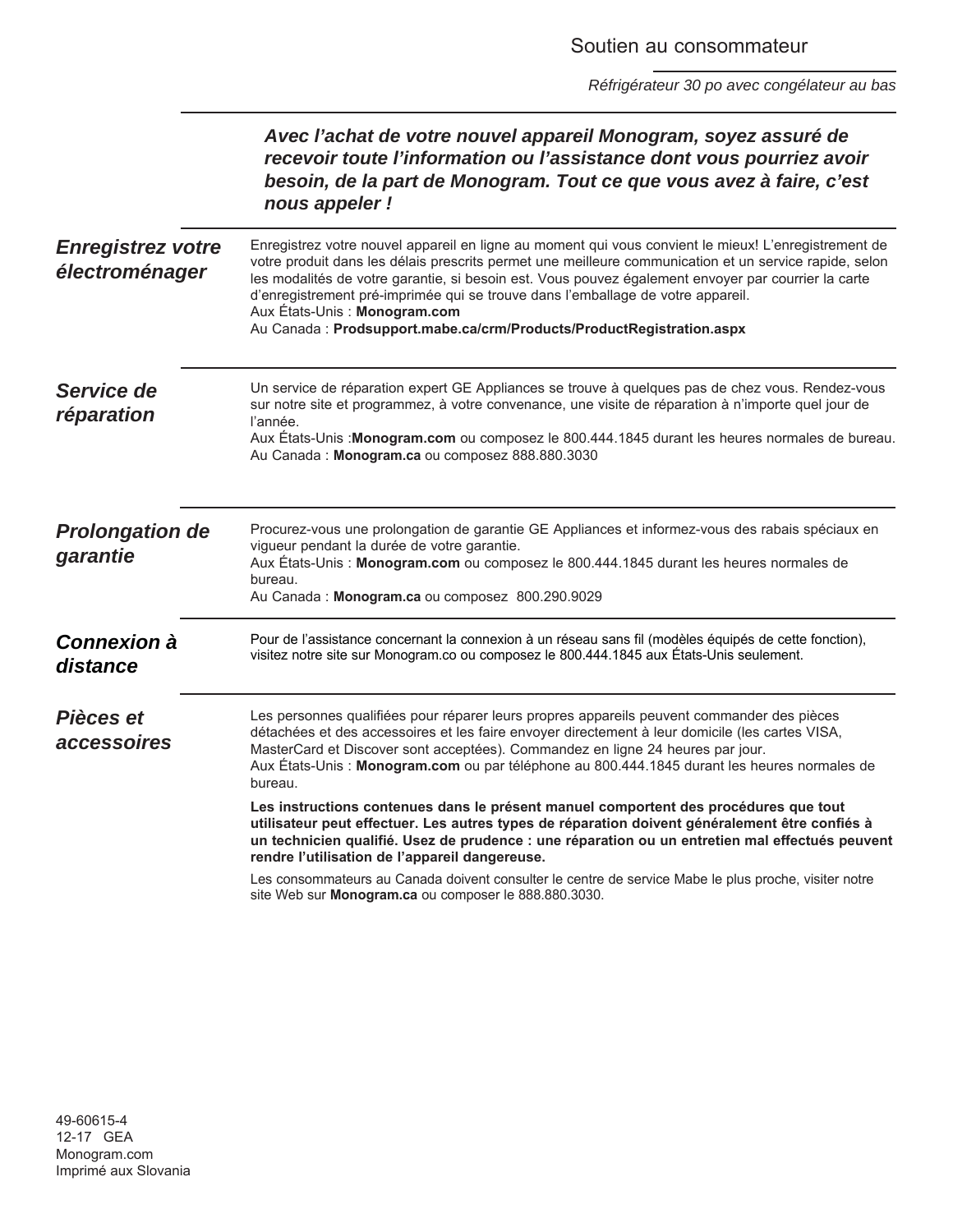# MANUAL DEL PROPIETARIO

Refrigerador de 2 Cajones y Freezer Incorporado en Espacio Inferior de 30"

ESPAÑOL

ELEVATE EVERYTHING

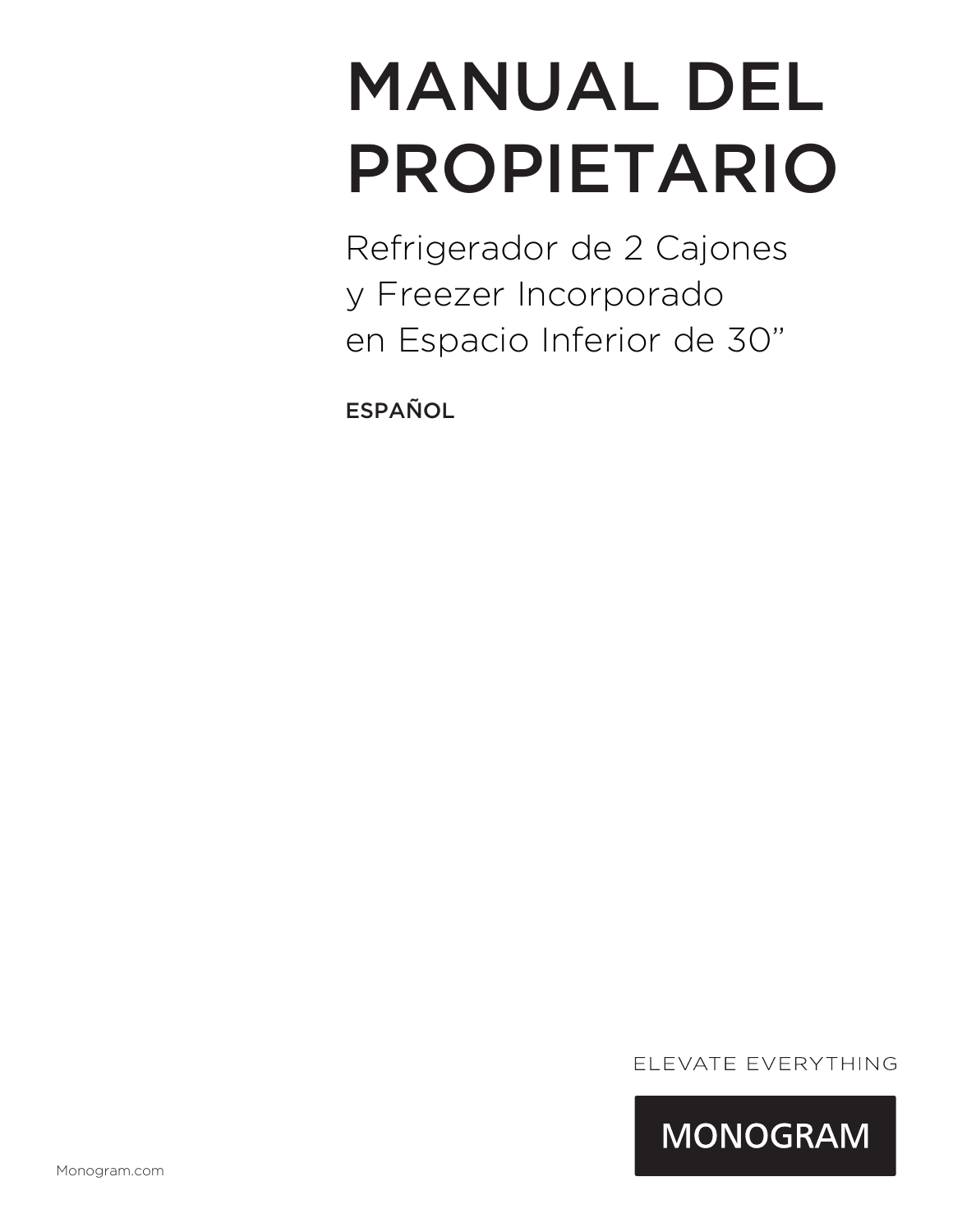#### *Refrigerador Incorporado*

*Introducción* El nuevo Refrigerador Monogram realiza una elocuente afirmación de estilo, conveniencia y flexibilidad de planificación en la cocina. Ya sea que lo elija por su pureza de diseño o los perseverantes detalles, descubrirá que la combinación superior de forma y función de su Refrigerador Monogram lo deleitarán en años venideros.

> La información de las siguientes páginas le ayudará a realizar una correcta utilización y mantenimiento de su Refrigerador.

Ante cualquier otra consulta, visite nuestro sitio web en: **monogram.com**

#### *Contenidos* **Servicios al Cliente**

| Números Telefónicos Importantes 22<br>Números de Modelo y Serie3<br>Ficha Técnica de Funcionamiento 19<br>Solución de Problemas17, 18<br>Instrucciones de Seguridad  4,5 |
|--------------------------------------------------------------------------------------------------------------------------------------------------------------------------|
| Cuidado y Limpieza<br>Limpieza – Parte Exterior e Interior 14<br>Reemplazo de la Bombilla de Luz 15                                                                      |

#### **Instrucciones de Funcionamiento**

| Máquina de Hacer Hielo Automática 8 |
|-------------------------------------|
|                                     |
| Estantes de la Puerta 11            |
| Control de Humedad Externa 12       |
| Iluminación con Luces LED 12        |
|                                     |
| Repisas10                           |
| Controles de Temperatura 7          |
|                                     |
|                                     |
| Estante de Vinos/ Bebidas 11        |
| Preparación                         |
|                                     |
| Ubicación 16                        |

*Antes de usar su refrigerador* Lea este manual detenidamente. La finalidad del mismo es ayudarle a realizar un uso y mantenimiento correctos de su nuevo refrigerador.

Téngalo a mano para encontrar respuestas a sus preguntas.

Si no entiende algo o necesita más ayuda, en la sección trasera de este manual figura un listado de números gratuitos de servicio al cliente.

#### O

Visite nuestro sitio web en: **monogram.com**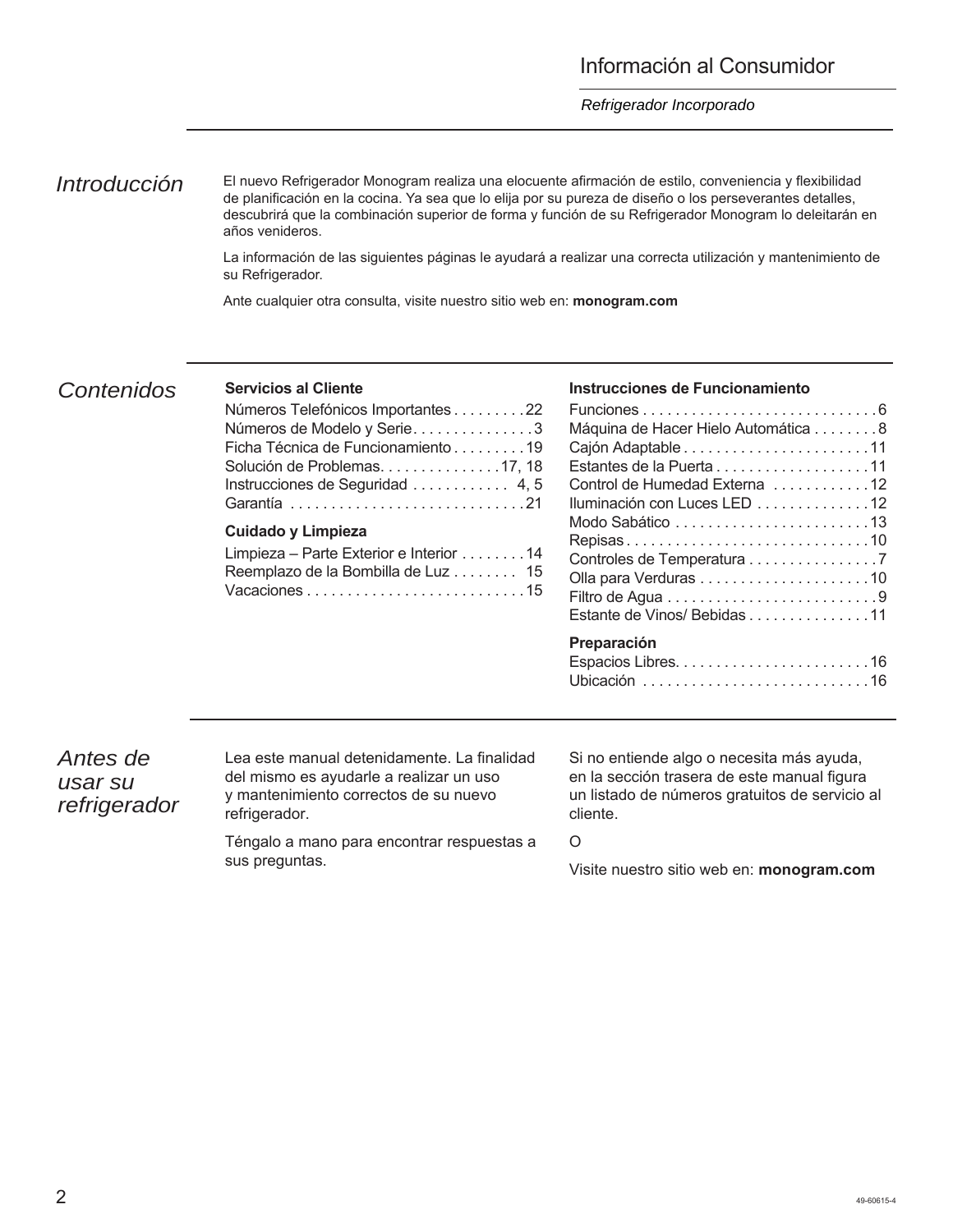### Información al Cliente

|                                                       |                                                                                                                                                                                                                                                                                                                                                                                                                                                                                                                                                                                                                                                                                                                                                                                     | Refrigerador Incorporado                                                                                                               |
|-------------------------------------------------------|-------------------------------------------------------------------------------------------------------------------------------------------------------------------------------------------------------------------------------------------------------------------------------------------------------------------------------------------------------------------------------------------------------------------------------------------------------------------------------------------------------------------------------------------------------------------------------------------------------------------------------------------------------------------------------------------------------------------------------------------------------------------------------------|----------------------------------------------------------------------------------------------------------------------------------------|
| Escriba los<br>números<br>de modelo                   | Los encontrará en una etiqueta dentro del<br>compartimiento de alimentos frescos, debajo de la<br>olla de verduras.                                                                                                                                                                                                                                                                                                                                                                                                                                                                                                                                                                                                                                                                 | Antes de enviar esta tarjeta, escriba estos<br>números aquí:                                                                           |
| y serie                                               |                                                                                                                                                                                                                                                                                                                                                                                                                                                                                                                                                                                                                                                                                                                                                                                     | Número de Modelo                                                                                                                       |
|                                                       |                                                                                                                                                                                                                                                                                                                                                                                                                                                                                                                                                                                                                                                                                                                                                                                     | Número de Serie                                                                                                                        |
|                                                       |                                                                                                                                                                                                                                                                                                                                                                                                                                                                                                                                                                                                                                                                                                                                                                                     | Use estos números en cualquier correspondencia<br>o llamadas al servicio técnico relacionadas con su<br>refrigerador.                  |
| Si recibió un<br>refrigerador<br>dañado               | La garantía no cubre daños ocasionados luego<br>de la entrega.                                                                                                                                                                                                                                                                                                                                                                                                                                                                                                                                                                                                                                                                                                                      | De forma inmediata, comuníquese con el<br>comerciante (o fabricante) que le vendió el<br>refrigerador.                                 |
| Ahorre<br>tiempo y<br>dinero                          | Antes de solicitar el servicio técnico, consulte la<br>sección de Solución de Problemas en el reverso de<br>este manual.                                                                                                                                                                                                                                                                                                                                                                                                                                                                                                                                                                                                                                                            | En el mismo figuran causas de problemas menores<br>de funcionamiento que usted puede corregir.                                         |
| Si<br>necesita<br>solicitar el<br>servicio<br>técnico | Para acceder al servicio técnico, consulte la página<br>de Servicio al Cliente en el reverso de este manual.<br>Estamos orgullosos de nuestro servicio técnico<br>y deseamos que esté complacido. Si por alguna<br>razón no se siente a gusto con el servicio técnico<br>que recibe, aquí figuran los pasos que deberá<br>seguir para solicitar ayuda adicional.<br>PRIMERO, comuníquese con las personas<br>que le brindaron el servicio técnico sobre su<br>electrodoméstico. Explique por qué no se siente a<br>gusto. En la mayoría de los casos, esto resolverá el<br>problema.<br>LUEGO, si aún no se siente a gusto, escriba todos<br>los detalles, incluyendo su número telefónico, a:<br>Manager, Customer Relations<br>Monogram<br>Appliance Park<br>Louisville, KY 40225 | $\sqrt{2}$<br>En Canadá:<br>Director, Consumer Relations<br>MC Commercial Inc<br>Suite 310, 1 Factory Lane<br>Moncton, N.B.<br>E1C 9M3 |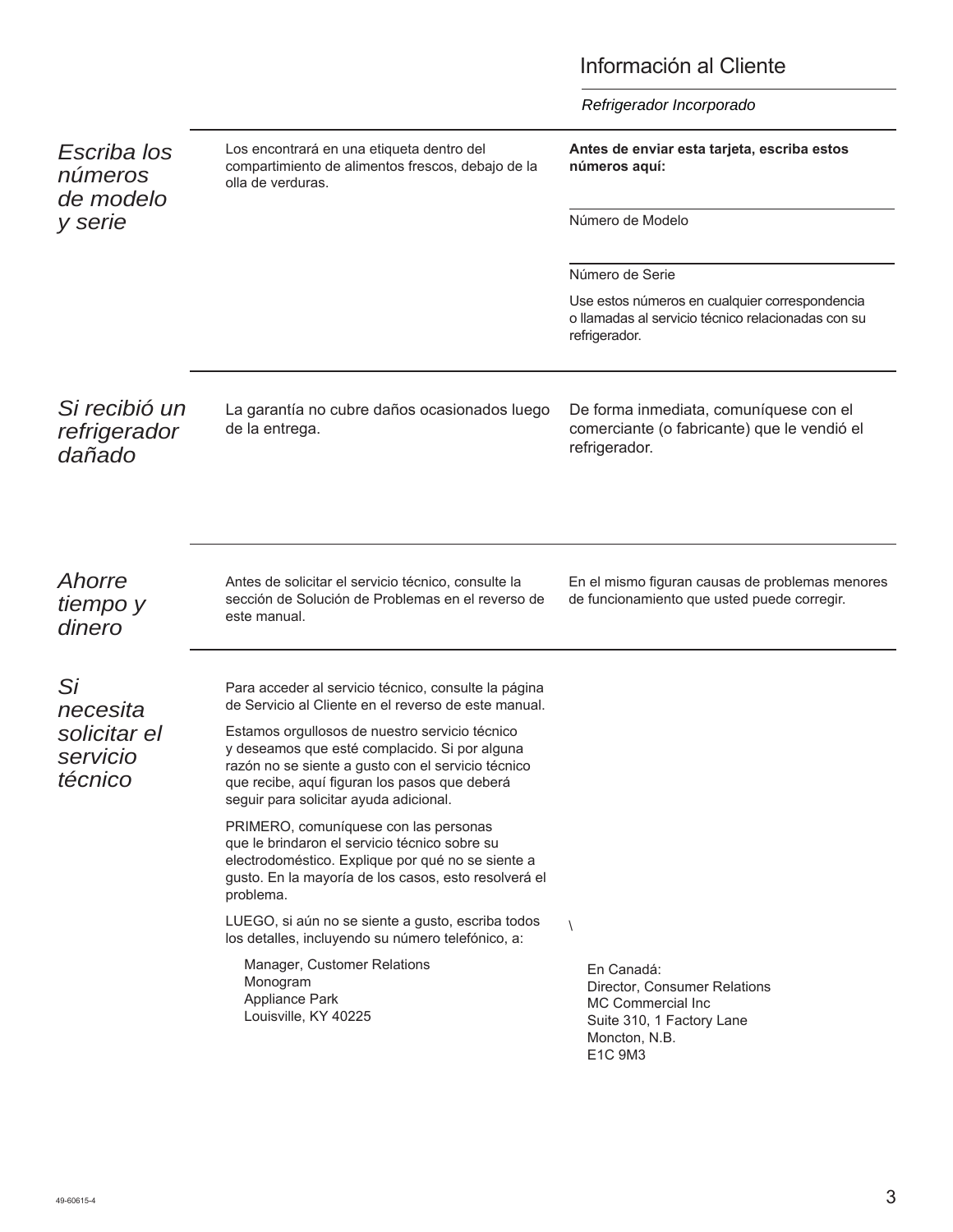# INSTRUCCIONES IMPORTANTES DE SEGURIDAD

*Refrigerador Incorporado* 

A ADVERTENCIA <sup>A fin</sup> de reducir el riesgo de incendio, explosión, descargas eléctricas o lesiones al usar su refrigerador/ freezer, siga estas precauciones básicas de seguridad:

- Este refrigerador/freezer se deberá instalar y ubicar adecuadamente de acuerdo con las Instrucciones de Instalación antes de ser usado.
- Desenchufe el refrigerador/ freezer antes de realizar su limpieza o reparaciones. NOTA: La corriente al refrigerador/ freezer no puede ser desconectada a través de una configuración del panel de control. NOTA: Las reparaciones deberán ser realizadas por un Profesional del Servicio Técnico calificado.
- Reemplace todas las piezas y paneles antes del uso.
- No use un prolongador.
- No guarde ni use gasolina u otros vapores y líquidos inflamables cerca de este o de otros electrodomésticos.
- No quarde sustancias explosivas tales como latas de aerosoles con propelentes inflamables en este dispositivo.
- A fin de evitar riesgos de que los niños sufran asfixia o queden atrapados, retire las puertas de comidas frescas y del freezer de cualquier refrigerador/ freezer antes de deshacerse de o de dejar de usar el mismo.
- A fin de evitar lesiones graves o la muerte, los niños no se deberán parar sobre, ni jugar en o con el electrodoméstico.
- Los niños y las personas con capacidad física. sensorial o mental reducida o con falta de experiencia y conocimiento podrán usar este electrodoméstico sólo si son supervisados o les fueron dadas instrucciones sobre un uso seguro y entienden los riesgos involucrados.
- Este electrodoméstico fue diseñado para uso hogareño y en aplicaciones similares tales como: áreas de personal de cocina en tiendas, oficinas y otros espacios laborales; casas de campo; por clientes en hoteles, moteles, hostales y otros espacios residenciales, catering y aplicaciones no minoristas similares.

**PRECAUCIÓN** A fin de reducir el riesgo de lesión al usar su refrigerador/ freezer, siga estas precauciones básicas de seguridad.

- No limpie los estantes de vidrio ni las tapas con agua caliente cuando estén fríos. Los estantes de vidrio y las tapas se pueden romper si son expuestos a cambios de temperatura repentinos o a impactos, tales como sacudones o caídas. El vidrio templado está diseñado para destruirse en pequeñas piezas en caso de rotura.
- Mantenga los dedos fuera de los espacios de "riesgo de lastimaduras"; los espacios entre las puertas y entre las puertas y el gabinete son necesariamente pequeños. Tenga el cuidado de cerrar las puertas cuando los niños se encuentren en el área.
- No toque las superficies frías del compartimiento del freezer cuando las manos estén húmedas o mojadas, ya que la piel podrá quedar adherida a estas superficies extremadamente frías.
- No vuelva a congelar comidas que hayan estado totalmente congeladas en forma previa.
- En freezers con máquinas de hielos automáticas, evite el contacto con las partes móviles del mecanismo eyector o con el elemento de calefacción que libera los cubos. No coloque los dedos ni las manos en el mecanismo de la máquina de hielos automática mientras el freezer se encuentre enchufado.

#### **ADVERTENCIAS DE LA PROPOSICIÓN 65 DEL ESTADO DE CALIFORNIA**

**ADVERTENCIA** Este producto contiene uno o más químicos que el Estado de California entiende que producen cáncer, defectos en el nacimiento u otros daños reproductivos.

### **INSTALACIÓN**

### **ADVERTENCIA RIESGO DE EXPLOSIÓN**

Mantenga cualquier material y vapores inflamables, tales como gasolina, alejados del refrigerador/ freezer. Si no se cumple con esto, se podrá producir una explosión, incendio o la muerte.

# **LEA Y GUARDE ESTAS INSTRUCCIONES**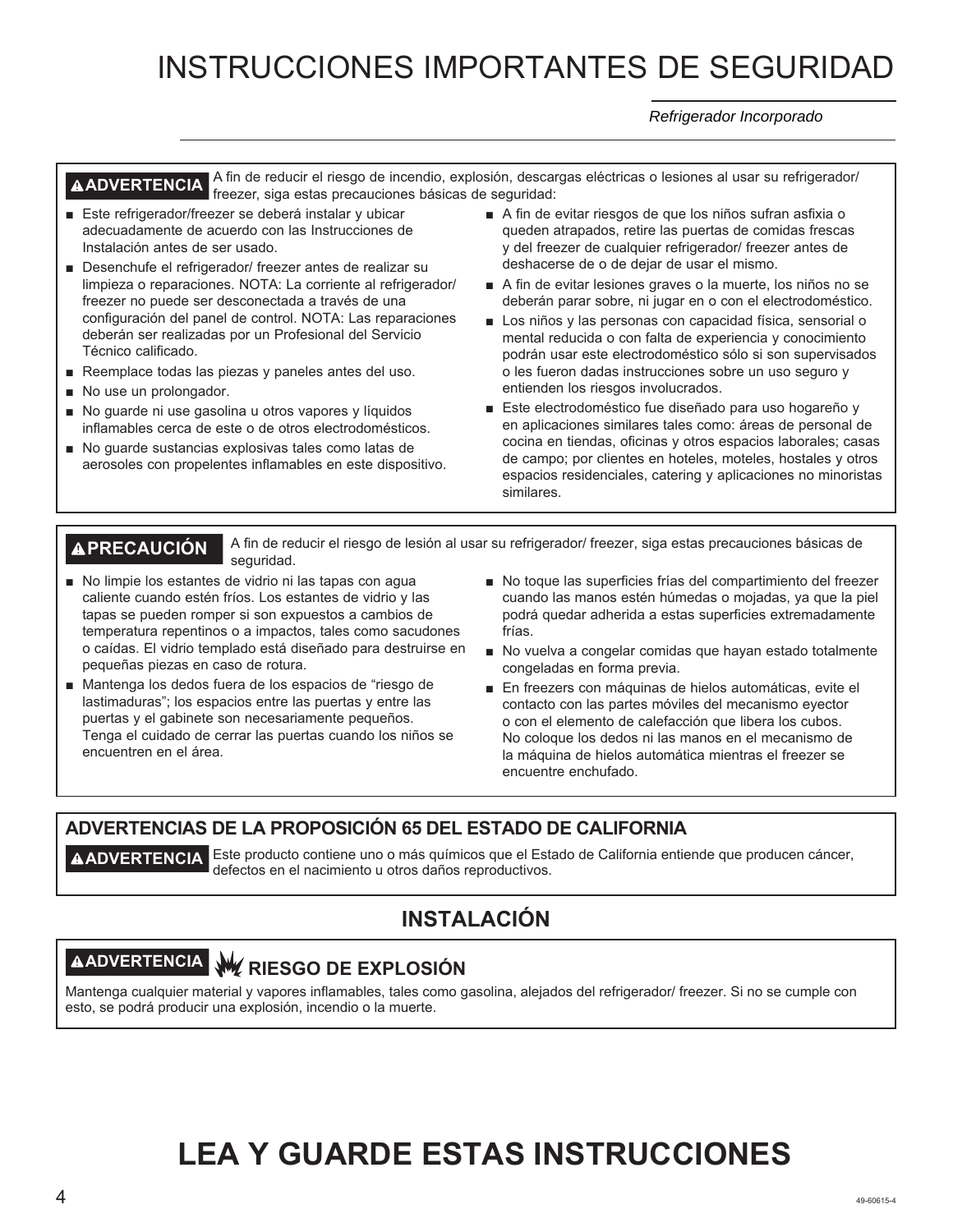# INSTRUCCIONES IMPORTANTES DE SEGURIDAD

*Refrigerador Incorporado* 

#### **CONEXIÓN DE LA ELECTRICIDAD**

#### **ADVERTENCIA RIESGO DE DESCARGA ELÉCTRICA**

Enchufe en un tomacorriente con conexión a tierra de 3 cables.

No elimine el cable de conexión a tierra. No use un adaptador.

No use un prolongador. Si no se siguen estas instrucciones, se podrá producir la muerte, incendios o descargas eléctricas.

#### **Nunca, bajo ninguna circunstancia, corte o elimine el tercer cable (tierra) del cable de corriente. Por seguridad personal, este electrodoméstico debe estar adecuadamente conectado a tierra.**

El cable de corriente de este electrodoméstico contiene un enchufe de 3 cables (conexión a tierra) que se conecta a un tomacorriente de pared estándar de 3 cables (conexión a tierra) para minimizar la posibilidad de riesgos de descargas eléctricas por parte del mismo.

Contrate a un electricista calificado para que controle el tomacorriente y el circuito eléctrico, a fin de asegurar que el enchufe esté correctamente conectado a tierra.

En caso de contar con un tomacorriente de pared de 2 cables, es su responsabilidad y obligación reemplazarlo por un tomacorriente de pared de 3 cables correctamente conectado a tierra. No use un adaptador.

El refrigerador/ freezer deberá estar siempre conectado a un enchufe específico con un índice de voltaje equivalente al que figura en su etiqueta de especificaciones técnicas.

Se requiere un suministro eléctrico con fusible y conexión a tierra de 115 voltios de CA, 60 Hz, 15 o 20 amperes. Esto garantiza el mejor funcionamiento y además previene la sobrecarga de los circuitos del hogar, lo cual podría ocasionar riesgos de incendio debido al recalentamiento de cables.

Nunca desenchufe el refrigerador/ freezer tirando del cable de corriente. Siempre tome su enchufe de manera firme y empuje el mismo hacia fuera para retirarlo.

Inmediatamente interrumpa el uso de un cable de suministro de corriente dañado. Si el cable de corriente se encuentra dañado, su reemplazo deberá ser realizado por un profesional calificado del servicio técnico, utilizando una pieza del servicio técnico autorizada por el fabricante.

Al alejar el refrigerador/ freezer de la pared, se deberá tener cuidado de que no ruede sobre ni dañe el cable de corriente.

### **FORMA ADECUADA DE DESCARTAR SU ANTIGÜO REFRIGERADOR/ FREEZER**

# **ADVERTENCIA RIESGO DE SOFOCACIÓN O DE QUEDAR ATRAPADO**

Si no se siguen estas instrucciones de descarte, se podrá producir la muerte o lesiones graves.

**IMPORTANTE:** Que un niño quede atrapado o que sufra una asfixia no son problemas del pasado. Los refrigeradores/ freezers antiguos o abandonados aún son peligrosos, incluso aunque se conserven por "sólo unos pocos días". Si se deshará de su antiguo refrigerador/ freezer, siga las siguientes instrucciones a fin de evitar accidentes.

#### **Eliminación de refrigerante:**

Descarte el electrodoméstico de acuerdo con las Regulaciones Federales y Locales. El refrigerante inflamable y el material aislante inflamable usados requieren procedimientos de descarte especiales.Comuníquese con las autoridades locales para descartar su electrodoméstico de forma ambientalmente segura

# **ADVERTENCIA Refrigerante R600a**

**Este electrodoméstico cuenta con refrigerante isobutano, R600a, un gas natural con alto nivel de compatibilidad medioambiental. Sin embargo, también es combustible. Siga las advertencias que figuran a continuación, a fin de reducir el riesgo de lesiones o daños sobre la propiedad.**

- **1)** Al mover, instalar y operar el electrodoméstico, se deberá tener cuidado de no dañar la tubería del refrigerante.
- **2)** El servicio técnico sólo debe ser realizado por personal

**Antes de Descartar su Antiguo Electrodoméstico** 

- Retire las puertas de comidas frescas y del freezer.
- Deje las repisas en su lugar de modo que los niños no puedan trepar dentro con facilidad

autorizado del servicio. Use sólo piezas del servicio autorizadas por el fabricante

- **3)** Descarte el electrodoméstico de acuerdo con las Regulaciones Federales y Locales. El refrigerante inflamable y el material aislante inflamable usados requieren procedimientos de descarte especiales. Comuníquese con las autoridades locales para descartar su refrigerador de forma ambientalmente segura.
- **4)** Mantenga las aberturas de ventilación en el espacio de protección del electrodoméstico o en la estructura incorporada libres de obstrucción.
- **5)** No use dispositivos mecánicos u otros medios para acelerar el proceso de descongela miento.
- **6)** No dañe el circuito del refrigerante.
- 7)No use dispositivos eléctricos dentro del compartimiento de almacenamiento de comida del electrodoméstico.

# **LEA Y GUARDE ESTAS INSTRUCCIONES**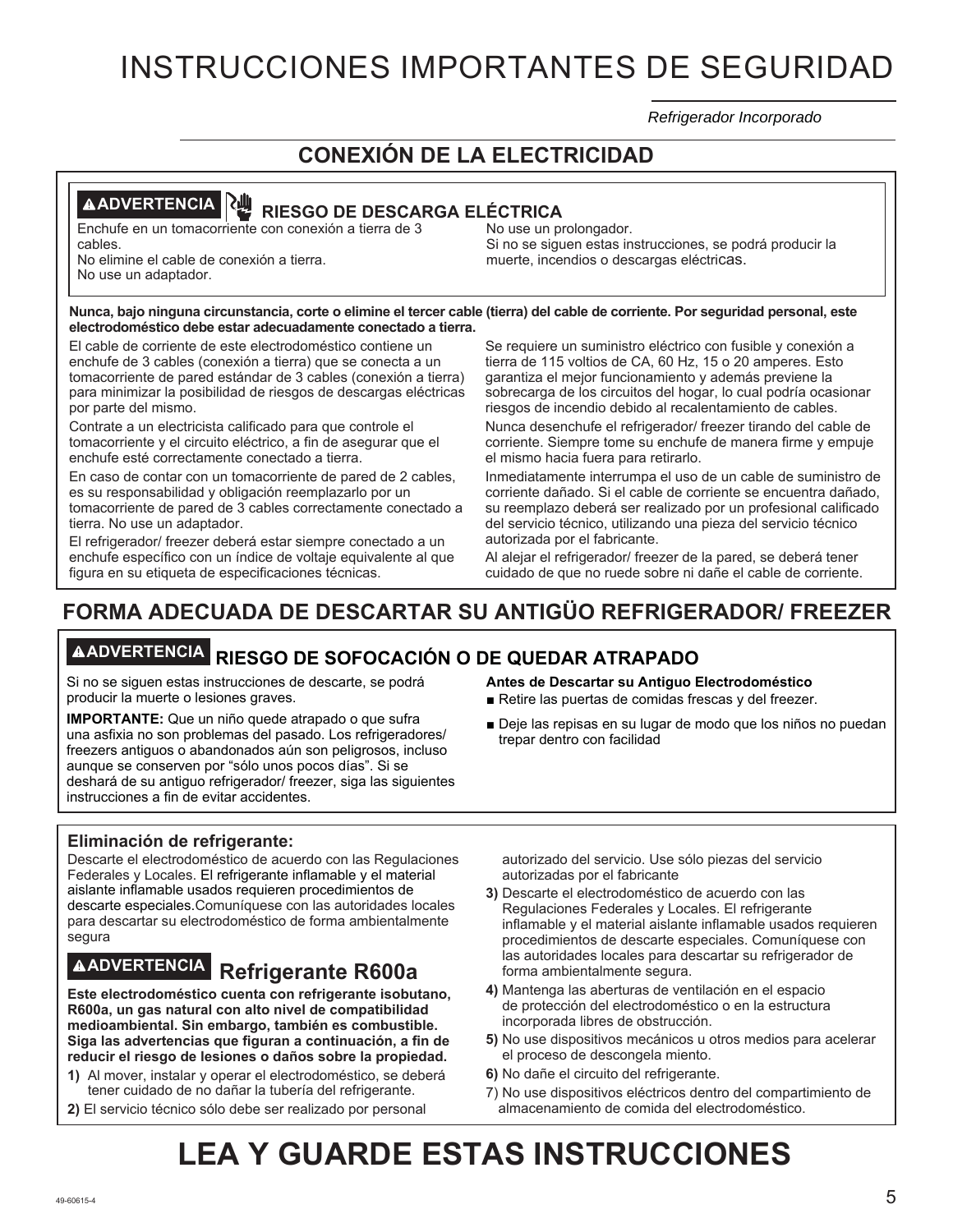### Funciones

*Refrigerador Incorporado* 

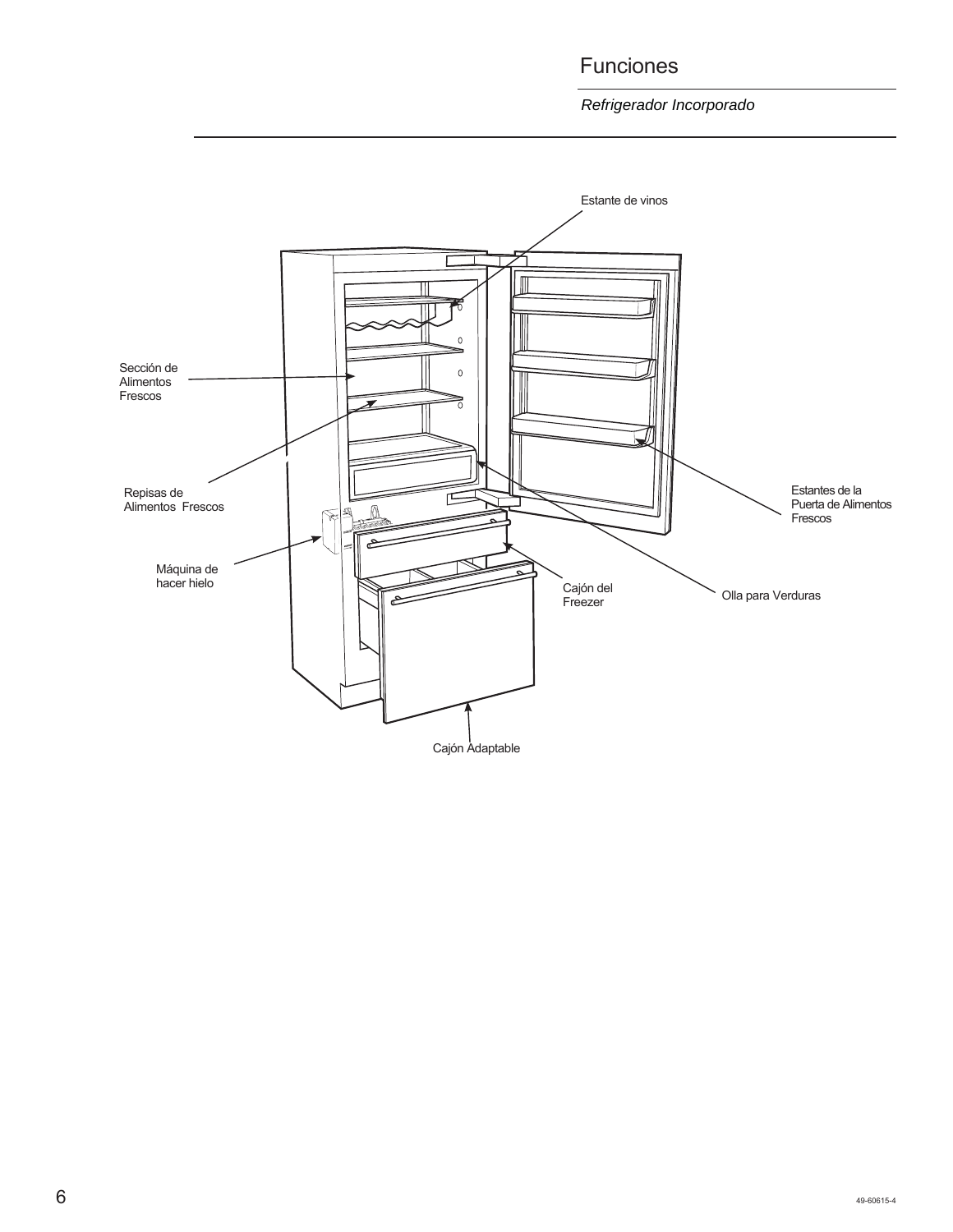#### Controles de Temperatura

*Refrigerador Incorporado* 

| HOLD 3 SEC -<br>LOCK<br><b>FILTER</b><br><b>ALARM</b><br>-<br>ZONE |
|--------------------------------------------------------------------|
|--------------------------------------------------------------------|

#### **Alimentos Frescos – Unidad de la Puerta Sólida**



#### **Alimentos Frescos – Unidad de la Puerta de Vidrio**

#### *Controles de temperatura*

**La pantalla de temperatura muestra la temperatura actual del compartimiento de alimentos frescos, del cajón del freezer o del cajón adaptable** cuando cada uno es seleccionado al mover el indicador de Zona. La temperatura actual variará con relación a la temperatura programada, dependiendo de factores tales como la frecuencia de apertura de la puerta, cantidad de comida, ciclo de descongelamiento y temperatura ambiente.

**NOTA:** La apertura frecuente de la puerta o si se deja la puerta abierta durante un período de tiempo podrán incrementar la temperatura interior de los compartimientos en forma temporaria.

Para apagar el sistema de enfriamiento, mueva el indicador de **ZONE** (Zona) al modo de alimentos frescos. Presione la tecla más (+) hasta que la pantalla muestre **OFF** (Apagado).

#### **Para encender el sistema de enfriamiento,**

mueva el indicador de **ZONE** (Zona) al modo de alimentos frescos y presione la tecla menos (–) hasta que figure la temperatura deseada. La temperatura programada de 0°F para el freezer o de 37°F para la unidad de alimentos frescos aparecerá en la pantalla.

**Para controlar la configuración de temperatura actual de un compartimiento,** presione la tecla más (+) o menos (–). Luego de 5 segundos, la pantalla regresará a la temperatura actual.

**ICE**  $\varPi^*$  $+$ )  $\sim$ 

#### **Cajón Superior - Freezer**



#### **Cajón Inferior - Adaptable**

#### **Para cambiar las programaciones de**

**temperatura,** presione la tecla más (+) o menos (–) para cada incremento hasta el punto de programación de temperatura deseado. Permita que la unidad alcance la temperatura que programó durante un período de 24 horas.

|                  |               | Rangos de Temperatura |
|------------------|---------------|-----------------------|
|                  | <b>Baja</b>   | Alta                  |
| <b>Alimentos</b> | $34^{\circ}F$ | $46^{\circ}$ F        |
| <b>Frescos</b>   | $1^{\circ}$ C | 8°C                   |
| Cajón del        | –6°F          | +6°F                  |
| Freezer          |               | –14°C                 |

#### **Cajón Adaptable Rangos de Temperatura Baja Alta**

|                | .               |                 |
|----------------|-----------------|-----------------|
|                | $-6^{\circ}$ F  | +6°F            |
| <b>Freezer</b> | $-21^{\circ}$ C | $-14^{\circ}$ C |
| <b>Enfriar</b> | $34^{\circ}$ F  | $46^{\circ}$ F  |
|                | $1^{\circ}$ C   | $8^{\circ}$ C   |
|                | $40^{\circ}$ F  | $55^{\circ}$ F  |
| <b>Vino</b>    | $4^{\circ}$ C   | $13^{\circ}$ C  |
|                |                 |                 |

**NOTA:** Configurar los controles en OFF (Apagar) detiene el enfriamiento, pero no apaga la corriente eléctrica de la unidad. Todas las lecturas en ºC serán redondeadas.

*Cómo cambiar las temperaturas de la pantalla de ºF a ºC*

Para cambiar la pantalla de temperatura de Fahrenheit a Celsius, presione las teclas más (+) y menos (–) por 5 segundos.



*Alarma* **Para encender la función de Alarma,** mantenga presionado el botón **ALARM** (Alarma) durante 3 segundos. **ALARM** (Alarma) aparecerá subrayado cuando se active. Para apagarla, mantenga presionado el botón **ALARM** (Alarma) durante 3 segundos. El subrayado desaparecerá

Cuando la función **ALARM** (Alarma) esté activa, ésta titilará y emitirá un pitido si mantiene la puerta abierta por más de 2 minutos.

HOLD 3 SEC<br>ALARM FILTER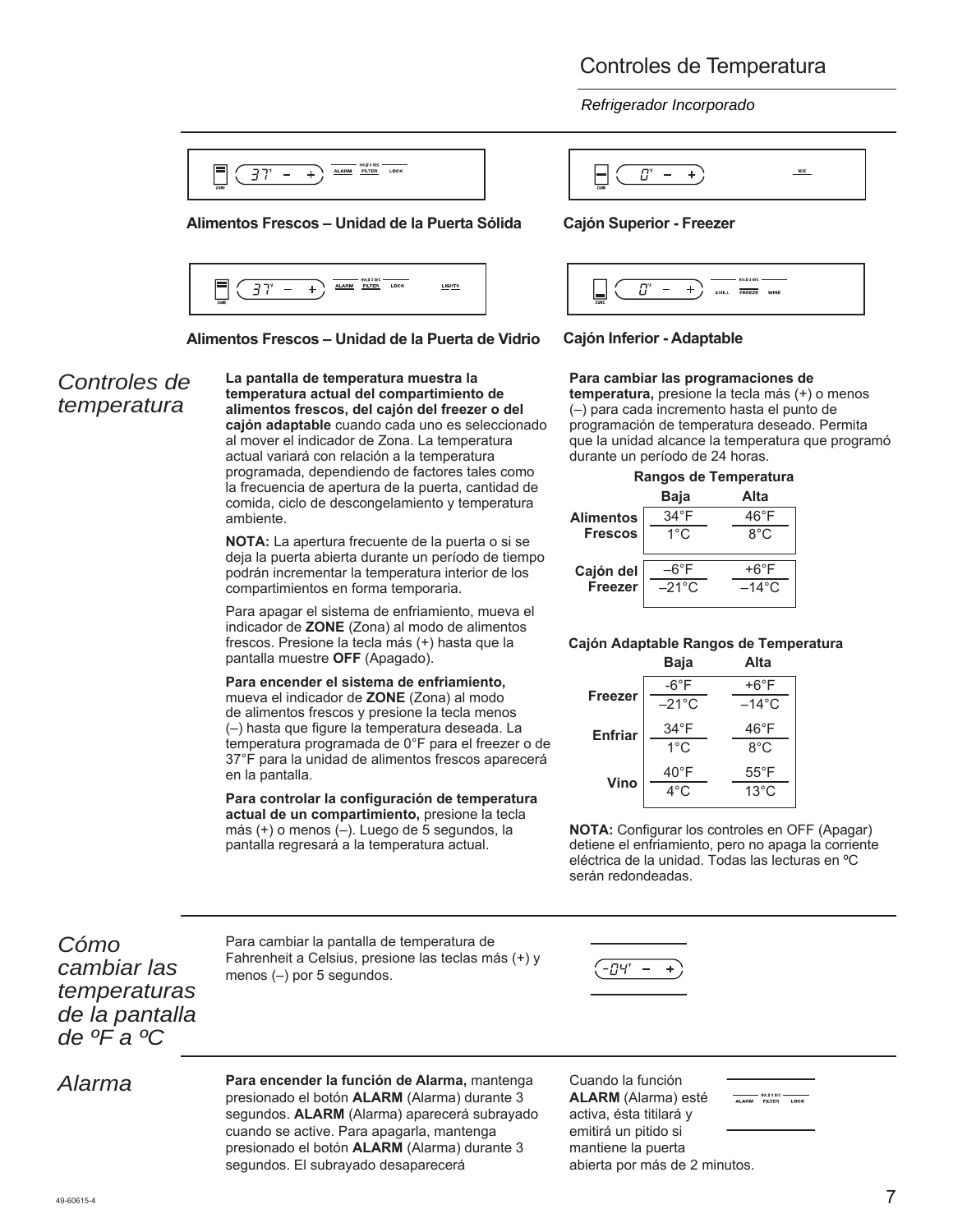*Refrigerador Incorporado* 

#### *Máquina de hacer hielo automática*

**Puede tomar entre 12 y 24 horas que un refrigerador recién instalado comience a fabricar hielo.** El refrigerador se envía con la máquina de hacer hielo configurada en ON (Encendido).

La máquina de hacer hielo producirá siete cubos por ciclo, y aproximadamente 15 ciclos en un período de 24 horas, dependiendo de la temperatura del compartimiento del freezer, la temperatura ambiente, la cantidad de veces que se abra la puerta y otras condiciones de uso.

Si el refrigerador se utiliza antes de realizar la conexión del agua a la máquina de hacer hielo, configure la máquina de hacer hielo en OFF (Apagado). Para configurar la máquina de hacer hielo en **OFF** (Apagado), presione el indicador de **ZONE** (ZONA) en la tecla de control dos veces para seleccionar el cajón del freezer. Presione el ícono ICE (Hielo) sobre la derecha. La línea debajo de **ICE** (Hielo) desaparecerá y la palabra **OFF** (Apagado) aparecerá debajo de **ICE** (Hielo).

Descarte el primer balde completo de hielo.

Asegúrese de que nada interfiera con la extensión del brazo indicador.

Cuando el cubo se llene hasta el nivel del brazo indicador, la máquina de hacer hielo dejará de producir hielo. Es normal que varios cubos queden juntos.

Si el hielo no se usa con frecuencia, los cubos de hielo viejos se volverán turbios, con sabor rancio y su tamaño se reducirá.



Una vez que la máquina de hacer hielo se encienda nuevamente, habrá un retraso de 45 minutos antes de que ésta vuelva a entrar en funcionamiento.

**NOTA:** En hogares con un nivel de presión inferior a la normal, es posible que escuche que la válvula de agua de la máquina de hacer hielo realice varios ciclos para producir una cantidad de hielo.

**NOTA:** La máquina de hacer hielo funciona mejor con una presión hogareña de entre 40 y 120 PSI.

#### **PRECAUCIÓN** Evite el contacto con las

partes en movimiento del mecanismo expulsor o con el elemento de calefacción (ubicado en la parte inferior de la máquina de hielos) que expulsa los cubos. No coloque los dedos ni las manos en el mecanismo de la máquina de hielos automática mientras el refrigerador esté enchufado.

*Cómo acceder a la máquina de hacer hielo y al cajón del freezer*

La máquina de hacer hielo se encuentra en el techo del cajón del freezer, sobre la parte trasera izquierda. El techo del cajón del freezer cuenta con una tira de luces LED. El cajón del freezer cuenta con 1 recipiente para hielo.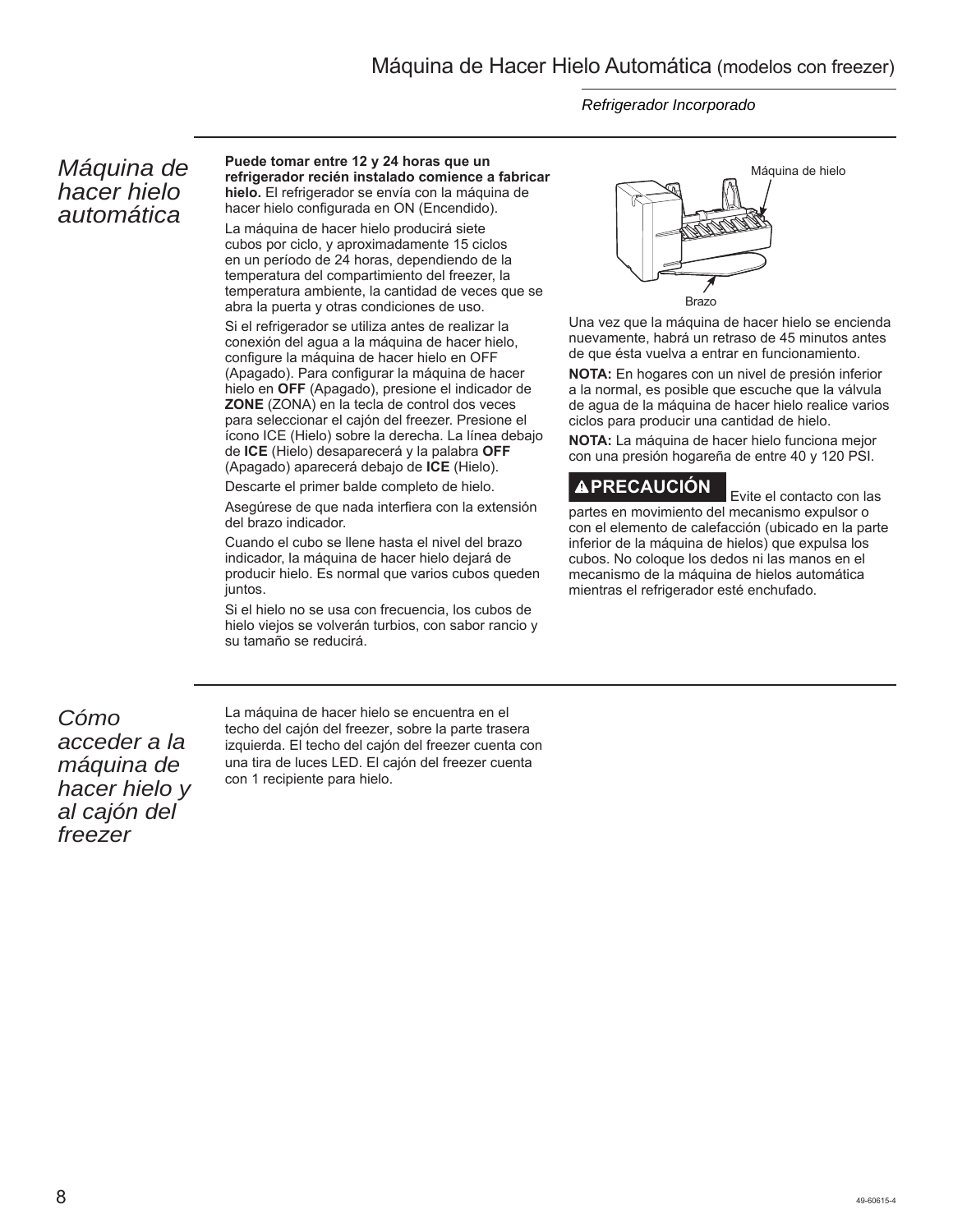#### *Refrigerador Incorporado*

#### *Cartucho del filtro de agua*

El cartucho del filtro de agua se encuentra ubicado debajo del cajón adaptable, del lado inferior derecho del electrodoméstico.



#### **Para Reemplazar el Filtro:**

El panel de control cuenta con una luz indicadora de reemplazo del cartucho del filtro de agua. El cartucho del filtro deberá ser reemplazado cuando la palabra **REPLACE** (Reemplazar) aparezca debajo de **FILTER** (Filtro) en el panel de control. **IMPORTANTE:** El uso del filtro es obligatorio para la producción de hielo.

| ALARM | $HOLD 3 SEC$ $\longrightarrow$<br><b>FILTER</b> | LOCK |
|-------|-------------------------------------------------|------|
|       | REPLACE                                         |      |

#### **Cómo Instalar el Cartucho del Filtro:**

- **1.** Abra el cajón adaptable para tener acceso al cartucho del filtro.
- **2.** Retire el cartucho anterior doblando el mismo en contra de las agujas del reloj. Empuje el filtro hacia adelante para retirar el mismo.
- **3.** Inserte el nuevo filtro en el compartimiento y doble en dirección de las agujas del reloj, hasta que el cartucho se detenga.

#### **Para Reiniciar la Luz de Estado del Filtro:**

Mantenga presionado el botón FILTER (Filtro) durante 3 segundos.

#### **Filtros de reemplazo:**

Para ordenar cartuchos de filtros, visite nuestro sitio web en monogram.com, o llame a GE Appliances Parts and Accessories (Piezas y Accesorios de GE Appliances), 877.959.8688.

#### **Número de Modelo de Filtro GSWF**

**NOTA IMPORTANTE:** Reitre el filtro de agua para detener de inmediato cualquier goteo de agua de la máquina de hacer hielo

#### *Bloqueo del control infantil*

La función de bloqueo de control para niños previene cambios no deseados en sus configuraciones de temperatura.

Una vez establecida la temperatura deseada, ésta puede ser bloqueada. Para bloquear, mantenga presionado el botón **LOCK** (Bloquear) durante 3 segundos. Para desbloquear, mantenga presionado el botón **LOCK** (Bloquear) durante 3 segundos.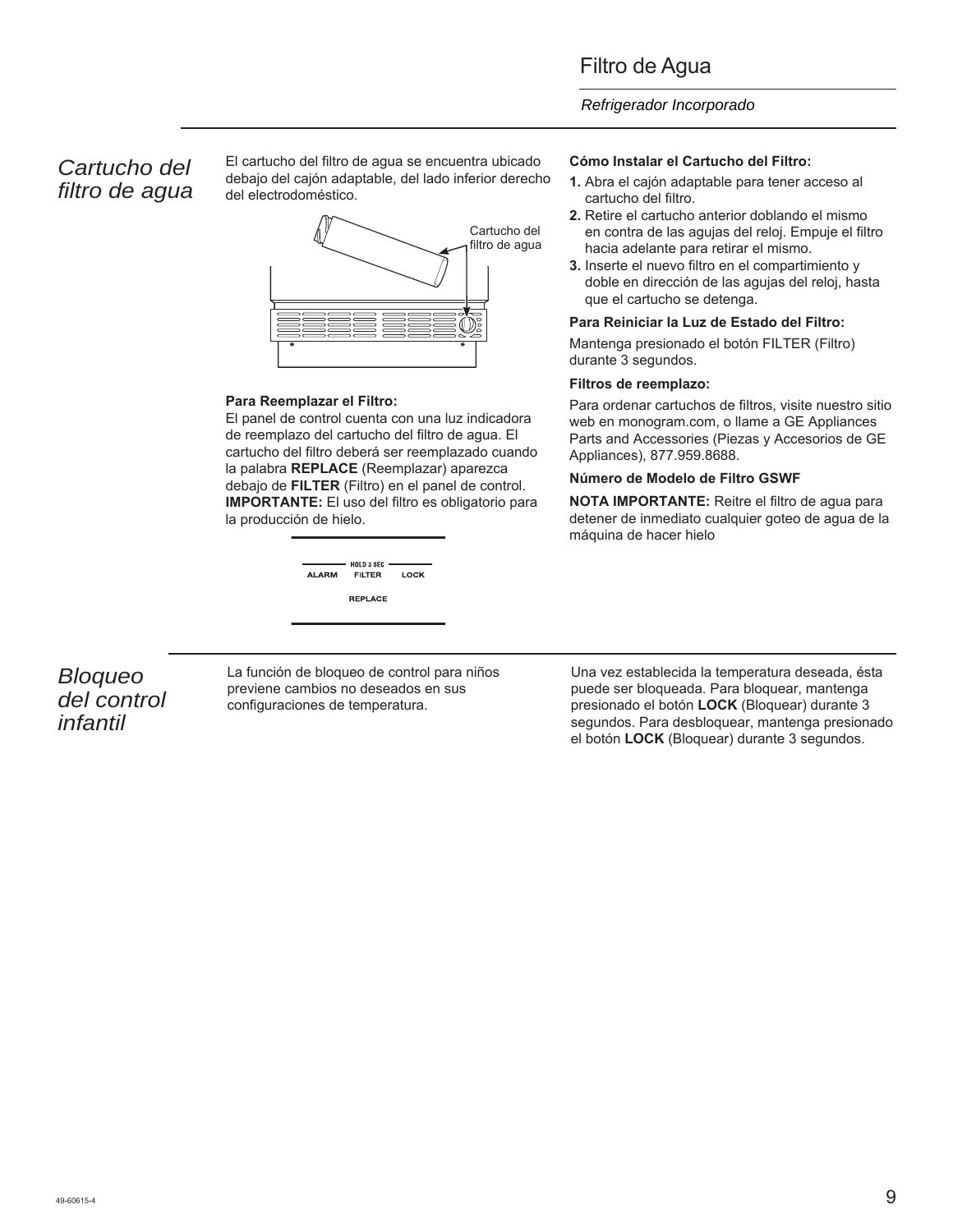#### Olla/ Repisas de Verduras

*Refrigerador Incorporado* 

#### *Olla de verduras*

La Olla de Verduras de la sección de alimentos frescos del refrigerador cuenta con una tira de luces LED sobre el cajón.

Hay divisores adaptables con varias opciones diferentes de posición. El divisor se mantiene en el lugar gracias a una lengüeta ubicada debajo de la manija, una ranura ubicada en la pared trasera y un arco estabilizador en la parte inferior del cajón para cada posición.

#### **Para cambiar la posición del divisor:**

- **1.** Empuje hacia arriba sobre la parte trasera del divisor para liberarlo de la ranura en la parte de atrás y de la lengüeta en la parte del frente.
- **2.** Deslice el divisor hasta una nueva ubicación, asegurándose de que se apoye en el arco sobre la parte inferior del cajón.
- **3.** Empuje hacia arriba en la parte trasera del divisor para ubicar el frente debajo de la lengüeta en la nueva ubicación.
- **4.** Empuje hacia abajo sobre la parte trasera del divisor para apoyarlo en la ranura de la nueva ubicación.

La repisa del cajón de verduras con luz brinda iluminación para los compartimientos inferiores. Las luces están ubicadas en el estante a fin de iluminar

*Repisa del cajón de verduras con luz*

#### los cajones que se encuentran debajo. **Para retirar el estante:**

- **1.** Levante el estante y con cuidado empuje hacia adelante para que estén visibles los cables.
- **2.** Desenchufe el estante y con cuidado retire el mismo del refrigerador.

#### **Para reemplazar el estante:**

- **1.** Con cuidado instale el estante en los rieles laterales, dejando el enchufe expuesto.
- **2.** Enchufe el estante en el refrigerador.
- **3.** Con cuidado deslice el estante en su ubicación.





*Repisas ajustables* Las repisas de vidrio templado de la sección de alimentos frescos le permiten realizar arreglos eficientes sobre las mismas para cubrir las necesidades de almacenamiento de comida para su familia.

**Para ajustar las repisas:** Incline la repisa hacia arriba desde el frente y deslice la misma hacia arriba o abajo sobre la pared trasera hasta la ubicación que desee.

#### **Sostenga las repisas de vidrio con cuidado. Un manejo brusco del vidrio templado producirá el riesgo de que se rompa en pedazos.**

#### **Para retirar las repisas:**

**NOTA:** Para retirar una repisa, primero se deberán retirar todas las repisas debajo de ésta.

- **1.** Retire todos los alimentos de la repisa.
- **2.** Retire las tapas en la parte inferior de cada soporte de riel.
- **3.** Incline la primera repisa hacia arriba en la parte frontal.



- **4.** Deslice la repisa hacia abajo sobre la pared trasera, hasta que llegue al final donde se localiza la abertura. Deslice la repisa por la abertura.
- **5.** Repita estos pasos para retirar el resto de las repisas.

#### **Para reemplazar repisas:**

Reemplace las repisas realizando los pasos 1 a 4 en forma inversa.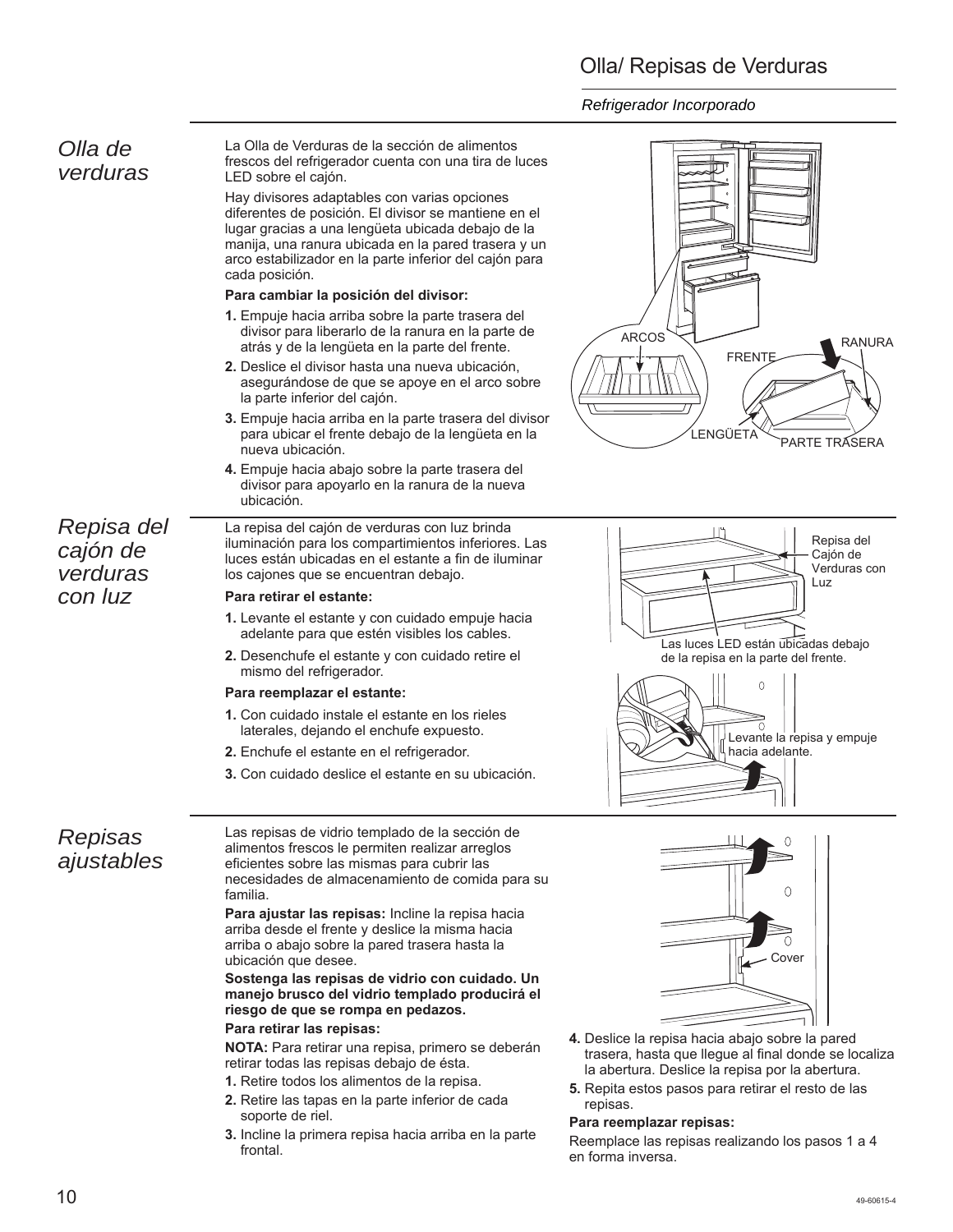#### Estantes/ Repisa/ Cajón Adaptable

*Refrigerador Incorporado* 

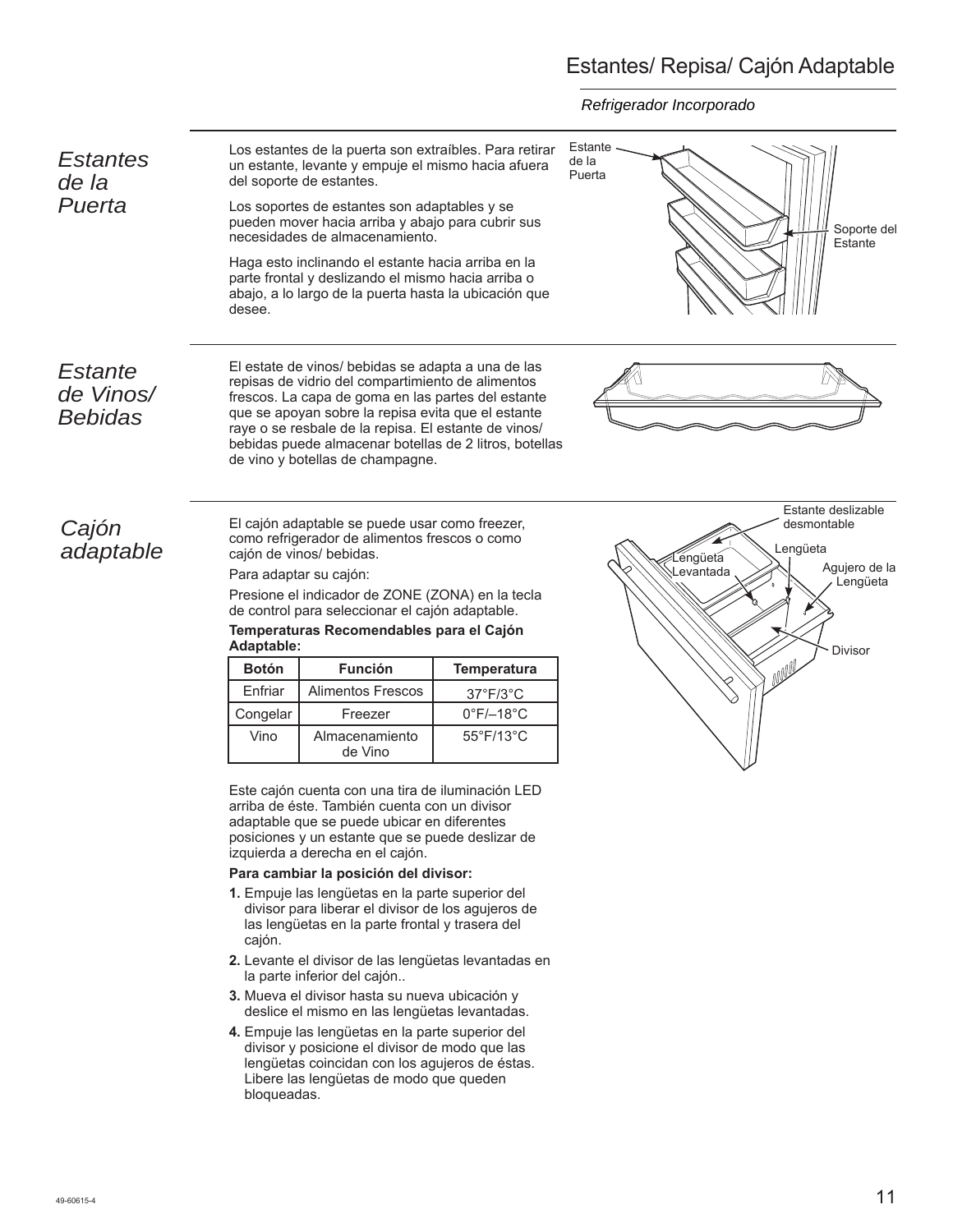*Refrigerador Incorporado* 

#### *Control de humedad exterior*

Este producto está equipado con una función de control de humedad exterior. El refrigerador se envía con la función de control de humedad exterior apagada.

En algunos ambientes húmedos, se puede formar humedad en la superficie frontal del gabinete del refrigerador. Si aparece humedad en la superficie frontal del gabinete del refrigerador, encienda la función de control de humedad exterior, manteniendo presionados los botones ALARM (Alarma) y LOCK (Bloqueo) en el panel de control por 5 segundos. Una vez activada, aparecerá una pequeña imagen de una gotita de agua con una línea a través de éste, debajo de los signos (+) y (–) en el panel de control.



*Iluminación de la pantalla con luces LED*

Este refrigerador cuenta con luces LED a ambos lados del interior, así como también sobre el cajón del freezer y sobre el cajón adaptable.

#### **Sólo Modelos de Puerta de Vidrio**

Los modelos de puerta de vidrio cuentan con una opción de iluminación de pantalla para las luces del lado interior: corriente completa o ½ de la corriente.

En el modo de pantalla ya sea con corriente completa o ½ de la corriente, las luces permanecerán encendidas luego de haber cerrado la puerta y se apagarán automáticamente luego de 1 hora.

Para acceder a las opciones de iluminación, presione el indicador de **ZONE** (Zona) en la tecla de control. En el modo de alimentos frescos, el botón **LIGHTS** (luces) se encuentra sobre la derecha de la tecla de control. Cuando las luces tienen corriente completa, hay 2 barras debajo de **LIGHTS** (Luces); con la mitad de la corriente, hay 1 barra; cuando las luces están apagadas, no hay barras.



Glass Door Model – Lights at Full Power



Glass Door Model – Lights at 1/2 Power

$$
\frac{1}{\sinh(\frac{\pi}{2})^2 - 1} \left( \frac{1}{\pi} \frac{1}{\pi} \right)^2 \frac{1}{\sinh(\frac{\pi}{2})^2} \frac{1}{\sinh(\frac{\pi}{2})^2} \frac{1}{\cosh(\frac{\pi}{2})^2} \frac{1}{\cosh(\frac{\pi}{2})^2} \frac{1}{\cosh(\frac{\pi}{2})^2} \frac{1}{\cosh(\frac{\pi}{2})^2}
$$

Glass Door Model – Lights Off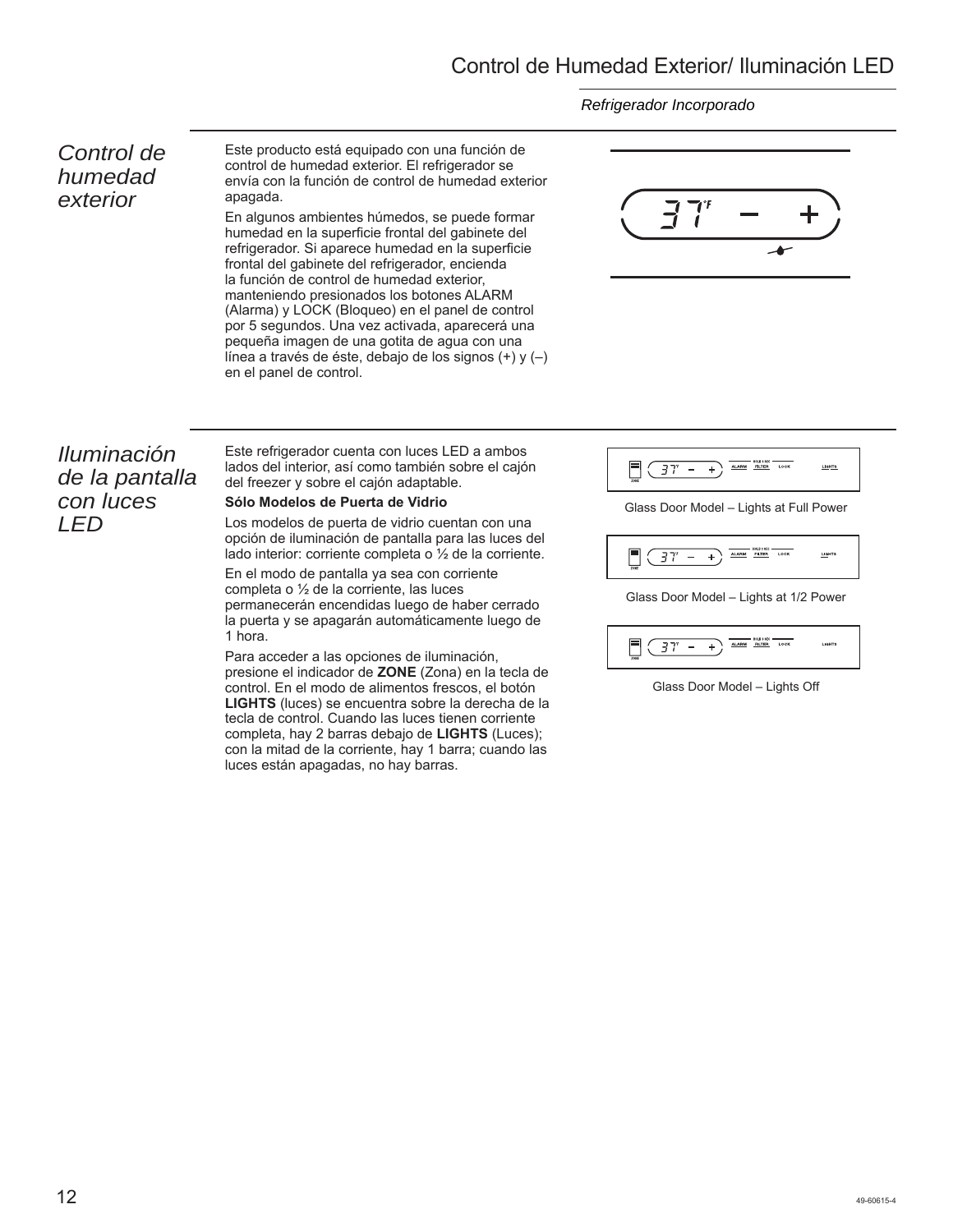#### Modo Sabático

#### *Refrigerador Incorporado*

#### *Modo Sabático*

Sabbath Mode (Modo Sabático) fue diseñado para el Día Sabático y Feriados. Esta función hace posible para aquellas personas de religión judía que siguen esta celebración refrigerar y congelar alimentos durante todo el feriado.

La función Sabbath Mode (Modo Sabático) se puede configurar para anular reacciones típicas ocasionadas por su interacción con el refrigerador. Mientras se encuentre en Sabbath Mode (Modo Sabático), su refrigerador continuará funcionando. Sin embargo, el refrigerador no responderá a sus acciones.

Mientras se encuentre en Sabbath Mode (Modo Sabático), es posible que observe que el ventilador está funcionando cuando se abre la puerta; sin embargo, esto no es el resultado de sus acciones. El ventilador funcionará en horarios predeterminados. El calentador de descongelación continuará descongelando el refrigerador y el freezer y será activado con un temporizador. El calentador de descongelación no descongelará como resultado de abrir la puerta o cualquier acción del consumidor.

**ON/OFF** (Encender/ Apagar) —Para activar Sabbath Mode (Modo Sabático), presione el botón **ALARM (**Alarma) y la tecla (+) en el panel de control durante 5 segundos. **SAB** aparecerá en el control. **SAB** permanecerá en la pantalla y la tecla (+) y el botón de la alarma permanecerán encendidos hasta que Sabbath Mode (Modo Sabático) sea desactivado. Los controles y luces no funcionan hasta que el botón **ALARM** (Alarma) y la tecla más (+) se mantengan presionados nuevamente durante 5 segundos.

**PANTALLAS, ALARMAS y LUCES—**Las pantallas del control principal de temperatura serán desactivadas; por lo tanto, no serán encendidas, sonará un tono u operarán cuando se las toque. Las alarmas y luces de la puerta serán desactivadas.hed. Door alarms and lights will be disabled.

**ICEMAKER** (Máquina de Hacer Hielo) —La máquina de hacer hielo continuará funcionando. La máquina de hacer hielo podrá ser desactivada presionando la tecla **OFF** (Apagado) de la máquina de hacer hielo, antes del Día Sabático (consulte Máquina de Hacer Hielo Automática).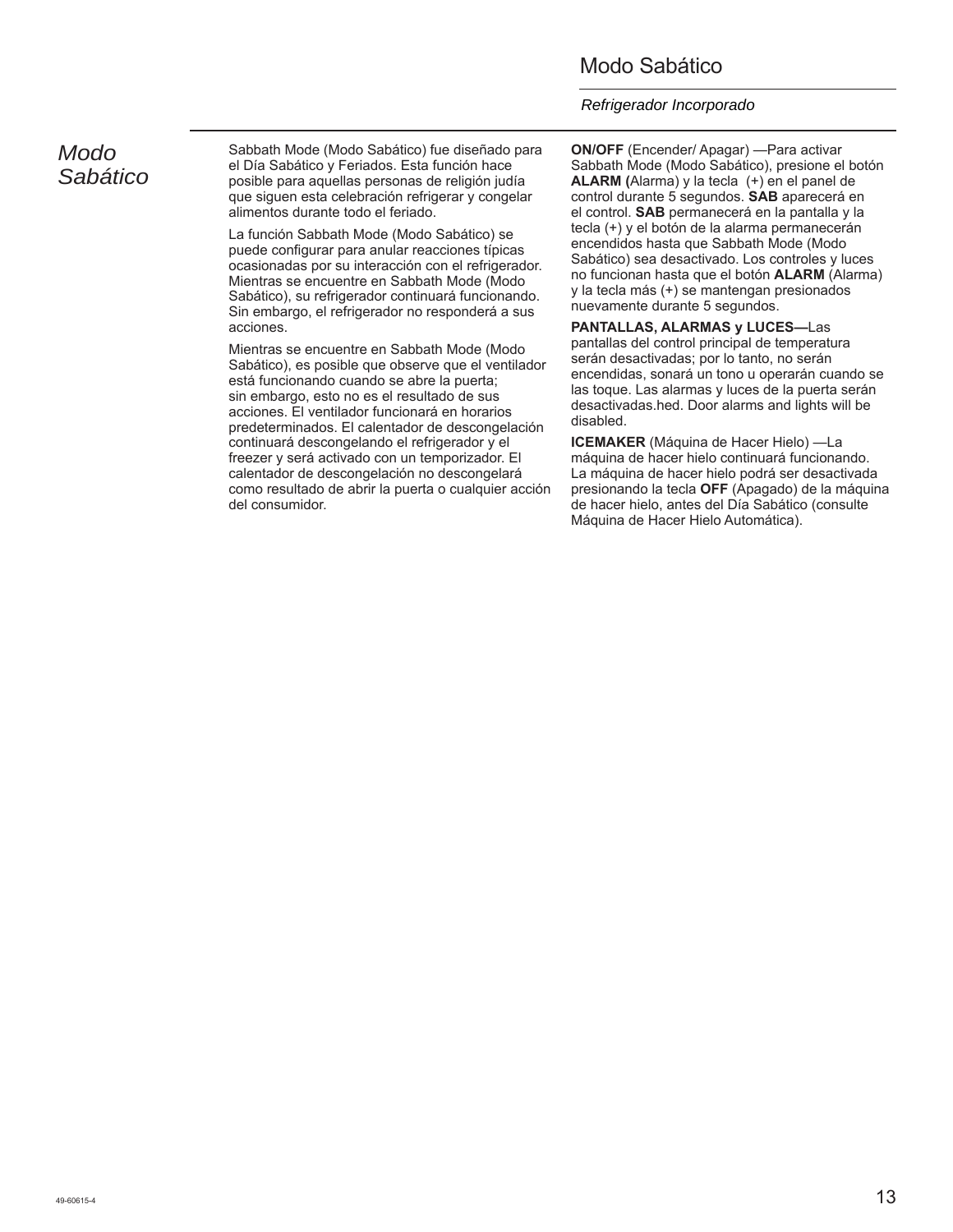#### Cuidado y Limpieza

#### *Refrigerador Incorporado*

#### *Limpieza exterior*

**Manijas y bordes de la puerta—**Limpie con una tela húmeda con agua y jabón. Seque con una tela seca.

**Mantenga la parte exterior limpia.** Limpie con una tela limpia que esté ligeramente humedecida con detergente líquido suave para platos. Seque con una tela limpia y suave.

No seque el refrigerador con una tela sucia para platos o una toalla mojada, ya que podrán dejar residuos que pueden dañar la terminación. No use estropajos, limpiadores en polvo, blanqueadores o limpiadores que contengan blanqueadores, ya que estos productos pueden rayar y dañar la terminación.

**Acero Inoxidable—**Las puertas y las manijas de las puertas de acero inoxidable (en algunos modelos) se pueden limpiar con un limpiador de acero inoxidable disponible comercialmente. Los limpiadores con ácido oxálico tales como Bar Keepers Friend Soft Cleanser™ eliminarán el óxido, deslustres y pequeñas manchas sobre la superficie. Use sólo un limpiador líquido libre de material abrasivo y frote en la dirección de las líneas del cepillo con una esponja suave y húmeda.No use cera para electrodomésticos ni pula sobre el acero inoxidable.

**Paneles de Madera a Medida -** comuníquese con su proveedor de paneles a medida para recibir instrucciones sobre cuidado y limpieza.

#### *Limpieza interior*

**Apague el interruptor desde el disyuntor o caja de fusible antes de realizar la limpieza.** Si esto no resulta práctico, estruje el exceso de humedad para eliminarlo de la esponja o tela al limpiar alrededor de los interruptores, luces o controles.

Use agua caliente y solución de bicarbonato de sodio — aproximadamente una cuchara sopera (15 ml) de bicarbonato de sodio para un cuarto de galón (1 litro) de agua. Esto limpia y neutraliza los olores. Enjuague y seque totalmente.

**Otras partes del refrigerador**—incluyendo juntas de la puerta, cajón de verduras, estantes para guardar hielo y todas las piezas de plástico – se pueden limpiar de la misma forma. Luego de limpiar las juntas de la puerta, aplique una capa fina de vaselina a las juntas de la puerta del lado de las bisagras. Esto ayuda a evitar que las juntas se peguen o pierdan su forma debido a una inclinación hacia afuera.

### **APRECAUCIÓN** No limpie estantes de

vidrio ni tapas con agua caliente cuando estén fríos. Los estantes de vidrio y las tapas se pueden romper si son expuestos a cambios de temperatura repentinos o impactos tales como sacudones o caídas. El vidrio templado está diseñado para destruirse en pequeñas piezas en caso de rotura.

No lave ninguna parte plástica del refrigerador en la lavadora de platos.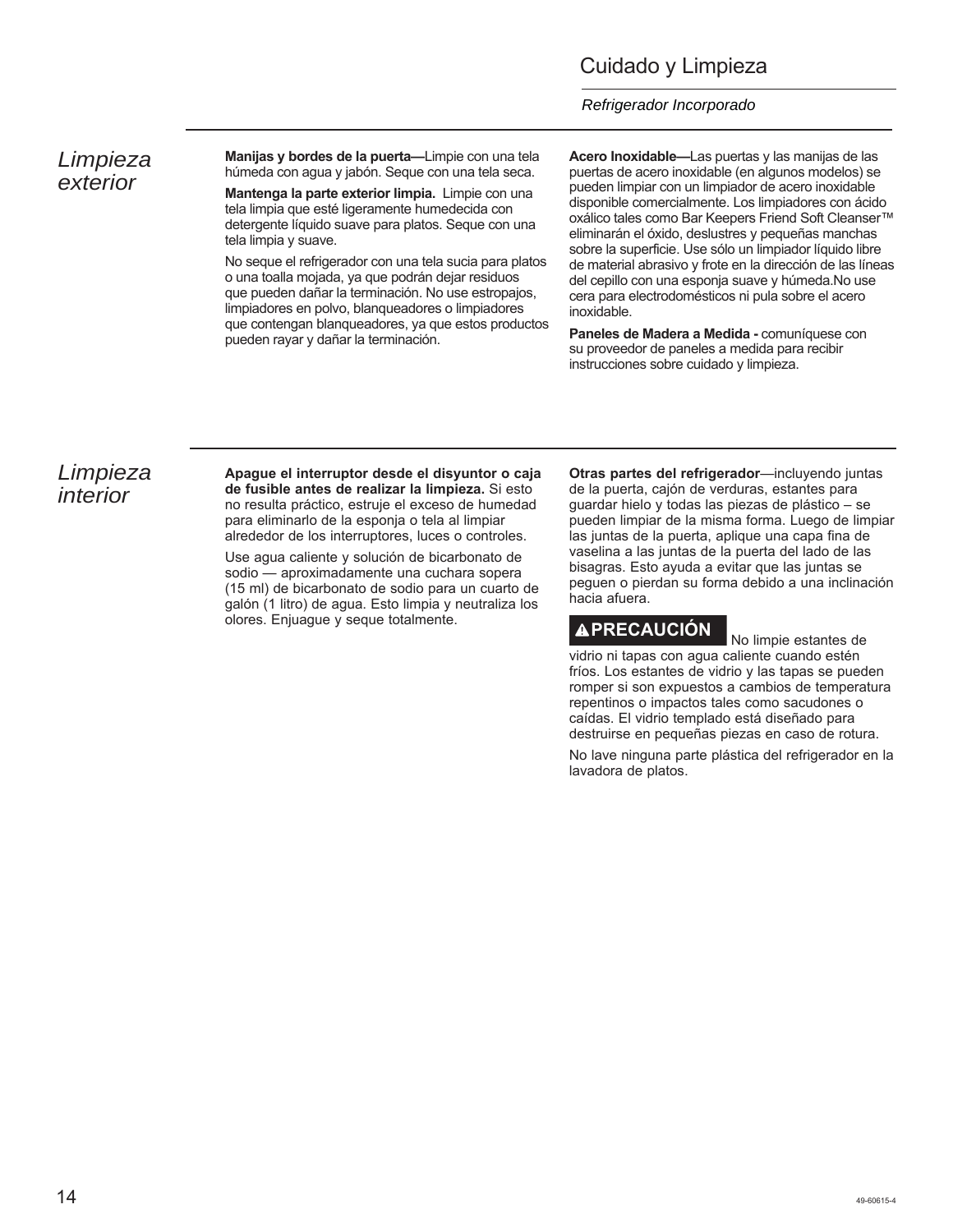#### Cuidado y Limpieza

*Refrigerador Incorporado* 

*Preparación para las vacaciones*

Si estará de vacaciones o ausente por tiempo prolongado, retire la comida del refrigerador. Ajuste la temperatura hacia arriba (+) hasta que la unidad se apague. Limpie el interior con una solución de bicarbonato de sodio de una cuchara sopera (15 ml) de bicarbonato de sodio para un cuarto de galón (1 litro) de agua. Deje la puerta abierta.

**Si se trata de vacaciones cortas,** retire los alimentos perecederos y deje el control en la configuración regular. Sin embargo, si se espera que la temperatura ambiente se sea inferior a 60°F (16°C), siga las mismas instrucciones que seguiría si se tratara de vacaciones prolongadas.

Apague la máquina de hacer hielo y cierre el suministro de agua del freezer.

*Reemplazo de la luz interna*

#### **No intente reemplazar una luz LED quemada.**

Será necesario que un técnico autorizado reemplace las luces LED.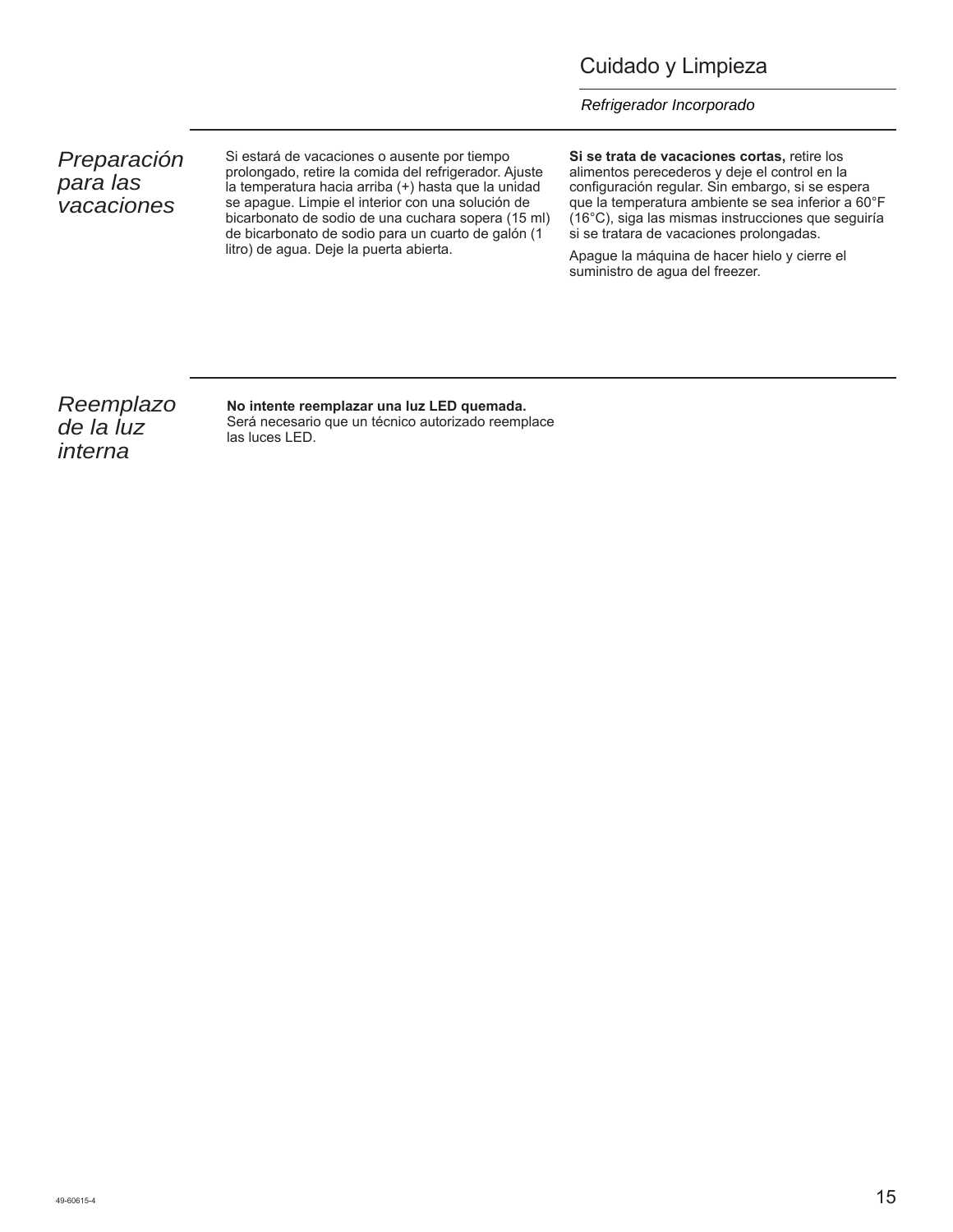#### Preparación

*Refrigerador Incorporado* 

*Ubicación del refrigerador* No instale el refrigerador donde las temperaturas sean inferiores a 60ºF (16ºC), ya que no se mantendrá en funcionamiento el tiempo suficiente para conservar las temperaturas adecuadas.

No instale el refrigerador donde la temperatura sea superior a los 100ºF (37ºC), ya que no funcionará de forma correcta.

No instale el refrigerador en una ubicación expuesta

al agua (lluvia, etc.) o en contacto directo con la luz solar.

Instale el refrigerador en un piso lo suficientemente fuerte como para soportarlo completamente cargado.

#### *Espacios Libres*

Permita que haya un espacio libre de un mínimo de 15" entre la puerta y la pared para un giro de puerta completo de 115º. Permita que haya un espacio libre mínimo de 5" hasta una pared para un giro de puerta de 90º si se trata de modelos de Acero Inoxidable Monogram (Europeos).



4" distance to Wall.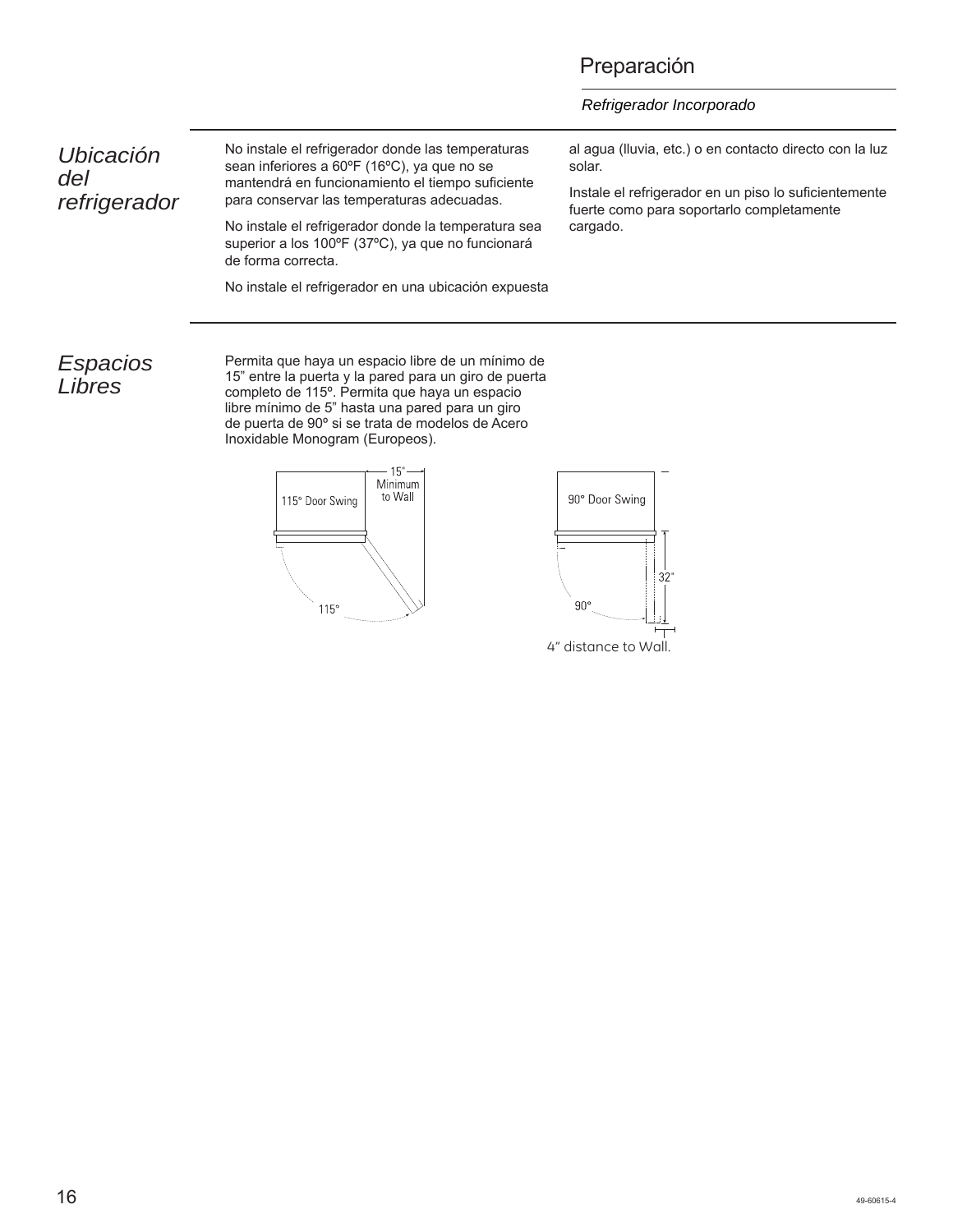### Solución de Problemas

#### *Refrigerador Incorporado*

*¿Preguntas? ¡Use este solucionador de problemas!*

| <b>PROBLEMA</b>                                                                                                                                                                                       | <b>CAUSA POSIBLE</b>                                                                                                                                                                                                                            |  |  |
|-------------------------------------------------------------------------------------------------------------------------------------------------------------------------------------------------------|-------------------------------------------------------------------------------------------------------------------------------------------------------------------------------------------------------------------------------------------------|--|--|
| <b>EL SISTEMA DE</b><br><b>REFRIGERACIÓN NO</b><br><b>FUNCIONA</b>                                                                                                                                    | Puede estar en el ciclo de descongelamiento, donde el sistema de refrigeración no<br>funciona por unos 45 minutos.                                                                                                                              |  |  |
|                                                                                                                                                                                                       | El control de temperatura se encuentra en la posición OFF (Apagado).                                                                                                                                                                            |  |  |
|                                                                                                                                                                                                       | Si la luz interna no está encendida, es posible que el refrigerador no esté enchufado al<br>tomacorriente.                                                                                                                                      |  |  |
|                                                                                                                                                                                                       | Se quemó el fusible/ el disyuntor está desactivado. Reemplace el fusible o reinicie el<br>disyuntor.                                                                                                                                            |  |  |
|                                                                                                                                                                                                       | Apague la función Sabbath Mode (Modo Sabático).                                                                                                                                                                                                 |  |  |
|                                                                                                                                                                                                       | Si en el panel de control aparece SHO, entonces se activó el modo de sala de<br>exposición. Para apagarla, mantenga presionado el botón ALARM (Alarma) y la tecla (-)<br>simultáneamente durante 5 segundos.                                    |  |  |
| <b>DE FORMA FRECUENTE</b><br><b>EL SISTEMA DE</b>                                                                                                                                                     | Normal cuando el refrigerador se enchufa por primera vez. Espere 24 horas para que el<br>refrigerador se enfríe totalmente.                                                                                                                     |  |  |
| <b>REFRIGERACION</b><br><b>FUNCIONA DURANTE</b><br><b>PERIODOS O CICLOS</b>                                                                                                                           | Sucede con frecuencia cuando se colocan grandes cantidades de comida en el<br>refrigerador. Esto es normal.                                                                                                                                     |  |  |
| <b>PROLONGADOS</b>                                                                                                                                                                                    | Se dejó la puerta abierta o un paquete hace que la puerta quede abierta.                                                                                                                                                                        |  |  |
| (Los refrigeradores<br>y freezers modernos                                                                                                                                                            | Agua caliente o se abre la puerta con frecuencia. Esto es normal.                                                                                                                                                                               |  |  |
| con mayor espacio de<br>almacenamiento y un<br>freezer más grande<br>requieren más tiempo<br>de funcionamiento. Se<br>activan y se detienen con<br>frecuencia para mantener<br>temperaturas parejas). | Control de temperatura configurado en la posición más fría. Observe el Control de<br>Temperatura                                                                                                                                                |  |  |
| <b>VIBRACIÓN NORMAL O</b>                                                                                                                                                                             | Es posible que el refrigerador no esté correctamente instalado.                                                                                                                                                                                 |  |  |
| RUIDOSA (una vibración<br>leve es normal).                                                                                                                                                            | - Es posible que el soporte anti-volcaduras esté suelto.<br>- Es posible que la unidad no esté nivelada.                                                                                                                                        |  |  |
| <b>RUIDO SECO AL CERRAR</b>                                                                                                                                                                           | Se trata de un ruido normal en el funcionamiento.                                                                                                                                                                                               |  |  |
| <b>LA PUERTA</b>                                                                                                                                                                                      | Cerrar la puerta lentamente minimizará el sonido.                                                                                                                                                                                               |  |  |
| <b>RUIDOS DE</b>                                                                                                                                                                                      | El compresor de velocidad variable.                                                                                                                                                                                                             |  |  |
| <b>FUNCIONAMIENTO</b>                                                                                                                                                                                 | Flujo de aire normal del ventilador - múltiples ventiladores soplan aire frío a través de<br>los compartimientos de alimentos frescos y del freezer; otros ventiladores enfrían el<br>compresor.                                                |  |  |
|                                                                                                                                                                                                       | Los ventiladores cambian de velocidad a fin de proveer un enfriamiento óptimo y ahorros<br>de energía.                                                                                                                                          |  |  |
|                                                                                                                                                                                                       | Estos sonidos NORMALES también se escucharán de vez en cuando:                                                                                                                                                                                  |  |  |
|                                                                                                                                                                                                       | - Es posible que se escuchen zumbidos o gorgoteos al cerrar la puerta.                                                                                                                                                                          |  |  |
|                                                                                                                                                                                                       | - Esto se debe al equilibrio de la presión dentro del refrigerador.                                                                                                                                                                             |  |  |
|                                                                                                                                                                                                       | – Es posible que se escuche un sonido de goteo durante el ciclo de descongelación, a<br>medida que el hielo se derrite desde el evaporador y fluye hasta la olla de drenaj.                                                                     |  |  |
|                                                                                                                                                                                                       | - Es posible que el flujo de refrigerante a través de los espirales de enfriamiento del<br>freezer produzca un gorgoteo similar a agua hirviendo.                                                                                               |  |  |
|                                                                                                                                                                                                       | – El agua que cae sobre el calentador de descongelamiento puede producir un<br>chisporroteo, traqueteo o zumbido durante el ciclo de descongelamiento.                                                                                          |  |  |
|                                                                                                                                                                                                       | - Es posible que escuche un craqueo o traqueteo cuando el refrigerador sea enchufado<br>por primera vez en o durante/ luego del ciclo de descongelamiento. Esto sucede a<br>medida que el refrigerador se enfría hasta la temperatura correcta. |  |  |
|                                                                                                                                                                                                       | – El compresor puede ocasionar un chasquido o gorjeo al intentar reiniciarse (esto<br>puede tomar hasta 5 minutos).                                                                                                                             |  |  |
|                                                                                                                                                                                                       | - El tablero de control electrónico puede ocasionar un chasquido cuando los relés se<br>activan para controlar los componentes del refrigerador.                                                                                                |  |  |
|                                                                                                                                                                                                       | - Cubos de hielo que caen en la hielera y agua que corre por las tuberías mientras la<br>máquina de hacer hielo se vuelve a llenar.                                                                                                             |  |  |
|                                                                                                                                                                                                       | - La válvula de agua de la máquina de hacer hielo zumbará cuando esta última se llene<br>de agua.                                                                                                                                               |  |  |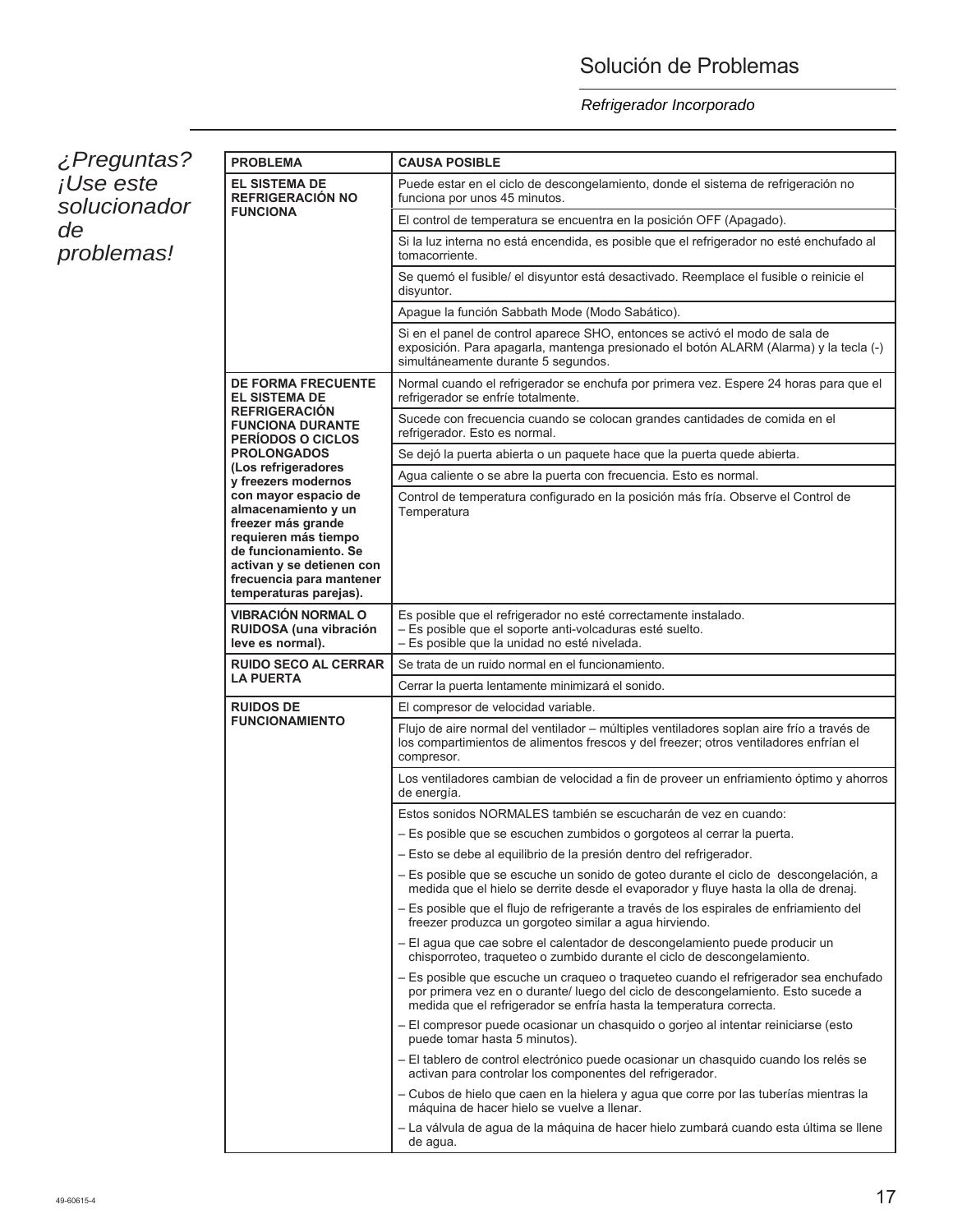### Solución de Problemas

*Refrigerador Incorporado* 

| <b>PROBLEMA</b>                                                                                    | <b>CAUSA POSIBLE</b>                                                                                                                                                             |  |  |  |  |
|----------------------------------------------------------------------------------------------------|----------------------------------------------------------------------------------------------------------------------------------------------------------------------------------|--|--|--|--|
| <b>LA PUERTA NO CIERRA</b>                                                                         | Es posible que un paquete o una botella mantengan la puerta abierta.                                                                                                             |  |  |  |  |
| <b>CORRECTAMENTE</b>                                                                               | Controle la junta de la puerta; es posible que esté fuera de posición.                                                                                                           |  |  |  |  |
|                                                                                                    | El refrigerador no está nivelado. Consulte las Instrucciones de Instalación.                                                                                                     |  |  |  |  |
|                                                                                                    | Los resortes de las bisagras están desactivados. Consulte las Instrucciones de Instalación.                                                                                      |  |  |  |  |
| EL REFRIGERADOR ESTÁ<br><b>DEMASIADO CALIENTE</b>                                                  | El control de temperatura no se configuró en un nivel lo suficientemente frío. Observe el Control de<br>Temperatura.                                                             |  |  |  |  |
|                                                                                                    | Agua caliente o se abre la puerta con frecuencia.                                                                                                                                |  |  |  |  |
|                                                                                                    | La puerta se deja abierta durante demasiado tiempo.                                                                                                                              |  |  |  |  |
|                                                                                                    | Es posible que un paquete mantenga la puerta abierta.                                                                                                                            |  |  |  |  |
| LA TEMPERATURA ACTUAL                                                                              | Se acaba de enchufar el refrigerador. Espere 24 horas hasta que el sistema se estabilice.                                                                                        |  |  |  |  |
| <b>NO ES EQUIVALENTE A LA</b><br>TEMPERATURA CONFIGURADA                                           | La puerta se mantuvo abierta durante demasiado tiempo. Espere 24 horas hasta que el sistema se<br>estabilice.                                                                    |  |  |  |  |
|                                                                                                    | Se agregó comida caliente al refrigerador. Espere 24 horas hasta que el sistema se estabilice.                                                                                   |  |  |  |  |
|                                                                                                    | El ciclo de descongelamiento está en proceso. Espere 24 horas hasta que el sistema se estabilice.                                                                                |  |  |  |  |
| <b>CRISTALES DE HIELO O</b>                                                                        | Se dejó el cajón abierto o un paquete hace que la puerta quede abierta.                                                                                                          |  |  |  |  |
| <b>ESCARCHA EN ALIMENTOS</b><br><b>CONGELADOS (La escarcha</b>                                     | Seabre la puertade formamuy frecuente oprperíodos demasiado largos.                                                                                                              |  |  |  |  |
| dentro de paqueteses normal)                                                                       | Es posible que el cajón se haya dejado abierto.                                                                                                                                  |  |  |  |  |
|                                                                                                    | Es posible que hayan quedado cubos de hielo u algún otro objeto atorado detrás del cajón.                                                                                        |  |  |  |  |
| <b>CONGELAMIENTO LENTO DE</b>                                                                      | Es posible que el cajón se haya dejado abierto.                                                                                                                                  |  |  |  |  |
| <b>CUBOS DE HIELO</b>                                                                              | Configure el control de temperatura en una posición más fría.                                                                                                                    |  |  |  |  |
|                                                                                                    | Es posible que un paquete mantenga el cajón abierto                                                                                                                              |  |  |  |  |
| <b>LOS CUBOS DE HIELO POSEEN</b>                                                                   | Es necesario descartar los cubos de hielo viejos.                                                                                                                                |  |  |  |  |
| <b>OLOR/ GUSTO</b>                                                                                 | Los recipientes para almacenamiento de hielo se deberán vaciar y lavar.                                                                                                          |  |  |  |  |
|                                                                                                    | Es posible que los paquetes que no estén sellados dentro del freezer transmitan olor/ gusto a los<br>cubos de hielo.                                                             |  |  |  |  |
|                                                                                                    | Es necesario limpiar el interior del freezer. Consulte la sección de Cuidado y Limpieza.                                                                                         |  |  |  |  |
|                                                                                                    | El agua que ingresa posee un gusto no agradable. Cambie el filtro de agua.                                                                                                       |  |  |  |  |
| <b>LA MÁQUINA DE HACER HIELO</b>                                                                   | La máquina de hacer hielo está apagada.                                                                                                                                          |  |  |  |  |
| <b>AUTOMÁTICA NO FUNCIONA</b>                                                                      | El suministro de agua está apagado o no está conectado.                                                                                                                          |  |  |  |  |
|                                                                                                    | El freezer está demasiado caliente.                                                                                                                                              |  |  |  |  |
|                                                                                                    | Los cubos apilados en el recipiente pueden hacer que la máquina de hacer hielo se apague<br>demasiado rápido. Nivele los cubos en forma manual.                                  |  |  |  |  |
|                                                                                                    | El recipiente para hielo no se encuentra en su posición.                                                                                                                         |  |  |  |  |
|                                                                                                    | Filtro con aqua obstruida.                                                                                                                                                       |  |  |  |  |
|                                                                                                    | Sistema de Ósmosis Inversa instalado.                                                                                                                                            |  |  |  |  |
| <b>SE FORMA HUMEDAD EN</b>                                                                         | No es atípico durante períodos con altos niveles de humedad. Seque la superficie.                                                                                                |  |  |  |  |
| LA PARTE EXTERIOR DEL<br><b>REFRIGERADOR</b>                                                       | Encienda la función External Moisture Control (Control de Humedad Exterior).                                                                                                     |  |  |  |  |
| SE ACUMULA HUMEDAD EN LA                                                                           | Se abre la puerta de forma muy frecuente o por períodos demasiado largos.                                                                                                        |  |  |  |  |
| <b>PARTE INTERIOR</b>                                                                              | En climas húmedos, el aire transporta humedad al refrigerador cuando las puertas se abren.                                                                                       |  |  |  |  |
|                                                                                                    | El cajón inferior se cambió desde el freezer para enfriar o para el vino.                                                                                                        |  |  |  |  |
| <b>EL REFRIGERADOR TIENE OLOR</b>                                                                  | Las comidas con olores Fuertes se deberán cubrir de forma hermética.                                                                                                             |  |  |  |  |
|                                                                                                    | Controle que la comida no se haya echado a perder.                                                                                                                               |  |  |  |  |
| <b>LAS LUCES INTERNAS NO</b>                                                                       | No hay corriente en el tomacorriente.                                                                                                                                            |  |  |  |  |
| <b>FUNCIONAN</b>                                                                                   | Es necesario reemplazar las luces LED. Consulte la Sección de Servicio al Cliente.                                                                                               |  |  |  |  |
| ES DIFÍCIL VOLVER A ABRIR LA<br><b>PUERTA DE INMEDIATAMENTE</b><br><b>LUEGO DE CERRAR LA MISMA</b> | El sellado hermético de la puerta se debe al equilibrio de la presión dentro del refrigerador. Luego<br>de cerrar la puerta, espere entre 5 y 30 segundos para volver a abrirla. |  |  |  |  |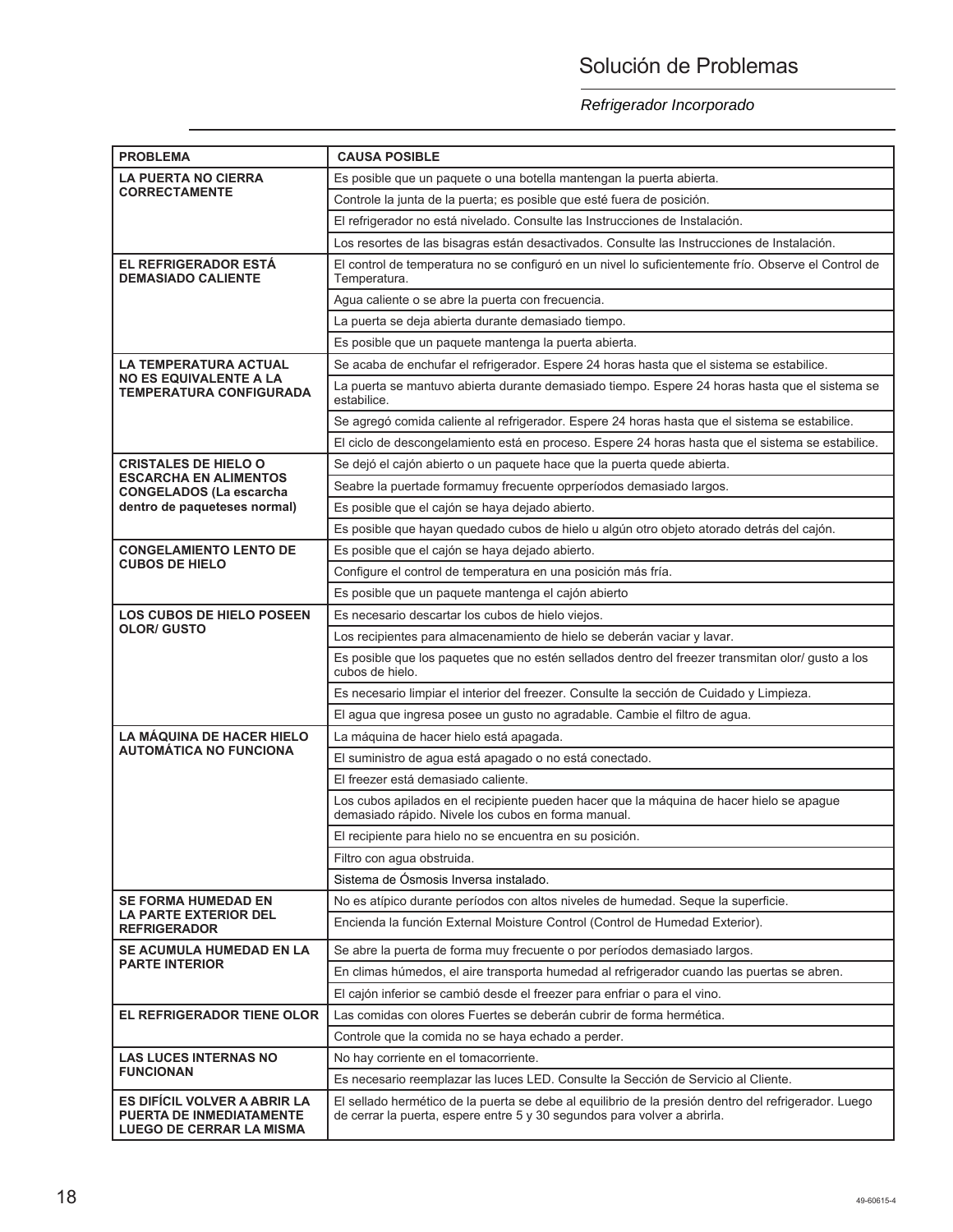#### **FICHA TÉCNICA DE FUNCIONAMIENTO Cartucho GSWF de Sistema de Filtrado SmartWater**

**Este sistema fue evaluado de acuerdo con NSF/ANSI 42/53 para la reducción de las sustancias que figuran a continuación. La concentración de las sustancias indicadas en agua que ingresan al sistema fue reducida a una concentración inferior o igual al límite tolerable de agua que puede dejar el sistema, de acuerdo con lo especificado en NSF/ANSI 42/53\*.** 

(Factores de seguridad 100% incorporados para uso no mesurable).

| Estándar Nº 42: Efectos Estéticos |                            |                                  |                                      |                                        |                  |                 |               |                            |
|-----------------------------------|----------------------------|----------------------------------|--------------------------------------|----------------------------------------|------------------|-----------------|---------------|----------------------------|
| Parámetro                         | <b>USEPA</b>               | Concentración                    | Concentación del                     | <b>Efluente</b>                        |                  | % Reduction     |               | Reducción                  |
|                                   | <b>MCL</b>                 | <b>Promedio</b>                  | Peligro<br>de Intrusión              | <b>Promedio</b>                        | Máximo           | <b>Promedio</b> | <b>Mínimo</b> | <b>Mínima</b><br>Requerida |
| Cloro                             |                            | 1.845 mg/L                       | 2.0 mg/L+10%                         | $< 0.05$ mg/L                          | $0.05$ mg/L      | $>97.29\%$      | 96.43%        | > 50%                      |
| <b>T&amp;O</b>                    | —                          |                                  |                                      |                                        |                  |                 |               |                            |
| Partículas**                      |                            | 143,333 #/mL                     | Por lo menos 10.000<br>partículas/mL | 29.83 #/mL                             | 140 #/mL         | 99.98%          | 99.91%        | > 85%                      |
|                                   |                            |                                  |                                      | <b>Standard No. 53: Health Effects</b> |                  |                 |               |                            |
| <b>Parámetro</b>                  | <b>USEPA</b><br><b>MCL</b> | Concentración<br><b>Promedio</b> | Concentación<br>del Peligro          | <b>Efluente</b>                        |                  | % Reduction     |               | Reducción<br><b>Mínima</b> |
|                                   |                            |                                  | de Intrusión                         | Promedio                               | <b>Máximo</b>    | <b>Promedio</b> | <b>Mínimo</b> | Requerida                  |
| Turbiedad                         | 1 NTU***                   | 10.3 NTU***                      | 1+1 NTU***                           | 0.106 NTU                              | 0.14 NTU         | 98.97%          | 98.61%        | 0.5 NTU                    |
| Quistes                           | 99.95%<br><b>Reduction</b> | 200,000 #/L                      | Minimum 50,000 L                     | 0                                      | $\Omega$         | $>99.99\%$      | $>99.99\%$    | >99.95%                    |
| Plomo en pH<br>6.5                | $0.015$ mg/L               | $0.15$ mg/L                      | $0.15$ mg/L+10%                      | $< 0.001$ mg/L                         | $< 0.001$ mg/L   | $>99.33\%$      | $>99.33\%$    | $0.010$ mg/L               |
| Plomo en pH<br>8.5                | $0.015$ mg/L               | $0.14$ mg/L                      | $0.15 \,\mathrm{mq/L} + 10\%$        | 0.001 mg/L                             | $0.003$ mg/L     | $>99.29\%$      | 97.86%        | $0.010$ mg/L               |
| Lindano                           | 0.0002 mg/L                | 0.0216 mg/L                      | $0.002$ mg/L $\pm$ 10%               | $< 0.00002$ mg/L                       | $< 0.00002$ mg/L | 99.07%          | 98.75%        | 0.0002 mg/L                |
| Atrazine                          | $0.003$ mg/L               | $0.008$ mg/L                     | 0.009 mg/L $±10\%$                   | $< 0.002$ mg/L                         | $< 0.002$ mg/L   | >76.12%         | $>66.67\%$    | $0.003$ mg/L               |

\* Evaluado usando un promedio de flujo de 0.5 gpm; presión de 60 psig; pH of 7.5 ± 0.5; temperatura de 68° ± 5°F (20° ± 3°C)

\*\* Medición en Partículas/ml. Las partículas usadas fueron de 0.5-1 micrones

\*\*\* NTU=unidades de turbiedad nefelométrica

#### **Especificaciones de Funcionamiento**

- Gapacidad: Certificado para hasta 750 galones (2.838 I); hasta seis meses
- Requisitos de presión: 40-120 psi (barra 2.8-8.2)
- Temperatura:  $33-100^{\circ}F (0.6-38^{\circ}C)$
- Promedio de flujo:  $0.5$  gpm  $(1.9$  lpm)

#### **Instalación General/ Funcionamiento /Requisitos de Mantenimiento**

- Deje correr el nuevo cartucho en el flujo máximo por 3 minutos para purgar el aire atrapado.
- Reemplace el cartucho cuando el flujo empiece a ser demasiado lento.

#### **Avisos Especiales**

- Exposite Las instrucciones de instalación, piezas y disponibilidad de servicio, y la garantía estándar se incluyen en el envío del producto.
- Este sistema de agua potable se deberá mantener de acuerdo con las instrucciones del fabricante, incluyendo el reemplazo de cartuchos de filtro.
- No se deben usar con agua que no sea segura a nivel microbiológico o que sea de calidad desconocida sin una desinfección adecuada, antes o después, del sistema.
- Los sistemas certificados para la reducción de quistes se podrían usar en aguas desinfectadas que puedan contener quistes filtrables. Los contaminantes u otras sustancias eliminadas o reducidas por este sistema de tratamiento de agua no se encuentran necesariamente en su agua.
- Controle que se cumpla con las leyes y reglamentaciones estatales y locales.
- Observe que aunque la evaluación se realizó de acuerdo con condiciones estándares de laboratorio, el desempeño puede variar. Los sistemas se deben instalar y usar de acuerdo con los procedimientos y pautas recomendados por el fabricante.

El sistema es evaluado y certificado por NSF International contra el Estándar 42 para la reducción de cloro, gusto y olor, Clase de Partícula I y el Estándar 53 para la reducción de quistes, plomo, Lindano, Atrazina y turbiedad.



Fabricado por: GE Appliances, *ਠ* **Haier** *company*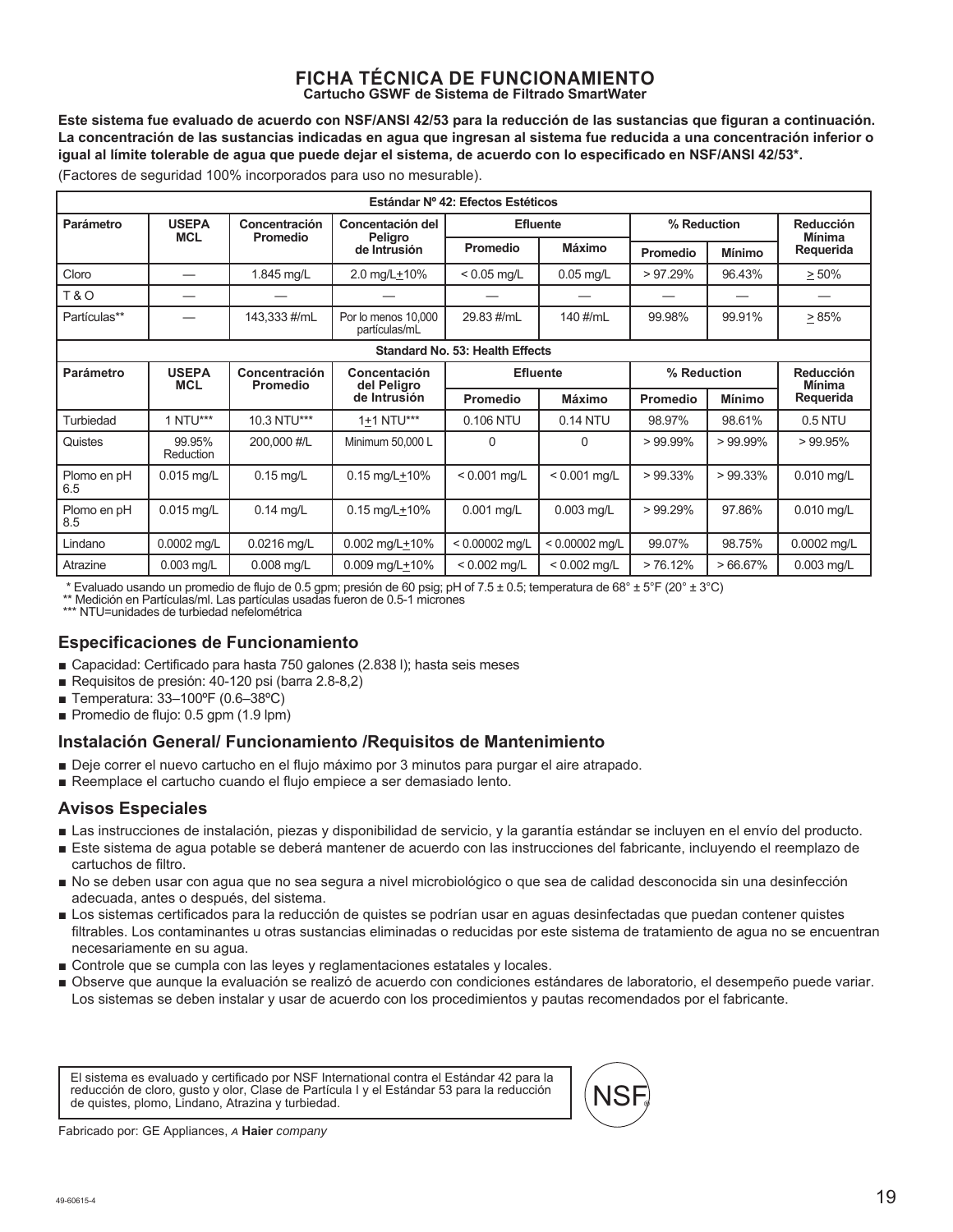Notas

*Refrigerador Incorporado*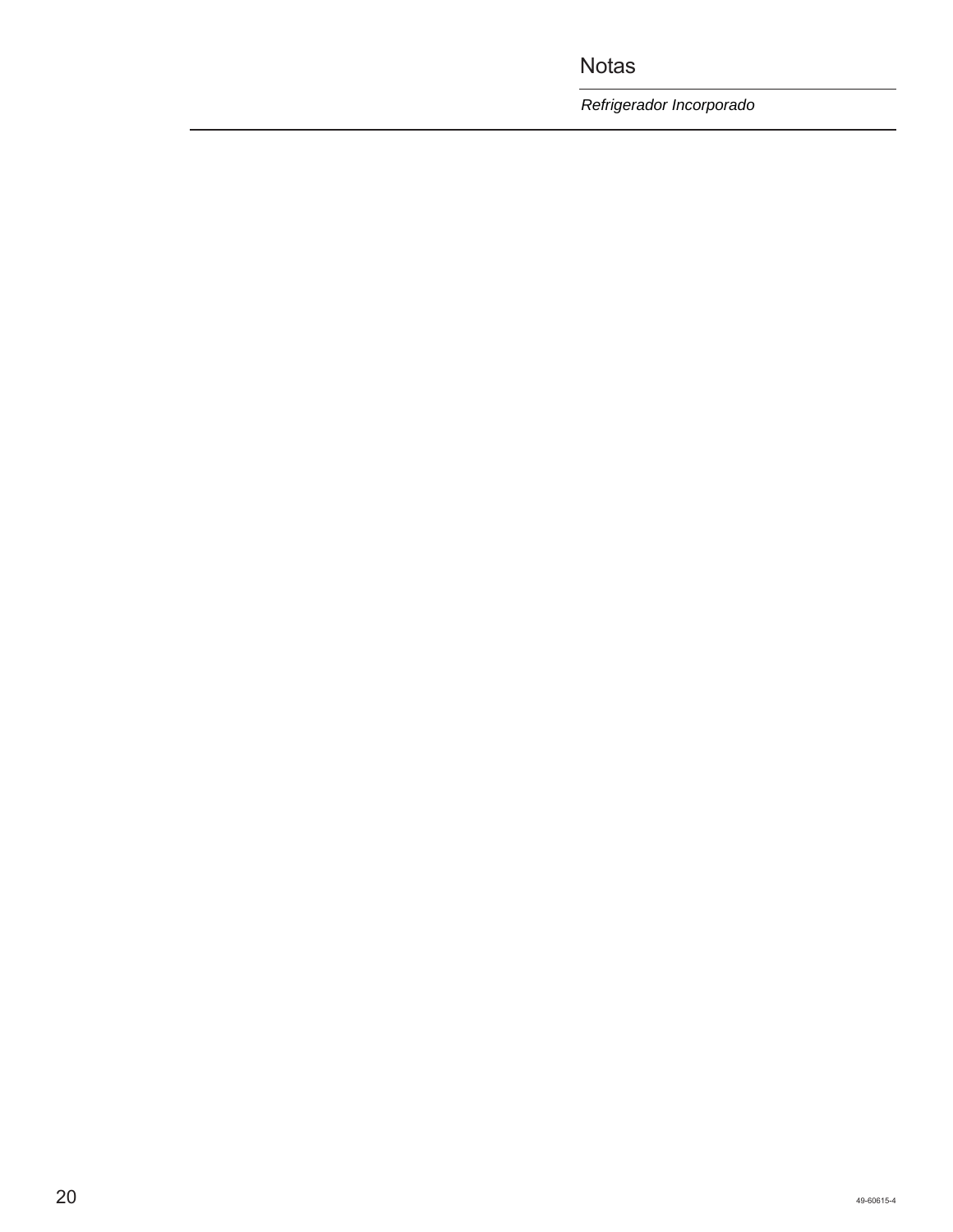#### Garantía

#### *SU GARANTÍA DEL REFRIGERADOR Y FREEZER MONOGRAM Abroche el recibo de venta o cheque cancelado aquí. Para acceder al servicio técnico correspondiente a la garantía, deberá contar con la prueba de la fecha original de compra.*

#### *QUÉ CUBRE LA GARANTÍA*

*Desde la Fecha de la Compra Original*

**GARANTÍA LIMITADA POR DOS AÑOS** 

Por dos años desde la fecha original de compra, le brindaremos, sin costo, piezas y trabajos del servicio técnico en su hogar para la reparación o reemplazo de cualquier pieza del refrigerador o del freezer que presente fallas debido a defectos de fabricación.

#### **GARANTÍA LIMITADA POR CINCO AÑOS**

Por cinco años desde la fecha original de compra, le brindaremos, sin costo, piezas y trabajos del servicio técnico en su hogar para la reparación o reemplazo de cualquier pieza del sistema de refrigeración sellado (el compresor, condensador, evaporador y todas las tuberías de conexión) que presente fallas debido a defectos de fabricación.

**GARANTÍA LIMITADA ADICIONAL DEL SEXTO AL DOCEAVO AÑO SOBRE EL SISTEMA DE SELLADO** Desde el sexto al doceavo año desde la fecha original de compra, le brindaremos, sin costo, el reemplazo de partes de cualquier pieza del sistema de refrigeración sellado (el compresor, condensador, evaporador y todas las tuberías de conexión) que presenten fallas debido a defectos de fabricación. Usted paga por el viaje del profesional del servicio técnico a su hogar y por los costos del trabajo del servicio técnico.

**GARANTÍA LIMITADA DE TREINTA DÍAS DEL CARTUCHO DEL FILTRO DE AGUA (Filtro de agua, si se incluye)** Desde la fecha de compra original le brindaremos, sin costo, el reemplazo de partes de cualquier pieza del cartucho del filtro de agua que falle debido a defectos de fabricación. Durante la garantía limitada de treinta días, también le brindaremos, sin costo, el reemplazo de un cartucho del filtro de agua.

Esta garantía se extiende al comprador original y a cualquier dueño subsiguiente para productos adquiridos para uso normal en el hogar en los 48 estados contiguos, Hawái, Washington, D.C. o Canadá. Si el producto está en un área donde no se encuentra disponible un Proveedor Autorizado del Servicio Técnico de Monogram, usted será responsable por el costo de un viaje o se podrá requerir que traiga el producto a una ubicación del Servicio Técnico de Monogram Autorizado para recibir el servicio. En Alaska, la garantía es la misma excepto que es LIMITADA debido a que usted debe pagar el costo del envío del producto hasta la tienda del servicio técnico o por los costos de viaje del técnico del servicio hasta su hogar.

Todo el servicio de la garantía será provisto por nuestros Centros del Servicio de Fábrica o por un proveedor autorizado del servicio de Customer Care® durante el horario de atención comercial.

Si es necesario realizar el servicio técnico de su electrodoméstico, durante el período de garantía o después, en EE.UU. comuníquese al 800.444.1845. En Canadá: 888.880.3030. Cuando llame para solicitar el servicio, tenga los números de serie y modelo disponibles.

### *QUÉ NO CUBRE LA GARANTÍA*

- **Viajes del técnico del servicio a su hogar para enseñarle sobre cómo usar el producto.**
- **Reemplazo de fusibles en el hogar o reinicio de disyuntores.**
- **Daños ocasionados sobre el producto por accidente, incendio, inundaciones o catástrofes naturales.**
- **Fallas del producto si su uso es para propósitos diferentes al original o uso comercial.**
- **Daño causado después de la entrega.**
- **Instalación, entrega o mantenimiento inadecuados. Si tiene un problema con la instalación, comuníquese con su vendedor o instalador. Usted es responsable de brindar instalaciones adecuadas de conexión eléctrica, plomería u otras instalaciones de conexión.**
- **Reemplazo de bombillas de luz, si se incluyen, o el cartucho del filtro de agua, si se incluye, a diferencia de lo detallado anteriormente.**
- **Reemplazo del cartucho del filtro de agua, si se incluye, debido a la presión del agua que está fuera del rango de funcionamiento específico o debido a exceso de sedimentos en el suministro de agua.**
- **Pérdida de comida debido a descomposición (en EE.UU. únicamente).**
- **Daños consecuentes o incidentales causados por posibles defectos sobre este electrodoméstico.**
- **Producto no accesible para que se brinde el servicio requerido.**
- **Daños sobre el acabado, tales como óxido sobre la superficie, deslustres o manchas pequeñas no informadas dentro de las 48 horas luego de la entrega.**

**EXCLUSIÓN DE GARANTÍAS IMPLÍCITAS — Su única y exclusiva alternativa es la reparación del producto, como se indica en esta Garantía Limitada. Las garantías implícitas, incluyendo garantías implícitas de comerciabilidad o conveniencia sobre un propósito particular, se limitan a un año o al período más corto permitido por la ley.**

Algunos estados/ provincias no permiten la exclusión o limitación de daños incidentales o consecuentes, de modo que es posible que dicha limitación o exclusión no se aplique en su caso. Esta garantía le da derechos legales específicos, y es posible que usted tenga otros derechos que varían entre un estado y otro, o entre una provincia y otra. Para conocer cuáles son sus derechos legales en su estado/ provincia, consulte a la oficina de asuntos del consumidor local o estatal o al Fiscal de su Estado.

**Garante en EE.UU.: GE Appliances,** *a* **Haier** *company*

**Garante en Canadá: MC Commercial, Burlington, ON, L7R 5B6**